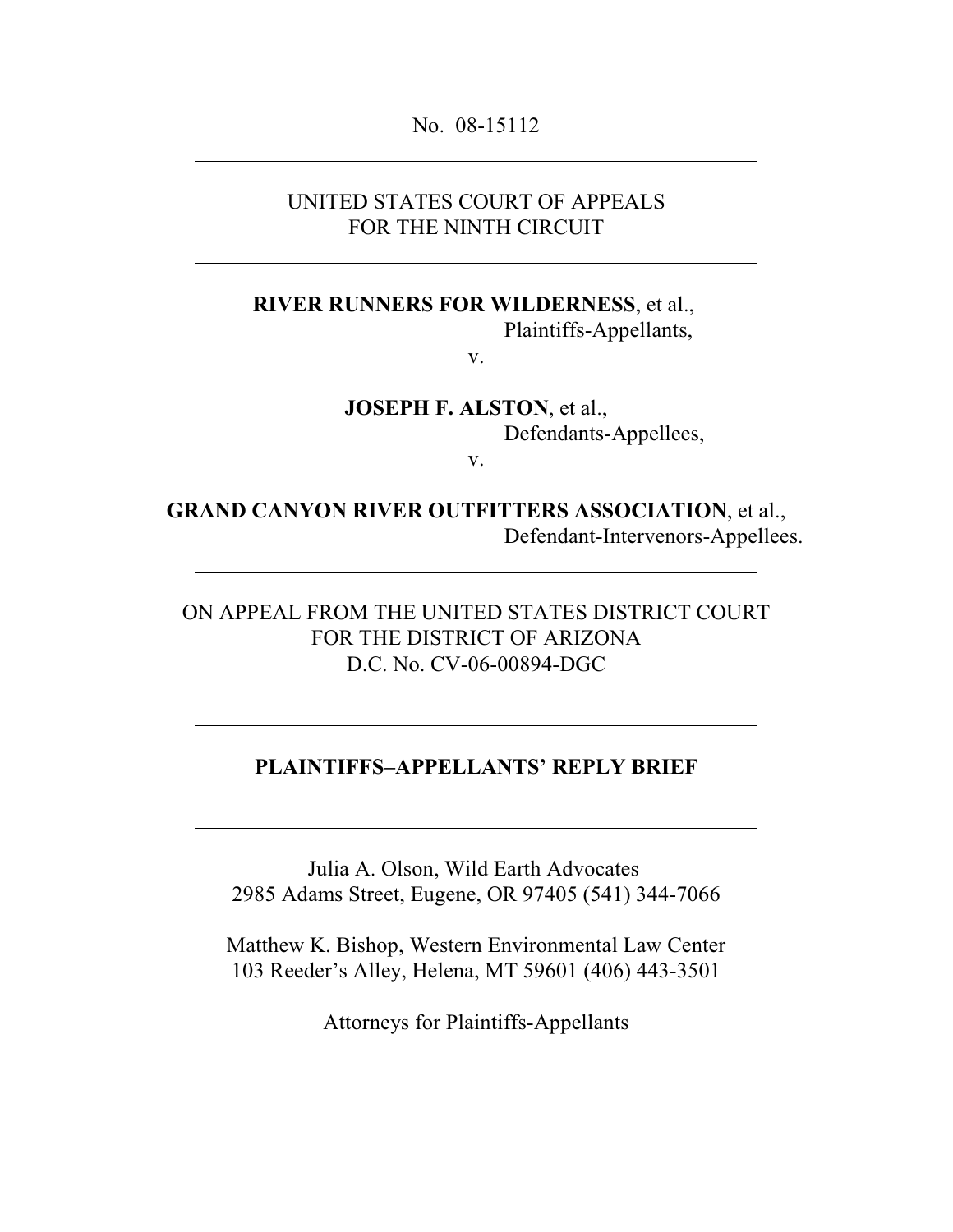# TABLE OF CONTENTS

| I.   |           |                                                                                                                                 |
|------|-----------|---------------------------------------------------------------------------------------------------------------------------------|
|      | A.        | The Organic Act's Standards For Protecting Park Resources And<br>Values Apply To NPS's Action Under the Concessions Act 1       |
|      | <b>B.</b> | NPS Never Found that Motorized Commercial Services are                                                                          |
|      | $C$ .     | Motorized Commercial Services Are Unnecessary  8                                                                                |
|      | D.        | NPS Did Not Base Its Commercial Allocation Decisions On                                                                         |
|      | E.        | Authorizing Motorized Services is Inconsistent with Protecting<br>the Values of the River to the Highest Practicable Degree  13 |
| II.  |           | NPS FAILED TO PRESERVE THE RIVER'S WILDERNESS                                                                                   |
|      | A.        |                                                                                                                                 |
|      |           | 1.<br><u>36 C.F.R. § 1.6 requires compliance with the MPs</u> $\dots \dots$ 16                                                  |
|      |           | 2.                                                                                                                              |
|      |           | NPS committed to comply with the 2001 MPs in the FEIS 28<br>3.                                                                  |
|      | <b>B.</b> | NPS Failed To Comply With The 2001 MPs 30                                                                                       |
| III. |           | NPS FAILED TO COMPLY WITH THE ORGANIC ACT  34                                                                                   |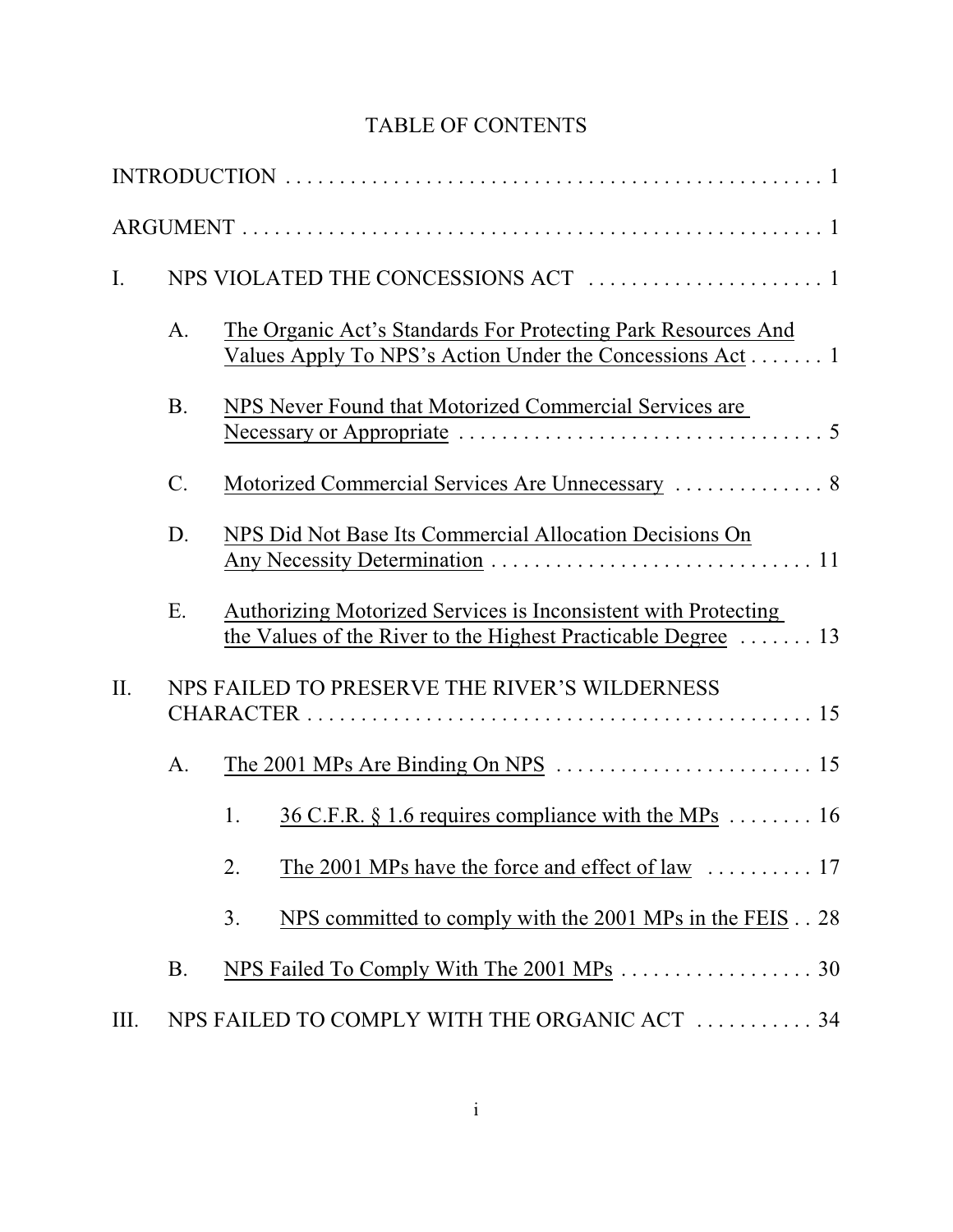| A.              | NPS's Permit System Interferes With Free Access By The                                                                                                                             |  |
|-----------------|------------------------------------------------------------------------------------------------------------------------------------------------------------------------------------|--|
|                 | 34<br><b>Public</b>                                                                                                                                                                |  |
|                 | Allocations of use must be fair under any system NPS<br>1.<br>34                                                                                                                   |  |
|                 | NPS did not factor appropriate standards for fairness into<br>2.<br>36                                                                                                             |  |
|                 | 3.                                                                                                                                                                                 |  |
| <b>B.</b>       | NPS Failed To Follow Its Own Procedures In Finding No<br>Impairment To The Grand Canyon's Natural Soundscape  42                                                                   |  |
|                 | 1.                                                                                                                                                                                 |  |
|                 | 2.<br>NPS failed to consider cumulative impacts when making<br>its no impairment determination<br>44                                                                               |  |
|                 | 3.<br>NPS ignored an extensive body of research, studies, previous<br>NEPA documents and management plans on the adverse<br>impacts of motorized use when finding no impairment 46 |  |
| $\mathcal{C}$ . | NPS's Decision To Authorize Motorboats And Helicopter<br>Exchanges, In Conjunction With Existing Aircraft Overflights,<br>49<br>Impairs The Grand Canyon's Natural Soundscape      |  |
|                 |                                                                                                                                                                                    |  |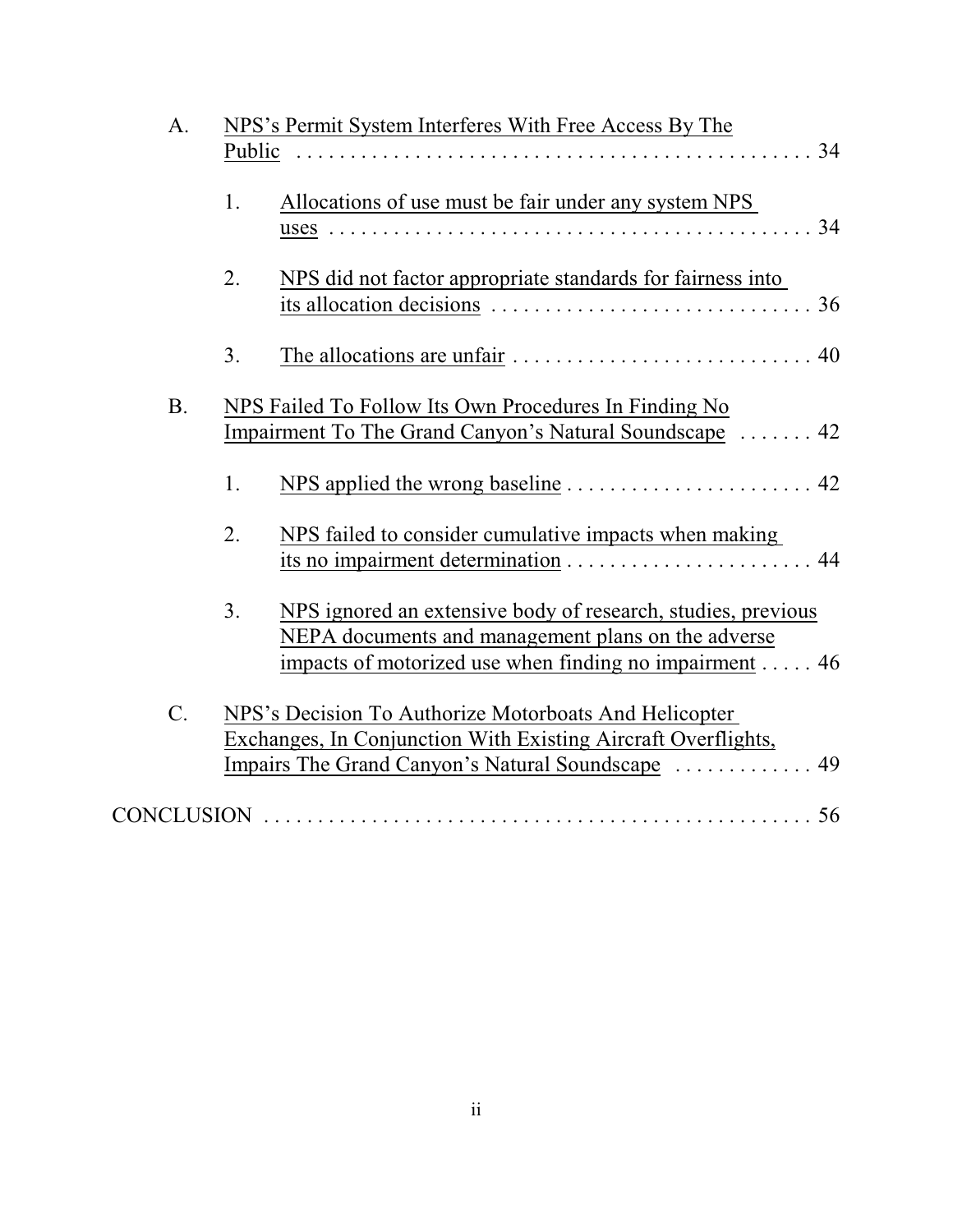# TABLE OF AUTHORITIES

| <b>CASES:</b>                                                                          |
|----------------------------------------------------------------------------------------|
| Alaska Wildlife Alliance v. Jensen, 108 F. 3d 1065 (9th Cir. 1997) 21                  |
|                                                                                        |
| Bear Lake Watch, Inc. V. FERC, 324 F.3d 1071 (9 <sup>th</sup> Cir. 2003) 36            |
| Bicycle Trails of Marin v. Babbitt, 82 F.3d 1445 (9 <sup>th</sup> Cir. 1996) 2, 35     |
| Blue Mountains Biodiversity Project v. Blackwood, 161 F.3d 1208                        |
| <u>Center for Biological Diversity v. USFS</u> , 349 F. 3d 1157 ( $9th$ Cir. 2003)  49 |
| Center for Biological Diversity v. Veneman, 335 F. 3d 849 (9th Cir. 2003)  17          |
| Chevron U.S.A., Inc. v. Natural Res. Def. Council, 467 U.S. 837,                       |
| City of Sausalito v. O'Neill, 386 F.3d 1186 (9 <sup>th</sup> Cir. 2004)  14, 15        |
|                                                                                        |
| Community Nutrition Inst. v. Young, 818 F. 2d 943 (D.C. Cir. 1987)  18                 |
| Daingerfield Island Protective Soc'y v. Babbitt, 40 F. 3d 442 (D.C. Cir. 1995)<br>51   |
| Earth Island Inst. v. U.S. Forest Serv., 442 F.3d 1147 (9th Cir. 2006)  11             |
| Ecology Center v. Austin, 430 F. 3d 1057 (9 <sup>th</sup> Cir. 2005) 29, 30            |
|                                                                                        |
| Grand Canyon Trust v. FAA, 290 F. 3d 339 (D.C. Cir. 2002) 45, 46                       |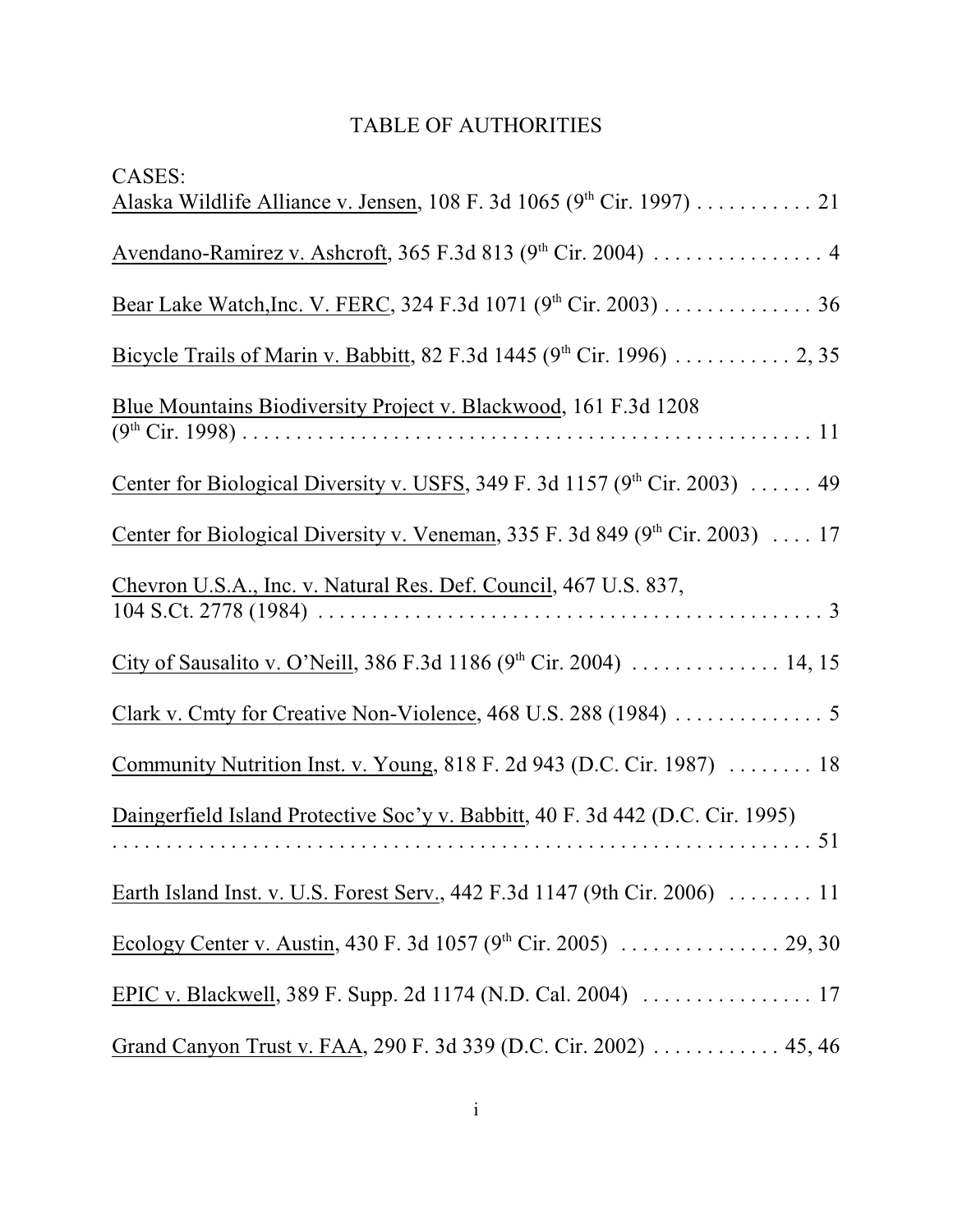| Great Basin Mine Watch v. Hankins, 456 F. 3d 955 (9th Cir. 2006)  45           |
|--------------------------------------------------------------------------------|
| Greater Yellowstone Coalition v. Kempthorne, - F.Supp.2d-,                     |
| Half Moon Bay Fisherman's Marketing Ass'n v. Carlucci, 857 F.2d 505            |
| Hells Canyon Alliance v. U.S. Forest Service, 227 F.3d 1170 (9th Cir. 2000) 36 |
| High Sierra Hikers Association v. Blackwell, 390 F.3d 630 (9th Cir. 2004)  2   |
| Klamath-Siskiyou Wildlands Center v. BLM, 387 F. 3d 989 (9th Cir. 2004) 45     |
| Lake Mojave Boat Owners Ass'n v. National Park Service, 78 F. 3d 1360          |
|                                                                                |
|                                                                                |
|                                                                                |
|                                                                                |
| Northwest Ecosystem Alliance v. U.S. FWS, 475 F. 3d 1136                       |
|                                                                                |
|                                                                                |
| Pacific Coast Fed. of Fisherman Assoc. v. NMFS, 482 F. Supp. 2d 1248           |
| Pacific Coast Federation of Fisherman's Assoc. v. NMFS, 265 F. 3d 1028         |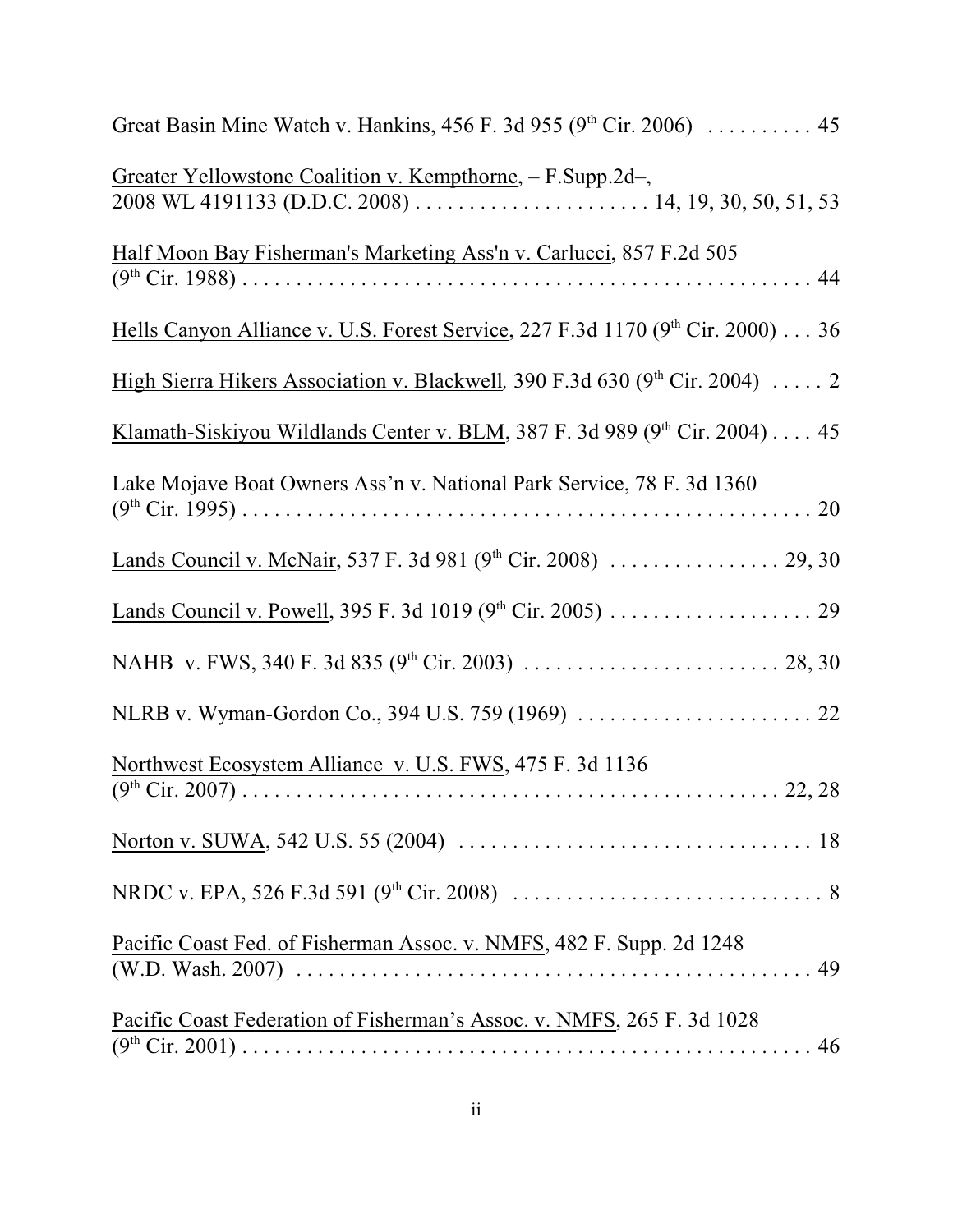| Resources Ltd. v. Robertson, 35 F. 3d 1300 (9 <sup>th</sup> Cir. 1994) 30                    |
|----------------------------------------------------------------------------------------------|
|                                                                                              |
| SUWA v. NPS, 387 F. Supp. 2d 1178 (D. Utah 2005) 17, 19-22, 28                               |
| Syncor Intern'l Corp. v. Shalala, 127 F. 3d 90 (D.C. Cir. 1997)  18                          |
|                                                                                              |
| The Wilderness Society v. Norton, 434 F. 3d 584 (D.C. Cir. 2006)  17                         |
| U.S. v. Fifty Three (53) Eclectus Parrots, 685 F. 2d 1131 (9 <sup>th</sup> Cir. 1982) 20, 28 |
| U.S. v. Mead Corp., 533 U.S. 218, 121 S.Ct. 2164 (2001) 3, 22                                |
| Voyageurs Region National Park Assoc. v. Lujan, 966 F. 2d 424                                |
| Western Radio Services Company v. ESPY, 79 F.3d 896 (9th Cir. 1996) . 17, 18,<br>20, 28      |
| Wilderness Preservation Fund v. Kleppe, 608 F.2d 1250 (9th Cir. 1979) 34-37,<br>40           |
| <b>STATUTES:</b>                                                                             |
|                                                                                              |
|                                                                                              |
|                                                                                              |
|                                                                                              |
|                                                                                              |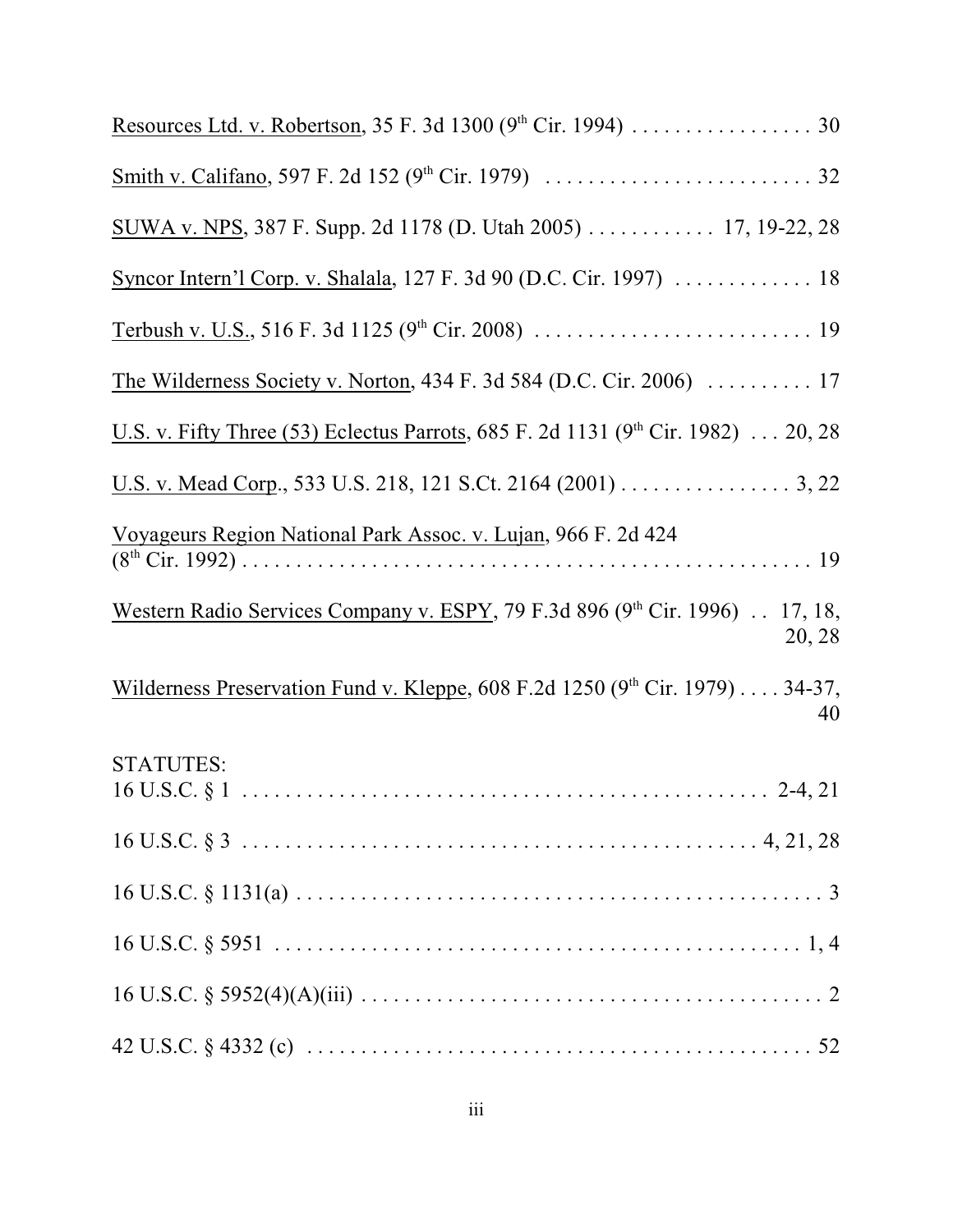# FEDERAL REGISTER:

| <b>REGULATIONS:</b> |  |
|---------------------|--|
|                     |  |
|                     |  |

# OTHER AUTHORITIES:

| George Cameron Coggins & Robert L. Glicksman, Concessions Law and               |  |
|---------------------------------------------------------------------------------|--|
| Policy in the National Park System, 74 Denv. U.L.Rev. 729, 741 (1997) $\dots$ 4 |  |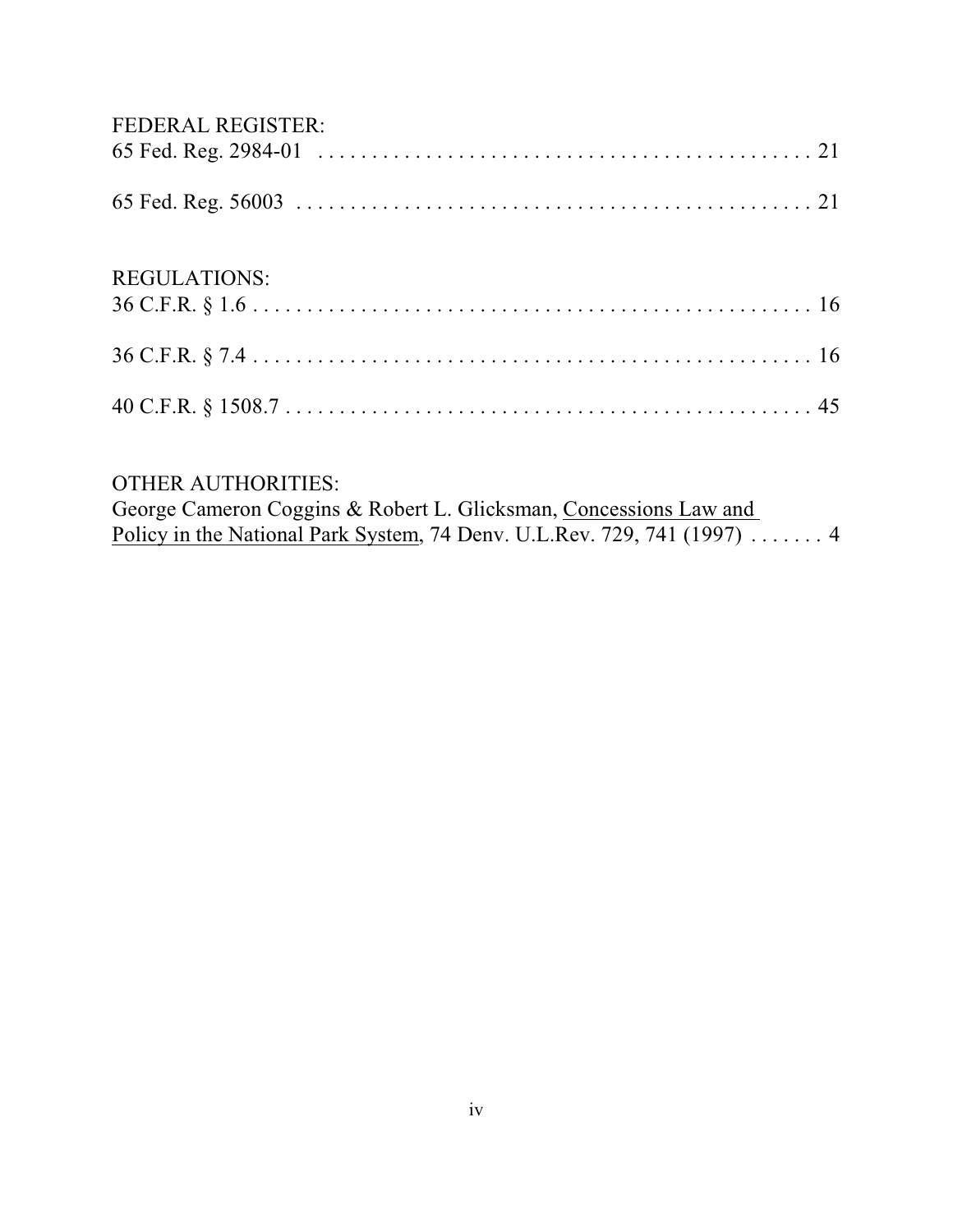#### INTRODUCTION

Plaintiffs-Appellants, River Runners for Wilderness et al., (collectively "RRFW") hereby submit this reply to Federal-Defendants-Appellees' ("NPS") and Defendant-Intervenors-Appellees' ("GCROA" and "GCPBA") (collectively "Defendants'") Answer briefs.

#### ARGUMENT

### I. NPS VIOLATED THE CONCESSIONS ACT.

# A. The Organic Act's Standards For Protecting Park Resources And Values Apply To NPS's Action Under the Concessions Act.

NPS's argument that the "necessary and appropriate" standard in the Concessions Act is less binding than the nearly identical provision in the Wilderness Act is premised on two misinterpretations: (1) that NPS need only protect the Grand Canyon's resources and values for future generations and not *present* visitor enjoyment; and (2) that it must allow and accommodate a broad range of visitor desires even where those desires impact and impair the Park's resources and values and conflict with the public's enjoyment of such resources and values. See NPS at 15. Defendants are wrong.

The Concessions Act's "necessary and appropriate" standard is inextricably linked to NPS's duty to protect the resources and values of our National Parks. 16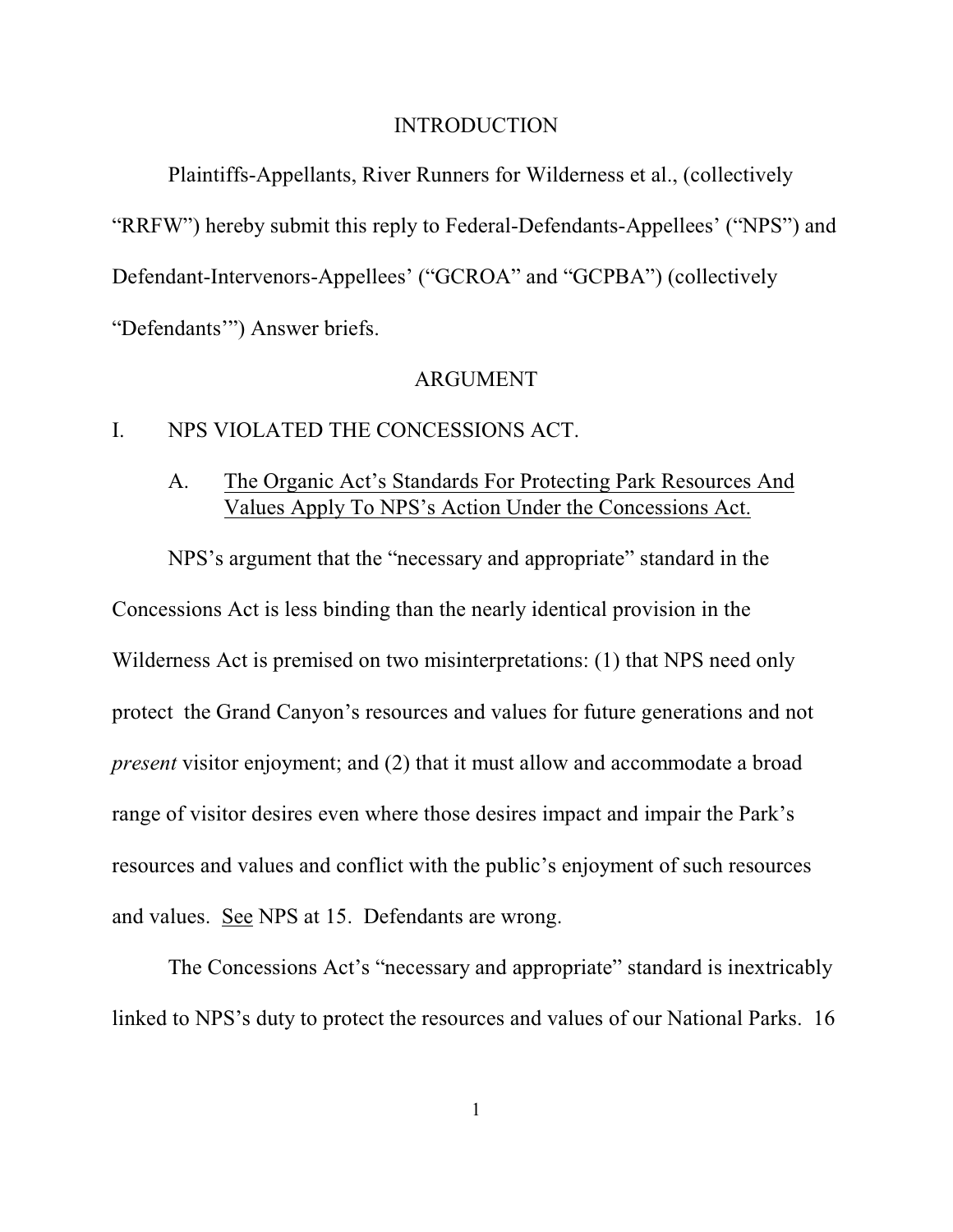U.S.C. §§ 5951, 5952(4)(A)(iii). Just as "[t]he limitation on the Forest Service's discretion [to allow commercial services] . . . flows directly out of the agency's obligation under the Wilderness Act to protect and preserve wilderness areas," High Sierra Hikers Association v. Blackwell, 390 F.3d 630, 647 (9<sup>th</sup> Cir. 2004), the limitation on NPS's discretion here flows directly from the Agency's obligations under the Organic Act. These obligations include the duty to conserve and preserve park resources and values at all times, avoid impairment of park resources and values, and provide for the present and future enjoyment of such resources and values by the public to the extent that conservation predominates and park resources and values are left unimpaired. See 16 U.S.C. § 1; MP 1.4.3; MP 1.4.4.; Bicycle Trails of Marin v. Babbitt, 82 F.3d 1445, 1453 (9<sup>th</sup> Cir. 1996) (The "overarching concern" of the Organic Act is "resource protection.").

The fundamental difference between the Wilderness Act and the Organic Act is that all areas of designated wilderness must be protected in a primitive state free from human development, while National Parks may include both primitive and undeveloped areas, and developed areas. However, those areas within National Parks that are primitive and undeveloped must be preserved as such and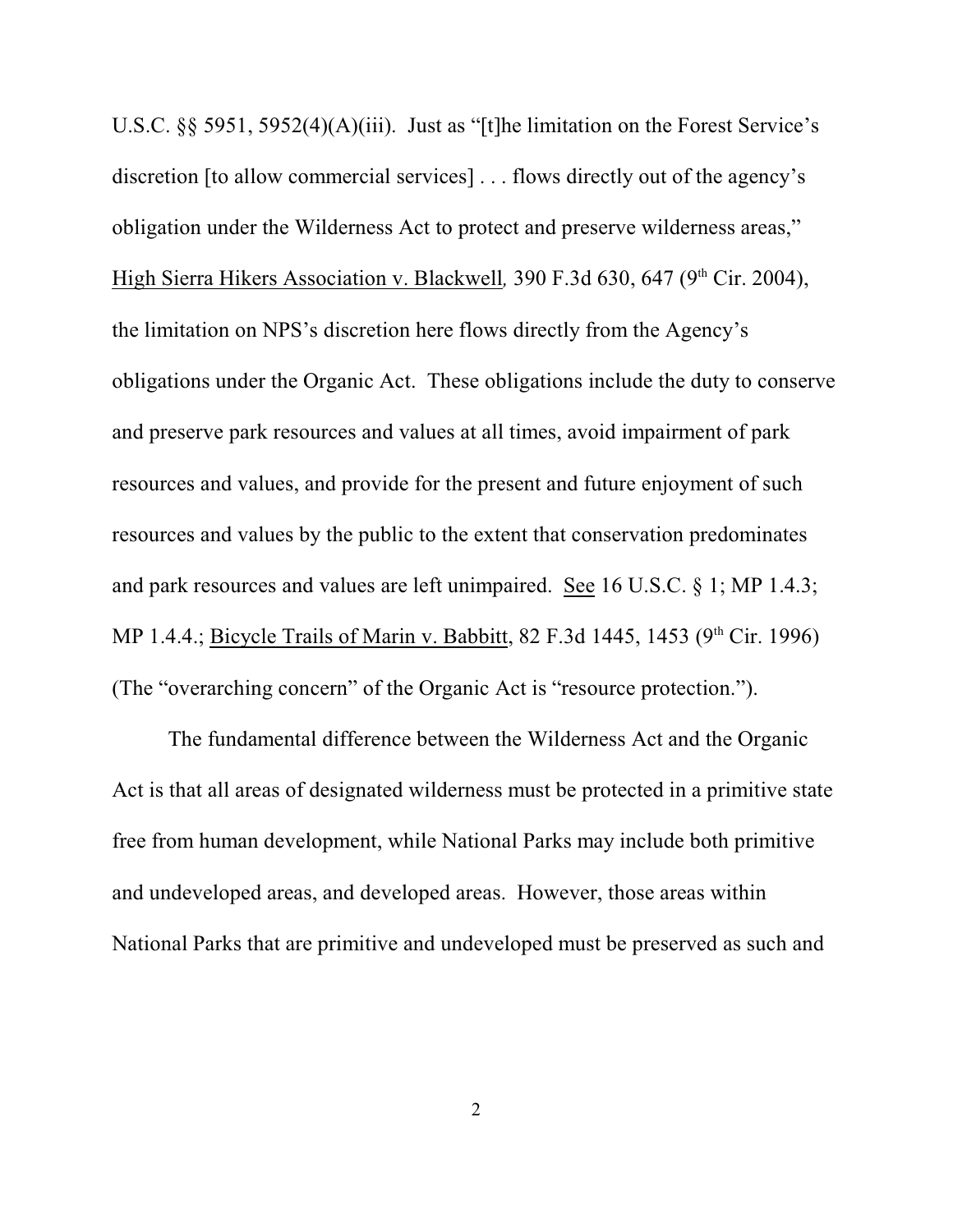left unimpaired, not unlike designated wilderness.<sup>1</sup> See MP 6.3.1 et seq. In fact,

for areas which must be preserved as wilderness, such as the Colorado River

corridor, NPS treats its duty to only authorize "necessary and appropriate"

commercial services under the Concessions Act and the Wilderness Act the same:

Wilderness-oriented commercial services that contribute to public education and visitor enjoyment of wilderness values or provide opportunities for primitive and unconfined types of recreation may be authorized if they meet the "necessary and appropriate" tests of the [Concessions Act and the Wilderness Act]...

MP 6.4.4.<sup>2</sup> Thus, Blackwell establishes the correct statutory interpretation.

<sup>2</sup> Only GCROA suggests that the Court must look to legislative history to interpret the plain meaning of the Concessions Act. GCROA at 8-11. Here, where the plain meaning of the statute is clear, legislative history is irrelevant and the plain meaning of the statute should be enforced. Chevron U.S.A., Inc. v. Natural Res. Def. Council, 467 U.S. 837, 842-43, 104 S.Ct. 2778 (1984). Even if the provision were ambiguous, the Court defers to the agency's interpretation, which is found in MP 6.3.1, if it has the force of law. U.S. v. Mead Corp., 533 U.S. 218, 121 S.Ct. 2164 (2001). The FEIS provides no other interpretation of the Concessions Act. GCROA also suggests that the Court should look beyond the plain meaning of the statute because it causes "absurd or impracticable

<sup>&</sup>lt;sup>1</sup> Wilderness areas "shall be administered for the use and enjoyment of the American people in such manner as will leave them unimpaired for future use and enjoyment as wilderness," 16 U.S.C. § 1131(a), just as NPS must "provide for the enjoyment of [park resources] in such manner and by such means as will leave them unimpaired for the enjoyment of future generations." 16 U.S.C. § 1. That certain wilderness resources in National Parks are not designated under the Wilderness Act is really a label without distinction since NPS in its MPs confirms that under its Organic Act mandate, it must preserve and protect those wilderness resources as if they were designated wilderness and leave them unimpaired. MP 6.3.1.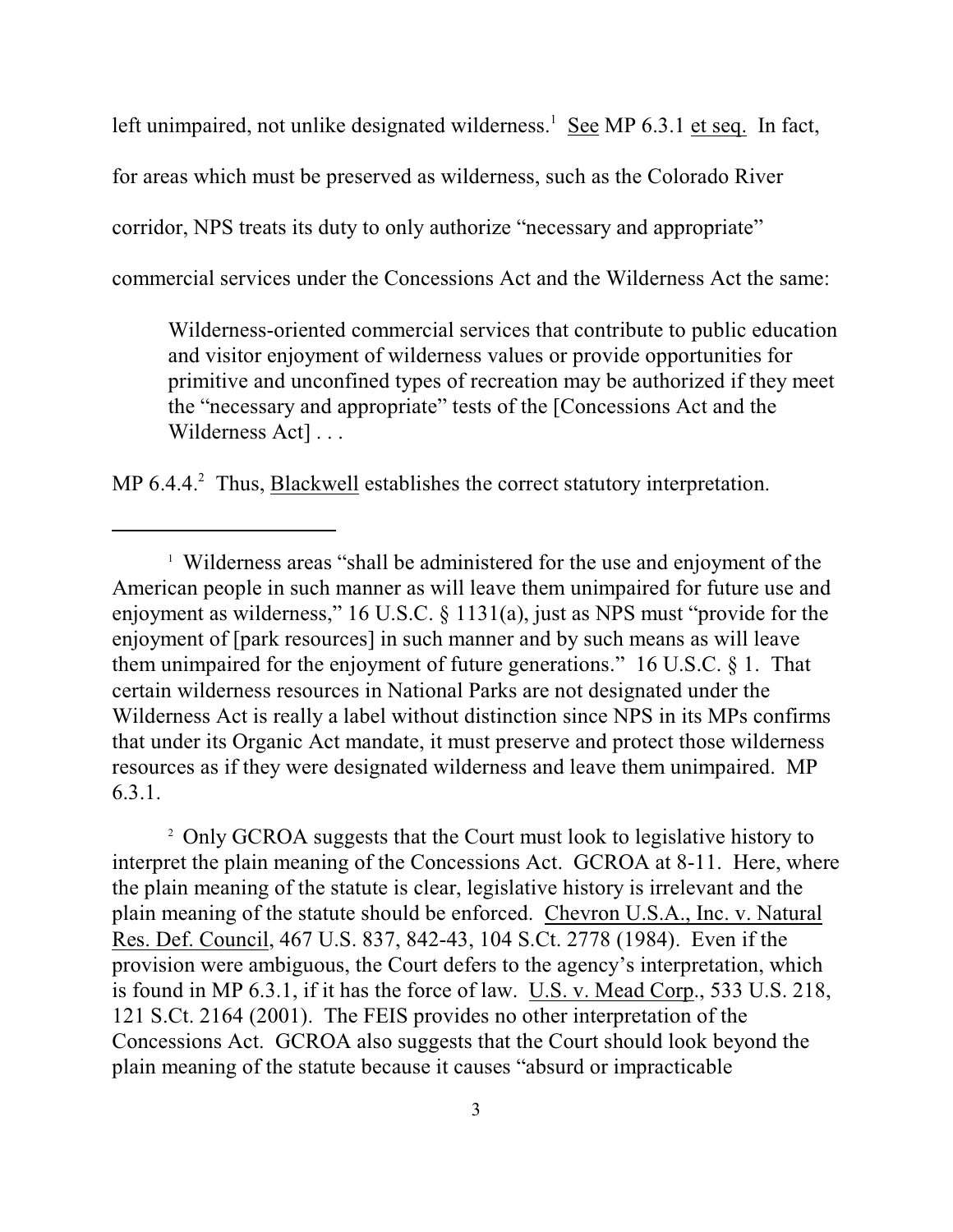GCROA suggests that NPS has a duty to authorize concessions in National Parks independent of NPS's obligations under the Organic Act. The Concessions Act, however, is not a free-standing statute and would not exist but for the Organic Act. In fact, the Concessions Act specifically serves to limit commercial services in parks and ensure that the primary mandate of NPS to conserve park resources and values is upheld. 16 U.S.C. § 5951. Congress could have adopted a more permissive standard, but it did not. Further, GCROA's examples of the types of concessions that are permitted under NPS regulations, i.e., food service, lodging, and rentals, are not relevant to this case because, here, commercial services are being provided in a potential wilderness area where hard-sided lodging and any other development would be inappropriate. What may be necessary and appropriate in front-country developed areas, which are more heavily used, is different from what is necessary and appropriate in the backcountry.

Even the authority cited by Defendants pertained to its discretion to *limit* recreational activities and facilities by commercial enterprises. See George

consequences." GCROA at 9, citing Avendano-Ramirez v. Ashcroft, 365 F.3d 813, 816 ( $9<sup>th</sup>$  Cir. 2004). The plain meaning of the necessary and appropriate mandate of the Concessions Act is entirely consistent with the Organic Act, which places resource conservation first and limits commercial activities in parks to protect free public access. 16 U.S.C. §§ 1, 3; MP 1.4.3. It would be absurd if NPS could provide unnecessary or inappropriate commercial services in the Colorado River Corridor.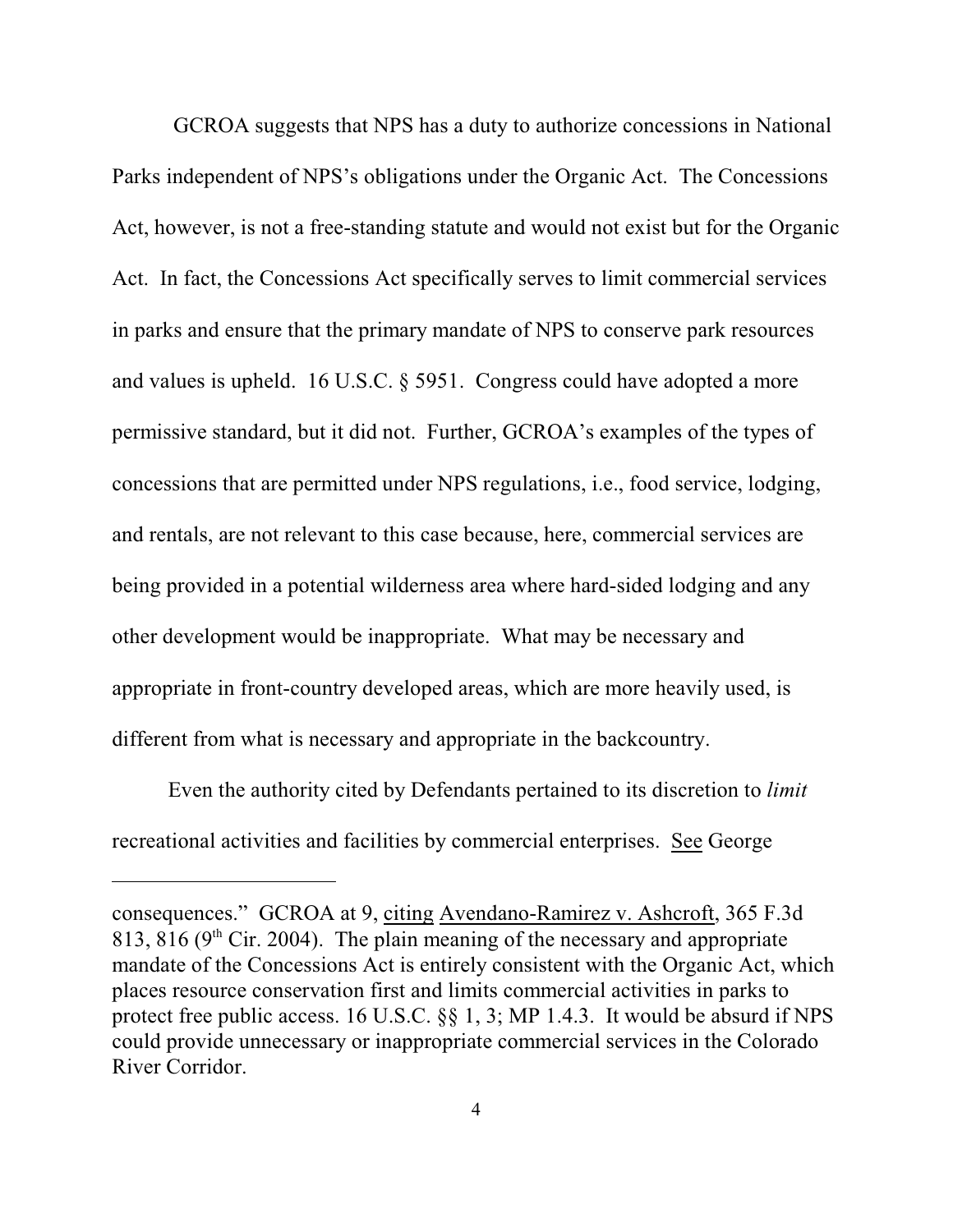Cameron Coggins & Robert L. Glicksman, Concessions Law and Policy in the National Park System, 74 Denv. U.L.Rev. 729, 741 (1997); see also Clark v. Cmty for Creative Non-Violence, 468 U.S. 288, 299 (1984) (holding that time, place and manner restrictions on free speech in parks were within the discretion of NPS in order to protect park resources). In short, nothing Defendants cite supports their view that the Concessions Act's "necessary and appropriate" standard is less strict than the Wilderness Act or that it may be broadly interpreted to allow unnecessary uses or uses that impair park resources and values. Moreover, the slightly differing language in the Concessions Act stating that commercial services "shall be limited to those . . . services that are necessary and appropriate," instead of allowing commercial services "to the extent necessary," is arguably a tougher, not a weaker standard. Both statutes require strict limits on commercial services to those that are necessary and appropriate.

# B. NPS Never Found that Motorized Commercial Services are Necessary or Appropriate.

NPS asserts that it considered whether motorized commercial services are "necessary and appropriate" under the Concessions Act because the "CRMP was *designed* to address motorized access." NPS at 23. NPS is incorrect. The CRMP did not consider or evaluate the necessity of authorizing motorized commercial

5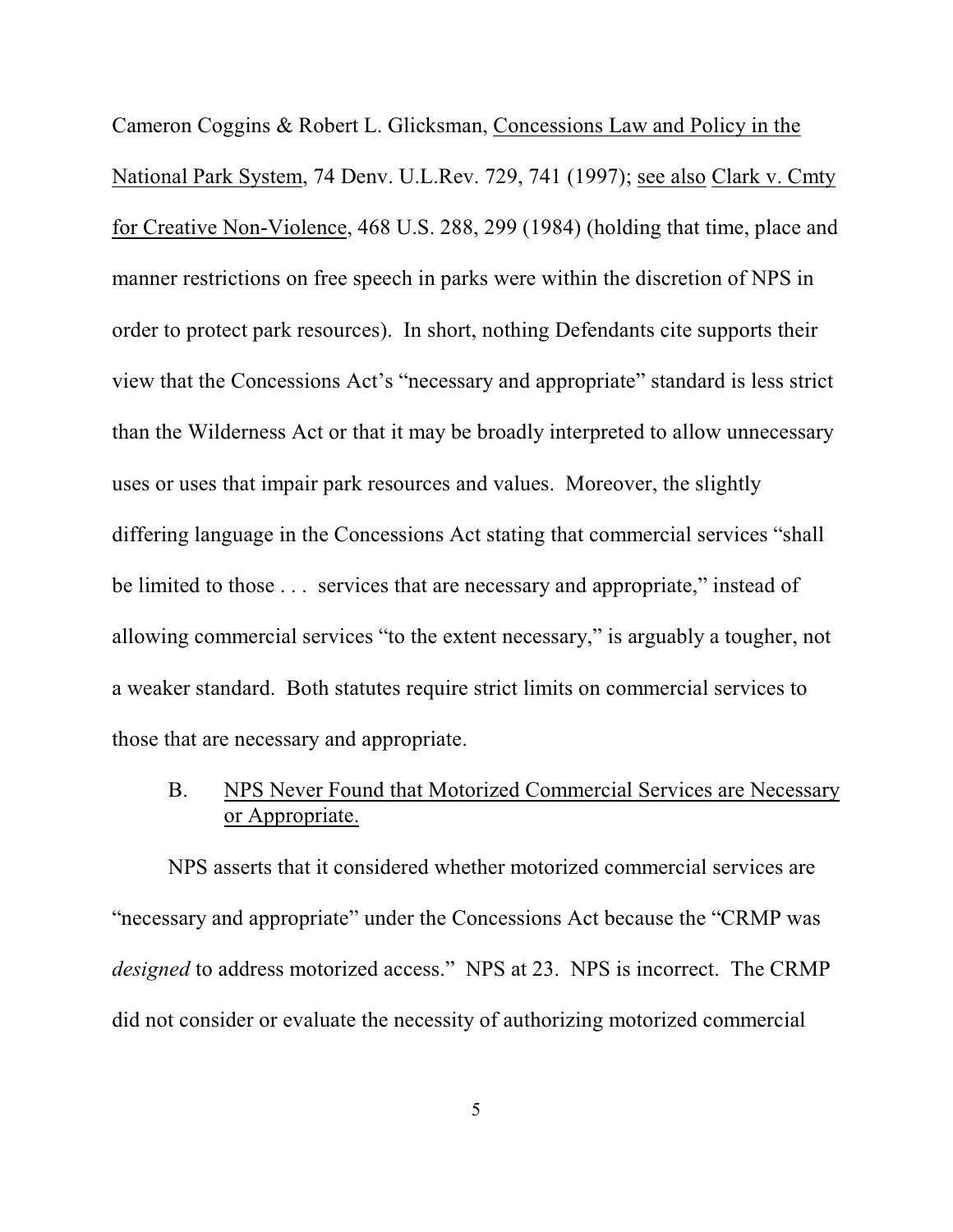services or explain why NPS's previous findings that motorized uses are unnecessary were wrong. Instead, the CRMP presumes that motorized commercial services are necessary. The FEIS also fails to explain why no-motor alternatives were feasible or why the river can be motor-free for six months, if motors are in fact necessary. As such, NPS's decision on motors is inconsistent and without a rational basis.

NPS claims that the allocation "was necessary to satisfy visitor experience objectives." NPS at 23. "Satisfying visitor experience objectives," however, is not what the law requires. Further, the reason the FEIS found that visitor experience objectives were not met for the no-motor alternatives was "due to the elimination of motorized river trip and Whitmore [helicopter] exchange opportunities." SER 316. $<sup>3</sup>$  Thus, the FEIS used the status quo visitor experience</sup> with motors as the standard and, as such, any non-motorized alternatives automatically failed to meet the visitor experience objective. See SER 320 (alternatives that offered "a balanced variety of trip types and characteristics" including motorized trips were preferred in the FEIS); NPS at 25 (explaining that NPS analyzed whether motorized rafting access was sufficient to meet the needs of

<sup>&</sup>lt;sup>3</sup> SER is NPS's supplemental excerpts of record. All other SER cites are denoted by RRFW, GCROA or GCPBA.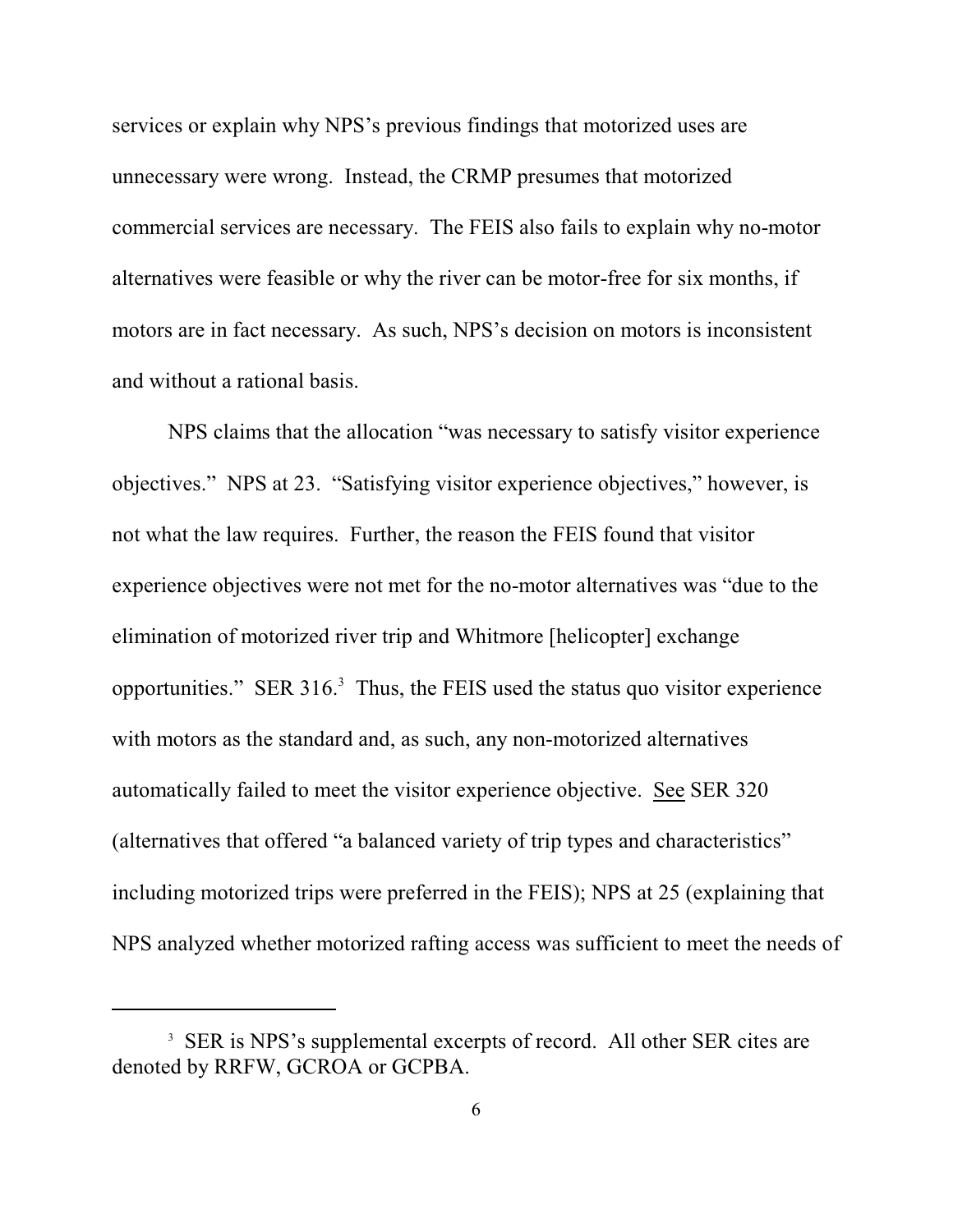visitors seeking motorized trips.). In this way, NPS put the proverbial cart before the horse. NPS should have assessed the need for different commercial services in providing a wilderness river experience first and then defined its visitor experience objectives by how well "necessary and appropriate services" were provided in each alternative. Instead, NPS assumed without analysis or any kind of necessity determination that motorized commercial services were appropriate (simply because some people desire them) and rejected any alternative that failed to provide those services.

NPS also argues that it attempted to provide the "greatest access to the greatest number of users" and "to provide diverse trip types and opportunities." NPS at 25 (SER 368). Again, these goals sidestep the statutory mandates. NPS has no legal duty to provide the greatest amount of access or diverse trip types. It must protect the wilderness resource and the public's wilderness experience, even if that means limiting the types and reducing the amount of use. For instance, some people may wish to jet ski, stay in hard-sided lodging, or even take a gondola ride from the rim to the River, but NPS does not permit these types of activities in the River corridor. In short, NPS does not have a duty to accommodate the desires of *all visitors* who may seek a type of activity that is inappropriate for some areas of the park. See SER-RRFW 6. This is especially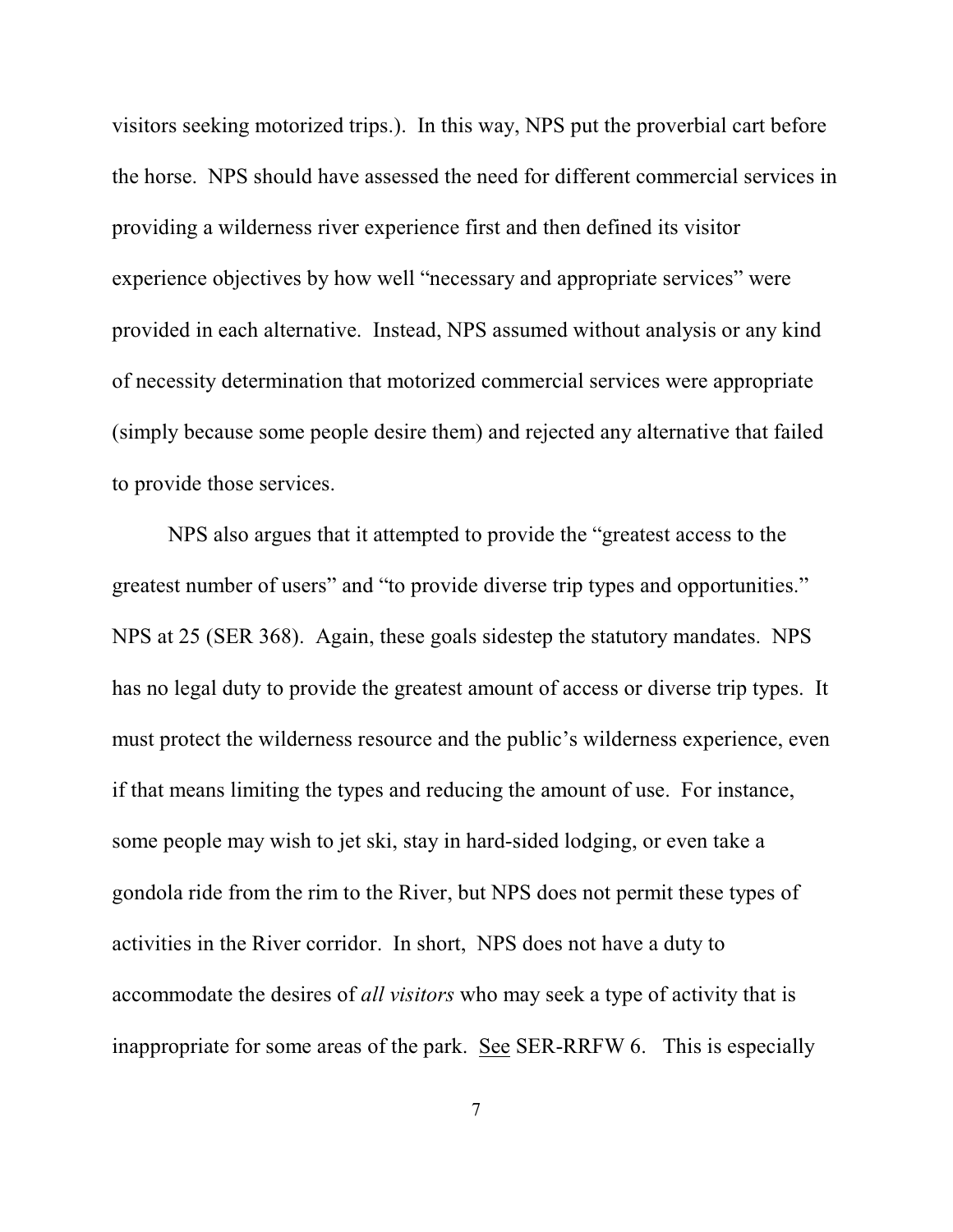true when doing so will cause NPS to violate both the Concessions Act and the Organic Act.

### C. Motorized Commercial Services Are Unnecessary.

NPS asks the Court to disregard its earlier conclusion that "motorized boat use is not necessary for the use and enjoyment of this area." NPS at 26; see ER 218, 108, 50-51( $\P$ 42).<sup>4</sup> NPS, however, has never stated in the FEIS or ROD, or anywhere in the record, that it had changed its mind. Nor has it provided an explanation for its about-face. While an agency "is not disqualified from changing its mind . . . the consistency of an agency's position is a factor in assessing the weight that position is due. As the Supreme Court has stated: 'An agency interpretation of a relevant provision which conflicts with the agency's earlier interpretation is 'entitled to considerably less deference' than a consistently held agency view." NRDC v. EPA, 526 F.3d 591, 605 (9<sup>th</sup> Cir. 2008) (citations omitted).

The two places in the FEIS, for instance, where the necessity determination

GCROA incorrectly attributes a public comment to NPS, just as the 4 district court did in its decision, which RRFW pointed out in its opening brief. GCROA at 16; RRFW at 15-16 (citing ER 347-348). GCROA clings to this public comment because NPS never distinguished its own previous findings that motors are unnecessary or provided a rational basis for its inconsistent decision. Even in its response to the public comment, NPS does not adopt the commenters analysis. ER 348 (C8 Response).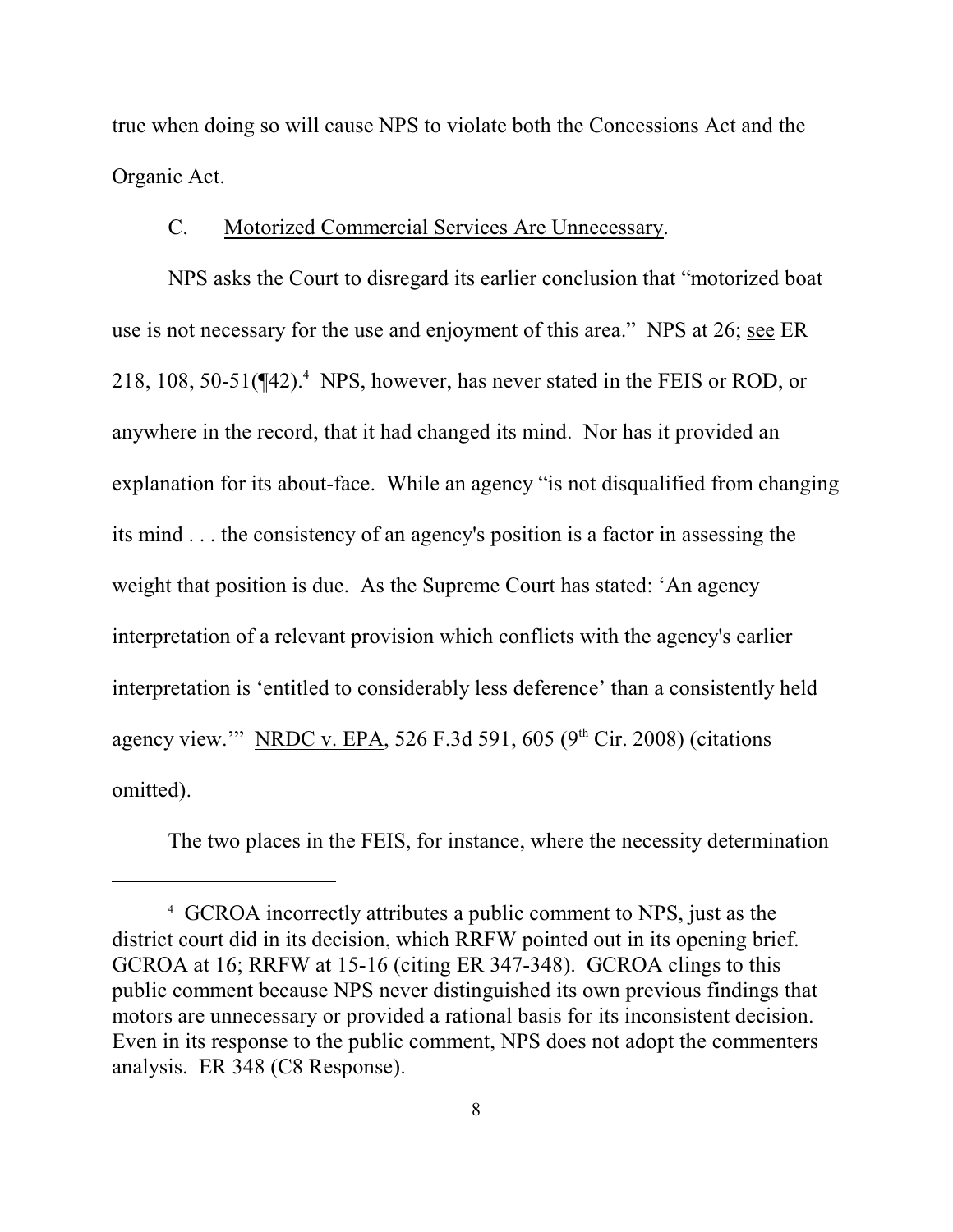is discussed were not even in the DEIS when the alternatives were developed. See ER 297, 302-304 (bolded-italicized writing denote additions from DEIS to FEIS). NPS stuck in the language in response to comments, but never analyzed or altered its alternatives based upon any finding of necessity for commercial services. NPS cites to the bibliography as the place where the FEIS allegedly considered NPS's prior findings that motorized services are unnecessary. NPS at 27(citing SER 445). The "more recent data and analyses" relied on by NPS, however, does not mention or analyze the necessity of motorized services, but focuses instead on visitor perceptions and desires, changes in use patterns, conditions along the river and visitor encounters. See NPS at 27 (citing SER 121, 133-35, 148, 211, 237-42, 447).

Even if visitor preferences could rationally be translated into a "need" for a service, the only motor-oar study conducted to accurately compare visitor preferences after experiencing both motorized and non-motorized trips on the River found that "[p]eople with both kinds of experience clearly preferred oar travel." SER-RRFW 4-5. (79 to 91 percent of people who were surveyed after experiencing both kinds of trips preferred the non-motorized trip while 4 to 6 percent preferred the motor trip). Even in the visitor preferences study cited by NPS, where visitors filled out questionnaires after taking only one type of trip,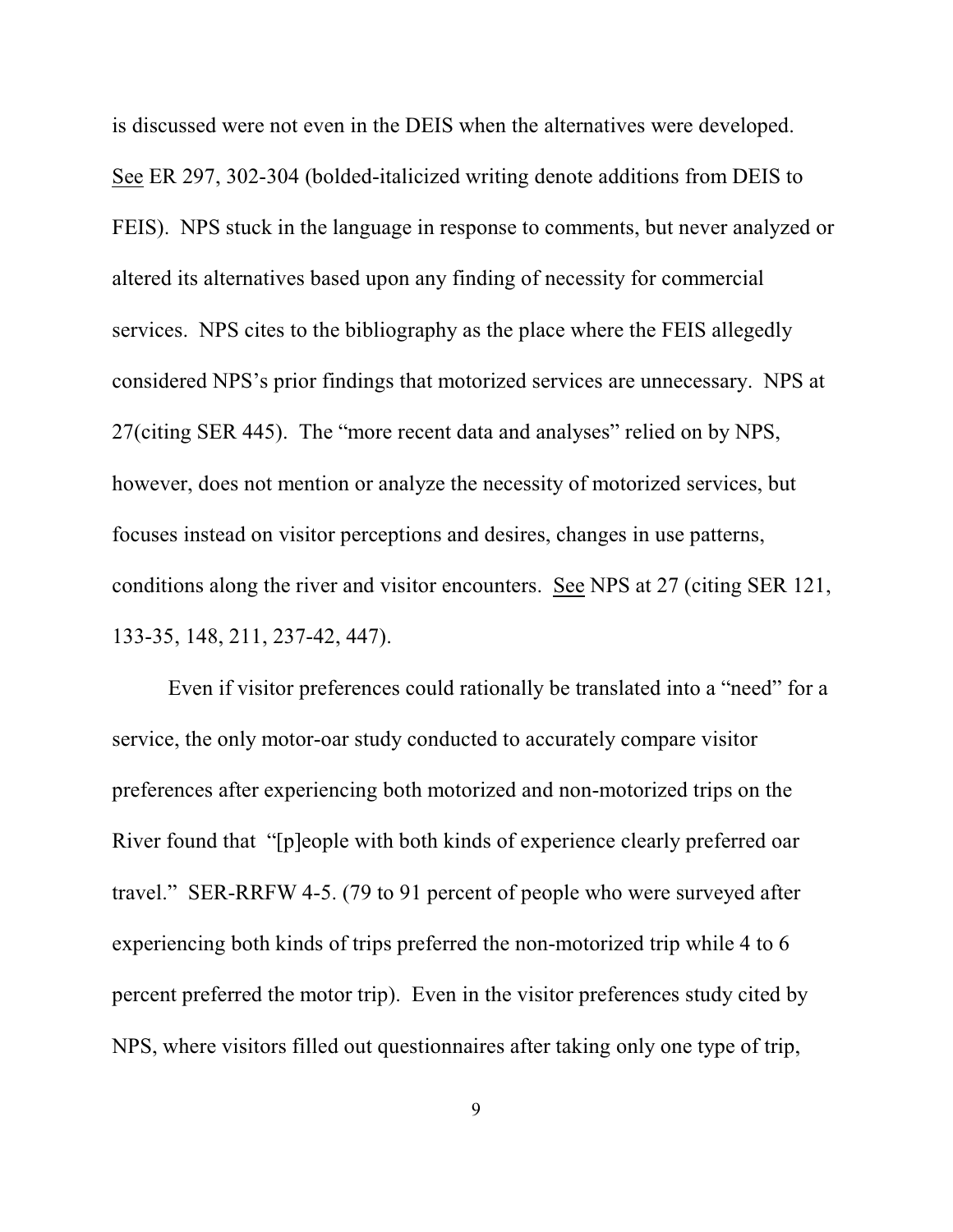only 62 percent of people who had taken a commercial motorized trip preferred it. SER 128, 145. Thus, if it were necessary to accommodate all visitor preferences (which RRFW disputes), between 38 and 91 percent of commercial motorized uses would still be considered unnecessary. However, the single largest allocation of use on the Colorado River during the preferred summer and shoulder seasons in terms of passengers, launches and user-days is to commercial motorboats. ER 314-316. Even over an entire year, NPS gives more permits to passengers who are willing to travel on commercial motorboats than not. ER 316.

RRFW is not seeking to supplant its views for the agency's. Rather, in the absence of any subsequent, rational explanation to the contrary, RRFW seeks to hold NPS to its own reasonable position that motorized commercial services are unnecessary. NPS's *post hoc* analysis that motorized trips are necessary for time, cost or special needs was not provided in the FEIS and cannot constitute a rational basis for finding that the services are necessary. NPS at 27-28. Further, there is no record evidence that NPS needs to provide six to seven day motorized trips of the river from Lees Ferry to Whitmore or Lake Mead. NPS does not respond to the fact that short non-motorized trips are available. On cost, the evidence shows that non-motorized oar trips are offered at a lower per day cost (SER 221), but that all commercial trips discriminate against the less wealthy, including would-be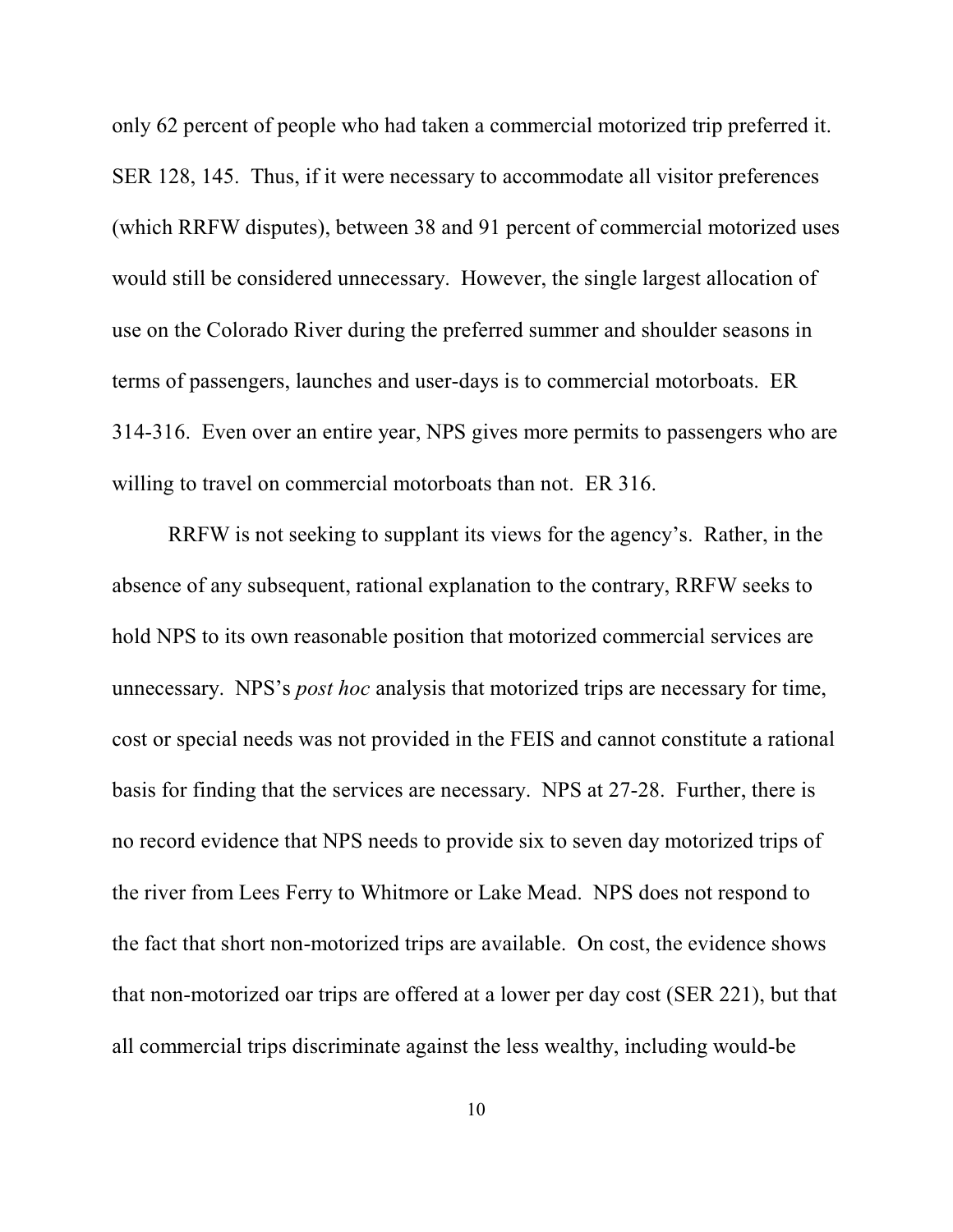noncommercial boaters. SER 228. Finally, while there is evidence that specialneeds groups use motorized commercial services, NPS, GCROA and GCPBA each admit that eliminating motor trips would not exclude any group and that special needs groups can safely access the river on oar-powered trips.<sup> $5$ </sup> ER 53(205-206), 54(208); see also ER 97, 191, 292.

Ultimately, NPS's brief offers an explanation "that runs counter to the evidence before the agency." Earth Island Inst. v. U.S. Forest Serv., 442 F.3d 1147, 1156 (9th Cir. 2006).

# D. NPS Did Not Base Its Commercial Allocation Decisions On Any Necessity Determination.

In all of Defendants' record citations, this Court will not find a single analysis of how much commercial services are needed on the Colorado River. There is evidence of what GCROA and its coalition wanted and evidence that NPS considered different allocation scenarios and assessed their impacts on resources and visitor experience. But there is *no discussion* of whether the amount of

<sup>&</sup>lt;sup>5</sup> RRFW relies on findings made by NPS, while NPS relies on public comments in the record from people who had taken motorized trips and perceived that motorized trips were somehow easier or safer. NPS cannot rely on visitor perceptions from the record as the rational basis for its decisions. The analysis and rational basis must be found in the FEIS. Blue Mountains Biodiversity Project v. Blackwood, 161 F.3d 1208, 1214 ( $9<sup>th</sup>$  Cir. 1998). If NPS has changed its position on the safety or feasibility of non-motorized rafting, it must clearly state so in the FEIS.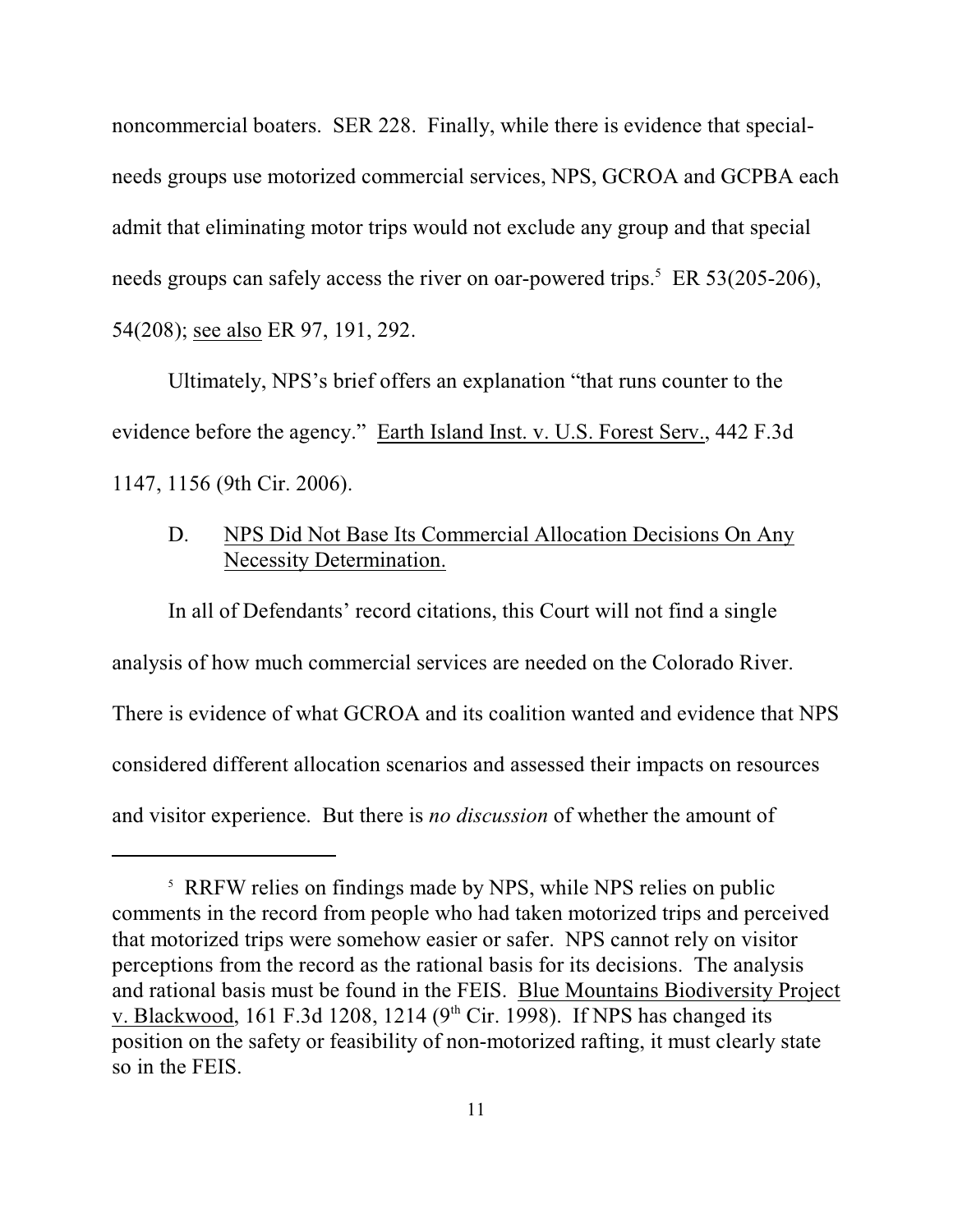commercial services allocated in the varying alternatives was "necessary" for public use and enjoyment.

NPS states that it "based its allocation of necessary commercial rafting concessions on thorough analyses of known and estimated use levels." NPS at 20. NPS's reliance on demand for commercial services, which is unknown, and actual commercial use fails to account for the amount of commercial services that are actually necessary. NPS cites to one discussion in the FEIS on general demand where it states that "[c]oncessioners report that they turn away prospective users because their trips are full," but there is no real evidence of this as there is for the noncommercial side. SER 344-45; SER-RRFW 10. In contrast, there is real evidence that at least a portion of commercial use comes from the noncommercial sector because people cannot gain access through the noncommercial permit system. It is undisputed that people who do not need to, and would rather not, take commercial trips. RRFW at 18-19. In fact, in defending "free access," NPS even suggests that individuals who do not obtain a noncommercial permit through the lottery "may reserve a space on a commercial trip." NPS at 52. This is a plain admission that NPS allocates unnecessary levels of commercial services at the expense of noncommercial users. It also nullifies NPS's defense that actual use models are relevant in determining need, when NPS failed to determine how much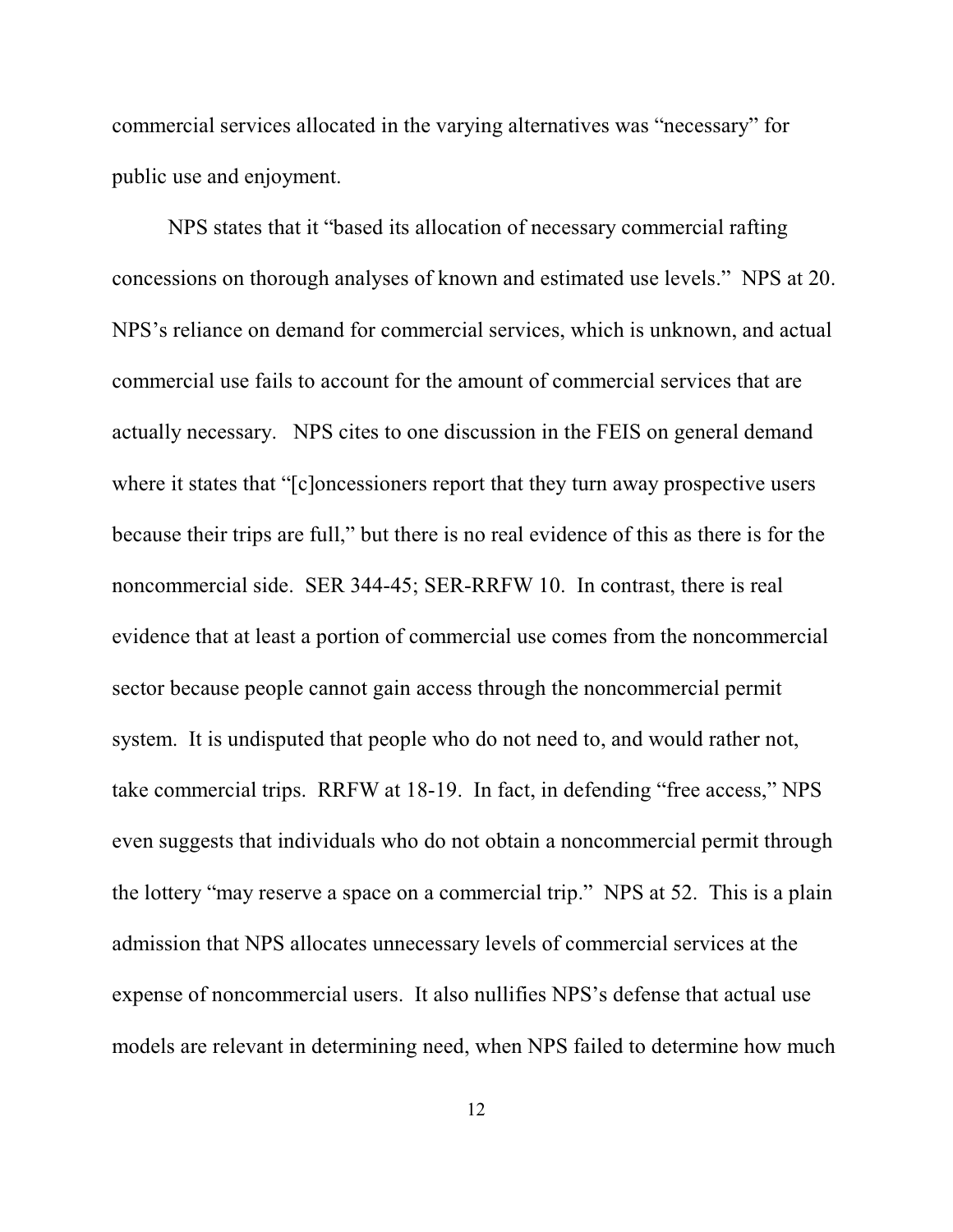of past actual commercial use was truly necessary.<sup>6</sup>

NPS has also found that "the easy availability of commercial trips encourages people to take river trips who might be satisfied with some other activity (e.g., a week at a resort), displacing non-commercial users who are willing to spend considerable time, effort, or money to take a Grand Canyon trip–if access were available." SER 228.

NPS has a duty to account for unnecessary amounts of actual use levels in order to limit commercial services to amounts that are necessary.

# E. Authorizing Motorized Services is Inconsistent with Protecting the Values of the River to the Highest Practicable Degree.

NPS argues that because the FEIS concluded in a chart that the preferred alternative met the management objectives, it has not violated the duty to protect the values of the river to the highest practicable degree. NPS at 31. NPS does not cite a single page in the FEIS or ROD where it explains how the "adverse impacts of moderate intensity" on visitors opportunities for solitude or primitive and unconfined types of experiences on the river from motorized services is consistent with protecting the values of the river to the highest practicable degree. See ER 410. Nor does NPS explain why its wilderness coordinator was wrong when he

The previous allocations (use levels) were not based on actual demand 6 information either. SER 228.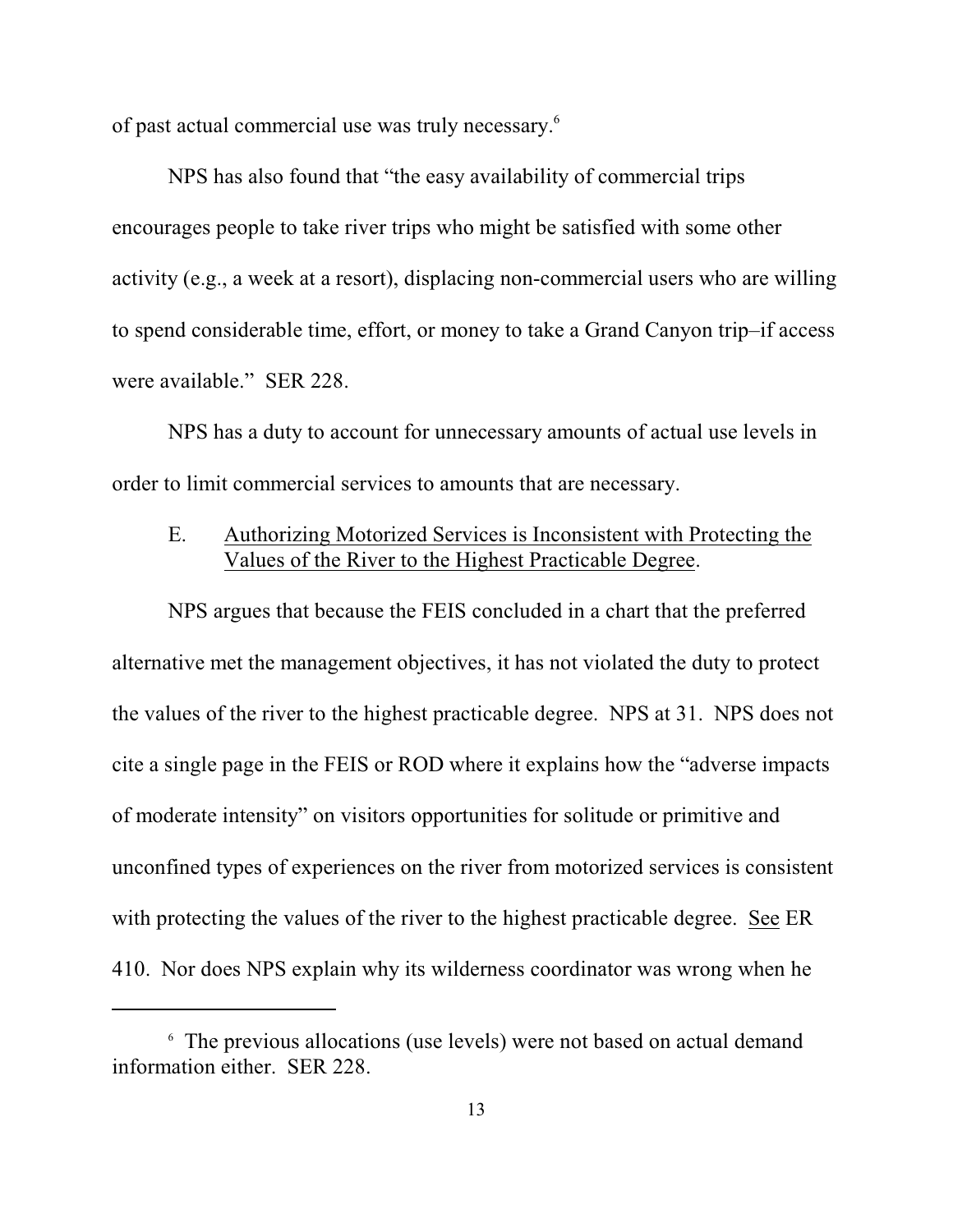found, in 2003, that motorized services on the Colorado River did not meet the minimum requirements test for areas managed as wilderness under the MPs. ER 269a-270. As a result, NPS has no rational basis for claiming that its authorization of motorized concessions protects the values of the river to the highest practicable degree. GCROA's arguments that this evidence from the FEIS itself and from the NPS wilderness coordinator, during the CRMP planning process, is somehow outdated, superseded or biased is unavailing. GCROA at 19.

As it did in Greater Yellowstone Coalition ("GYC") v. Kempthorne, – F.Supp.2d–, 2008 WL 4191133, \*6-7 (D.D.C. 2008), NPS impermissibly permits adverse impacts to the Grand Canyon's resources and values to provide a form of recreation – motorized boating – that is unnecessary for the public's enjoyment of the Colorado River. NPS claims that, "[m]otorized rafting is a temporary and transient use," and thus, its adverse impacts do not affect future generations, just current generations. NPS at 16. However, in the case of a conflict between recreation and conservation, "conservation is to be predominant." MP 1.4.3. And current visitors also have the right to experience the resource and values in their preserved state. Id.

NPS relies on City of Sausalito v. O'Neill, 386 F.3d 1186, 1227 ( $9<sup>th</sup>$  Cir. 2004) in arguing that it has acted consistently with its preservation and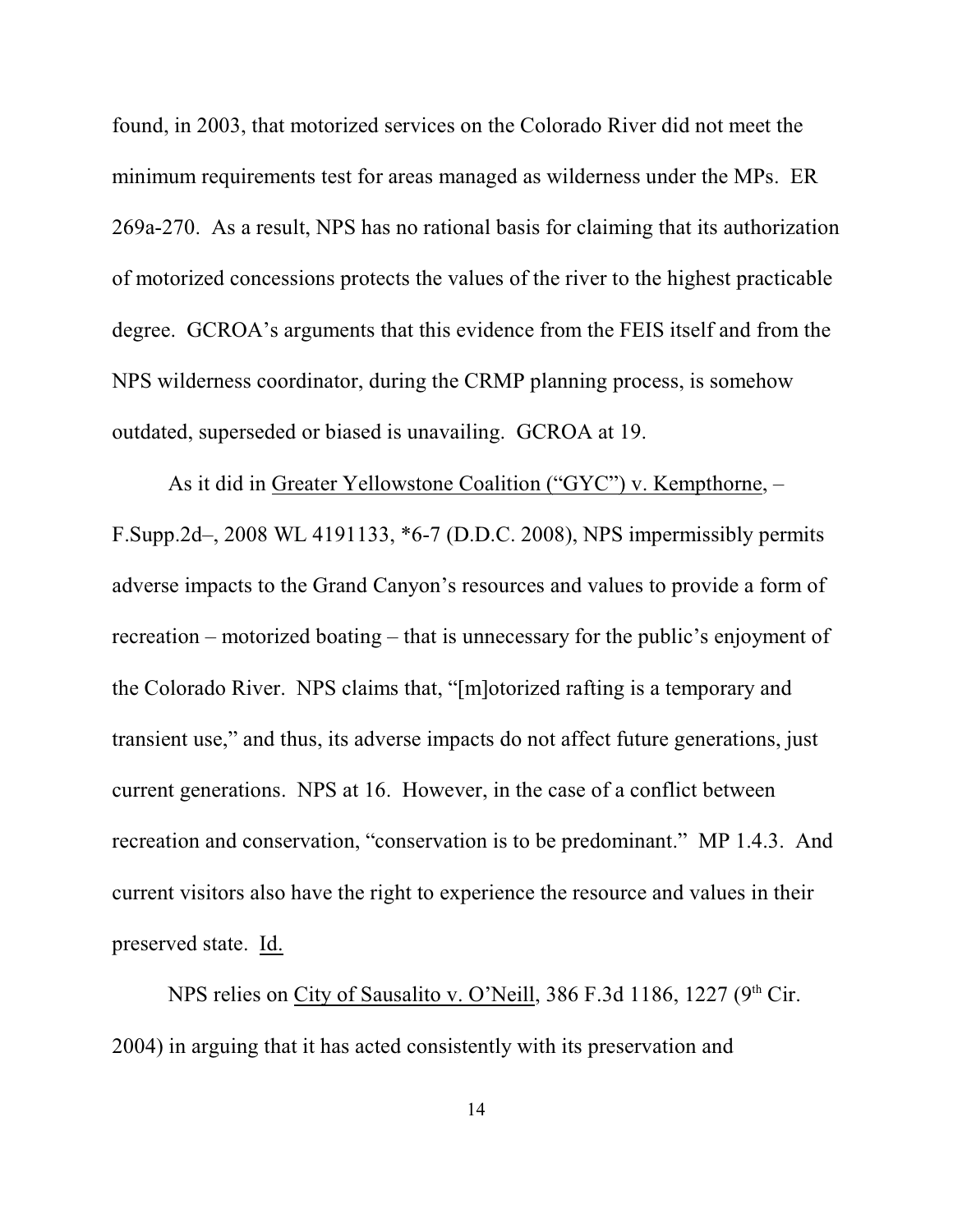conservation mandates. The facts of that case, however, are completely dissimilar to those presented here. The resource at issue in City of Sausalito was Fort Baker, an urbanized area of San Francisco with heavy use. See id. The new structure in dispute was to be developed only on pre-disturbed sites and accompanied by the removal of other structures along with intensive natural and historic restoration efforts. Id. In contrast, in this case NPS is authorizing motorboats and helicopters in an area that is to be managed for its wilderness values.

# II. NPS FAILED TO PRESERVE THE RIVER'S WILDERNESS CHARACTER.

Defendants make two arguments in defense of their failure to preserve the Colorado River's wilderness character: (1) that the 2001 MPs are a non-binding, internal agency guidance document that cannot be enforced in federal court; and (2) that the ROD authorizing motorized uses was in full compliance with the 2001 MPs. Defendants are wrong on both accounts.

#### A. The 2001 MPs Are Binding On NPS.

Defendants agree that the 2001 MPs are binding on the courts, i.e., that the MPs are entitled to Chevron deference and can be used as a shield to uphold NPS decisions in federal court. See NPS at 38-39; ER 12-13. Defendants maintain, however, that the same 2001 MPs are non-binding on NPS, i.e., the MPs cannot be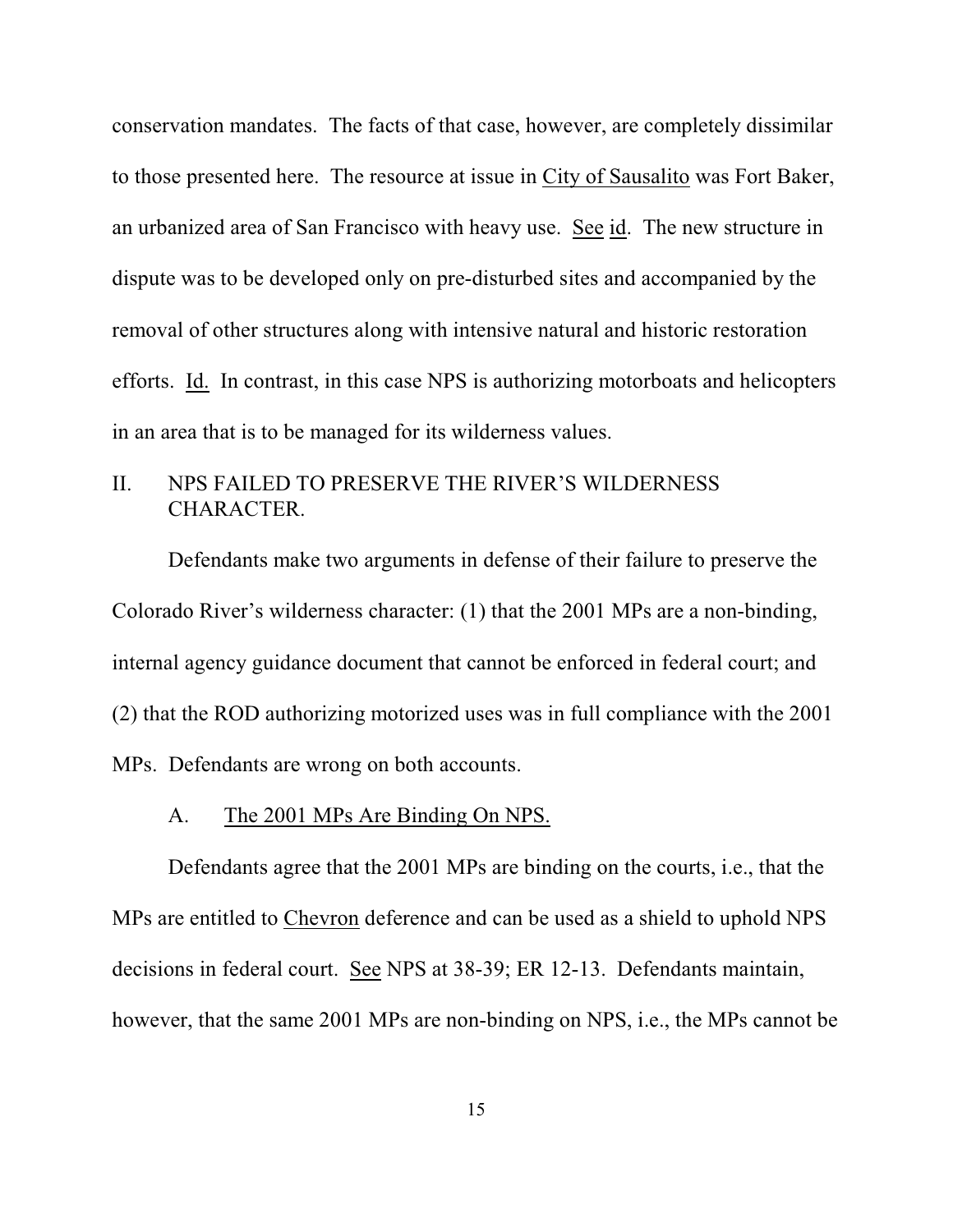used as a sword or "club" to set aside NPS decisions that are inconsistent with the 2001 MPs. See id. Defendants' attempt to have it both ways should be rejected by this Court. As outlined below, NPS's 2001 MPs are entitled to Chevron deference and are binding on the Agency because: (1) NPS's regulations require compliance with the MPs; (2) the MPs have the force and effect of law; and (3) NPS committed to comply with the MPs in the FEIS.

#### 1. 36 C.F.R. § 1.6 requires compliance with the MPs.

Defendants fail to explain why 36 C.F.R. § 1.6's mandate that all permits for use of the Grand Canyon "*shall be consistent with* applicable legislation, Federal regulations and *administrative policies* . . ." does not bind NPS to follow the 2001 MPs. (Emphasis added). Instead, Defendants claim that this regulation "has no bearing on the enforceability of the 2001 Policies themselves." NPS at 34 n. 7. Defendants are mistaken.

36 C.F.R. § 1.6 has direct bearing on the enforceability of the 2001 MPs because pursuant to the ROD, NPS will issue both commercial and noncommercial permits to use the River. See ER 297, 418, 421, 435; see also 36 C.F.R. § 7.4 (permit requirement). NPS's regulations explicitly mandate that such permits be consistent with all "administrative policies" which include the 2001 MPs. 36 C.F.R. § 1.6. Based on 36 C.F.R. § 1.6, therefore, the MPs are binding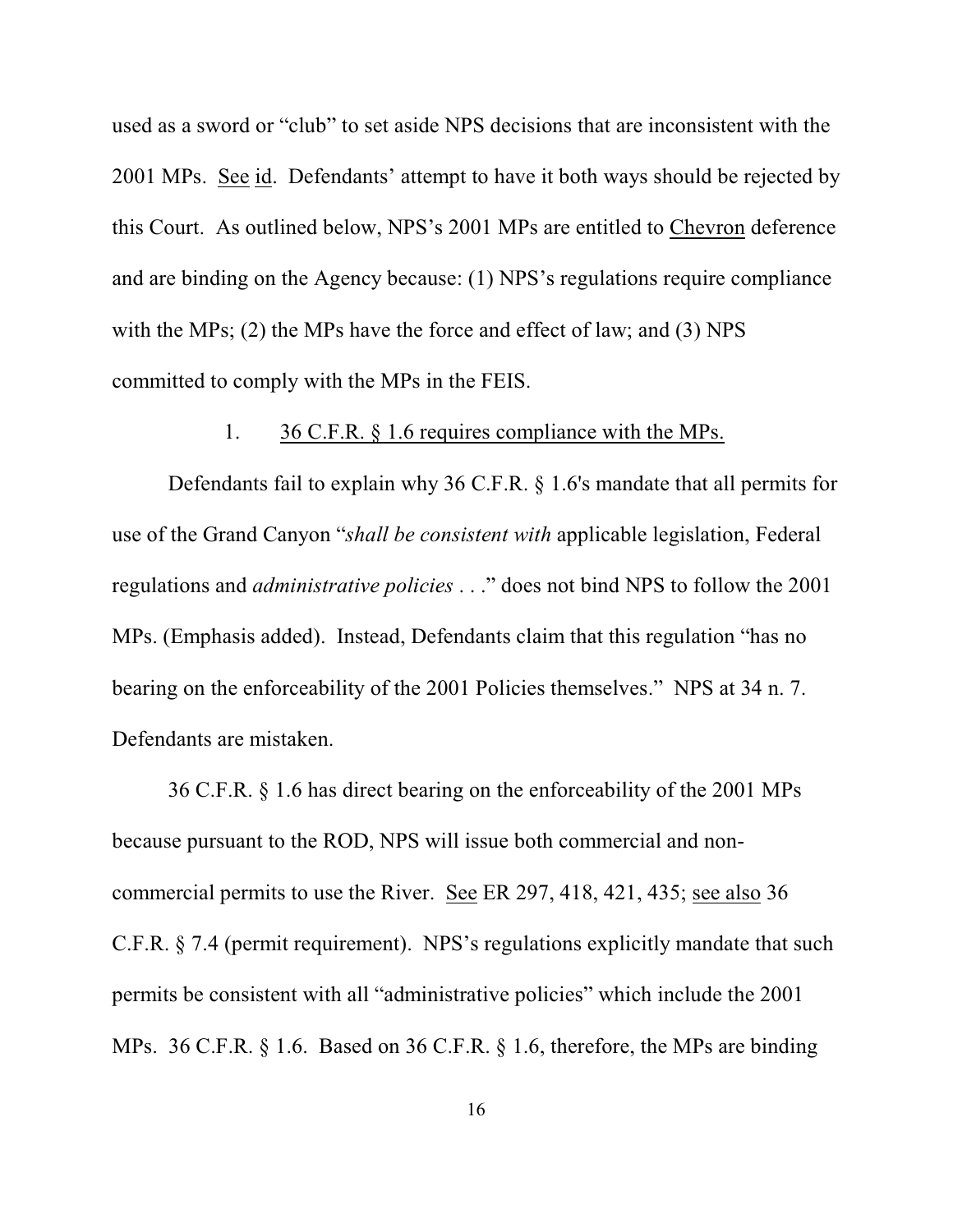on NPS.

#### 2. The 2001 MPs have the force and effect of law.

Relying on the D.C. Circuit's decision in The Wilderness Society (TWS) v. Norton, 434 F. 3d 584 (D.C. Cir. 2006), and rejecting the District of Utah's decision in SUWA v. NPS, 387 F. Supp. 2d 1178 (D. Utah 2005), Defendants maintain that the 2001 MPs are not enforceable against NPS "because they neither purport to create substantive rules, nor were they promulgated in conformance with rulemaking requirements." NPS at 33-39. Defendants are incorrect.<sup>7</sup>

Agency pronouncements have the force and effect of law if they: (1) prescribe substantive rules – not interpretative rules, general statements of policy or rules of agency organization, procedure or practice; and (2) conform to certain procedural requirements. Western Radio Services Company v. ESPY, 79 F.3d 896, 901 ( $9<sup>th</sup>$  Cir. 1996). To "satisfy the first requirement the rule must be substantive in nature, affecting individual rights and obligations; to satisfy the

<sup>&</sup>lt;sup>7</sup> This case is a challenge to an affirmative agency decision – a ROD – pursuant to  $\S$  706 (2)(A) of the APA. In contrast, the TWS decision relied on by Defendants involved a challenge to "compel agency action unlawfully withheld or unreasonably delayed" under  $\S$  706 (1) of the APA. To establish a right of judicial review under § 706 (1), a plaintiff "must identify a statutory provision mandating agency action." Center for Biological Diversity v. Veneman, 335 F. 3d 849, 854  $(9<sup>th</sup> Cir. 2003)$ . Because of this differing standard, courts generally refuse to extend holdings in § 706 (1) cases to § 706 (2)(A) cases. See EPIC v. Blackwell, 389 F. Supp. 2d 1174, 1211 (N.D. Cal. 2004).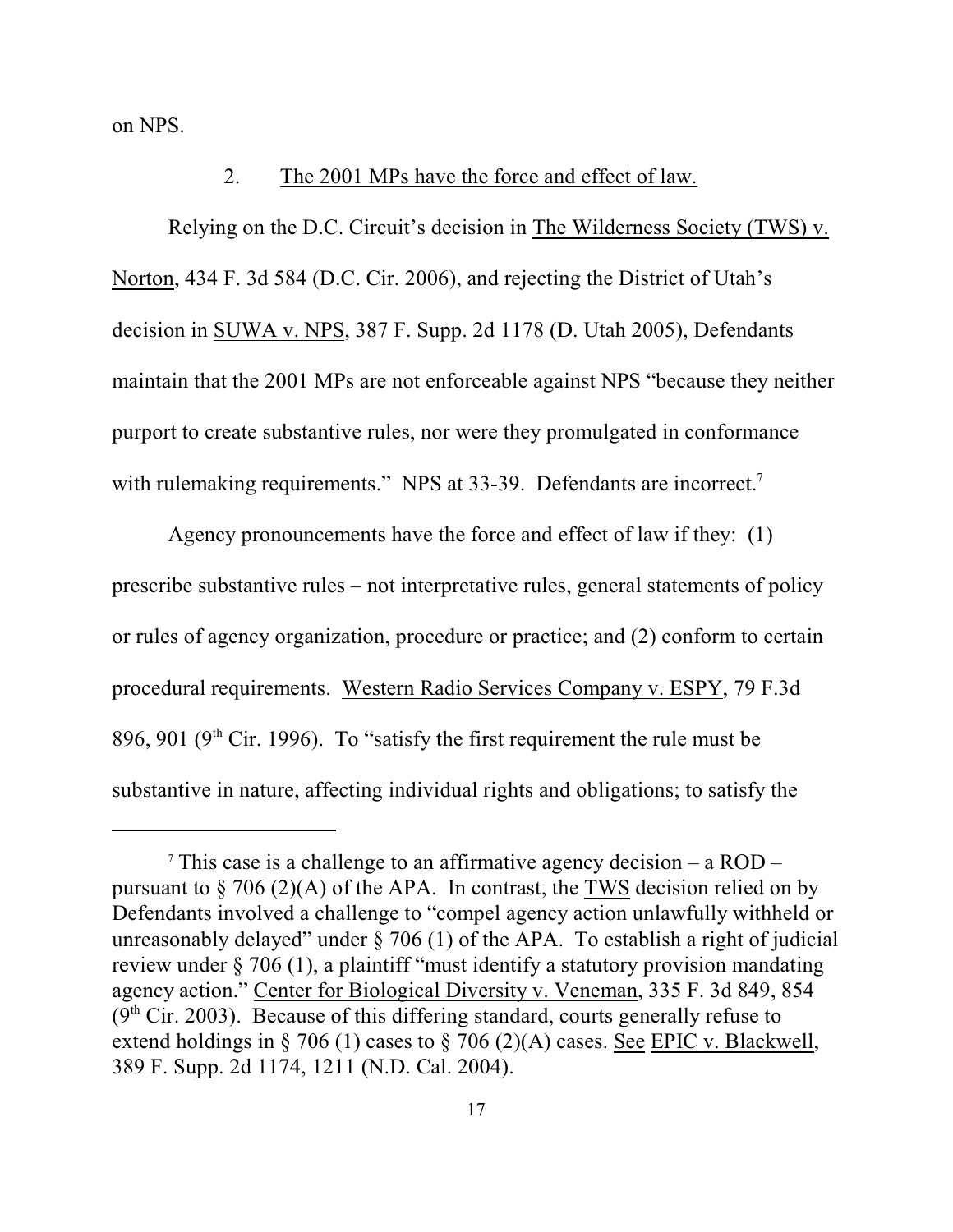second, it must have been promulgated pursuant to a specific statutory grant of authority and in conformance with the procedural requirements imposed by Congress." Id. These two requirements are satisfied.

First, portions of the 2001 MPs read like a substantive rule. The "primary distinction between a substantive rule . . . and a general statement of policy . . . turns on whether the agency intends to bind itself to a particular legal position." Syncor Intern'l Corp. v. Shalala, 127 F. 3d 90, 94 (D.C. Cir. 1997). An agency's intention to bind itself can most easily be found in the plain language of the document. See Norton v. SUWA, 542 U.S. 55, 71 (2004) (plain language can "create a commitment binding on the agency"); Community Nutrition Inst. v. Young, 818 F. 2d 943, 946 (D.C. Cir. 1987) ("mandatory, definitive language is a powerful, even potentially dispositive factor").

Here, the plain language of the 2001 MPs evinces NPS's intent to bind itself: "Adherence to [the MPs] *is mandatory unless specifically waived or modified by the Secretary*. . . Park Superintendents will be held accountable for their, and their staff's adherence to [the MPs]." MP (Introduction) (emphasis added). <sup>8</sup> As one court noted, in "implementing the  $[2001 \text{ MPs}] \dots \text{NPS}$  made

<sup>&</sup>lt;sup>8</sup> Defendants concede that no waiver was sought or obtained from the Secretary in this case. See NPS at 37 n.8.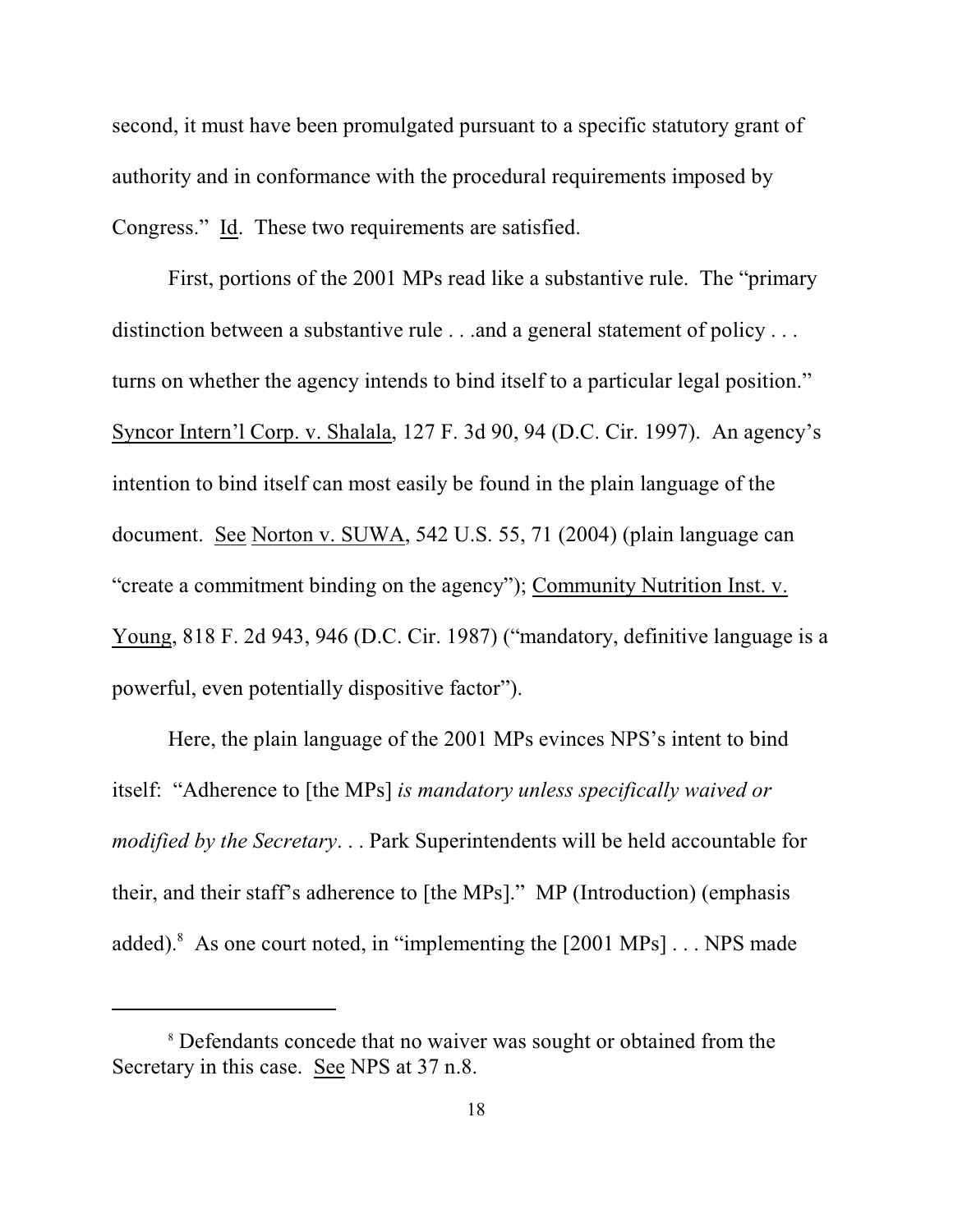compliance with the Management Policies mandatory . . .By doing so, the NPS bound itself to the Management Policies." SUWA, 387 F. Supp. 2d at 1189. The 2001 MPs "are not a general statement of policy, but *prescribe substantive rules*." Id. (emphasis added); see also Terbush v. U.S., 516 F. 3d 1125, 1132 ( $9<sup>th</sup>$  Cir. 2008) (recognizing that "mandatory and specific directives" may be contained in portions of NPS's 1988 MPs); Voyageurs Region National Park Assoc. v. Lujan, 966 F. 2d 424, 428 ( $8<sup>th</sup>$  Cir. 1992) (treating MPs as a rule).

Indeed, one of the central purposes of the 2001 MPs is to implement the "Organic Act and other pertinent statutes" including the Concessions Act, Wilderness Act, and the Grand Canyon Protection Act. See MP (Introduction). The 2001 MPs "interpret the ambiguities of the law and . . .fill in the details left unaddressed by Congress in statutes." Id.<sup>9</sup>

These details include, for instance, interpreting the Organic Act's noimpairment mandate (see MP 1.4) and interpreting the Wilderness Act's and Grand Canyon Protection Act's mandate to study and manage lands for inclusion within the national wilderness preservation system. See MP 6.2 (wilderness study process); MP 6.3 (management of areas). The 2001 MPs' impairment section, for

<sup>&</sup>lt;sup>9</sup> Notably, in GYC, NPS recently conceded "that § 1.4 [of the MPs] serves as NPS's official interpretation of the Organic Act and is therefore enforceable against NPS." 2008 WL 4191133 at \*4 at n.1.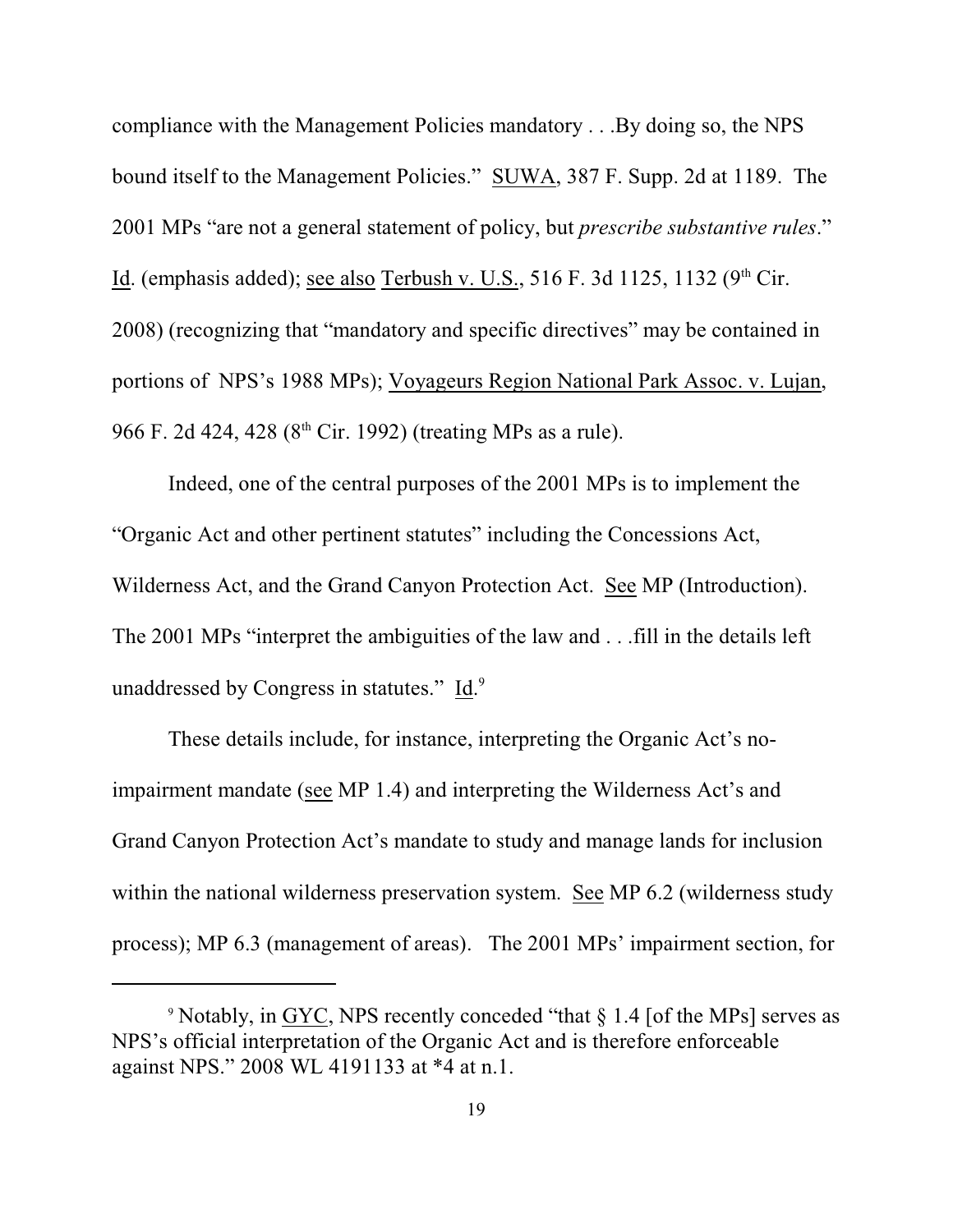instance, includes binding, mandatory language and "decision-making *requirements* to avoid impairment." MP 1.4.7 (emphasis added); see also MP 1.4.4 (*prohibition* on impairment); MP 4.9 (NPS "*will* preserve . . .the natural soundscapes"); MP 6.3.1 (NPS "*must* ensure that the wilderness character is . . .preserved"); MP 6.4.3 ("Recreational uses . . .*will* be of a nature that enable the areas to retain their primeval character . . .[and] provide outstanding opportunities for solitude"); MP 6.4.3.3 ("use of motorized equipment or any form of mechanical transport *will be prohibited* in wilderness"); MP 6.4.4 (only "wilderness oriented commercial services . . .may be authorized if they meet the 'necessary and appropriate' tests").

In this respect, the 2001 MPs differ from the Forest Service Manual (FSM) and handbook (FSH) at issue in Western Radio, the U.S. Customs Manual at issue in U.S. v. Fifty Three (53) Eclectus Parrots,  $685$  F. 2d 1131 (9<sup>th</sup> Cir. 1982), and NPS's "rate-setting guidelines" at issue in Lake Mojave Boat Owners Ass'n v. National Park Service, 78 F. 3d 1360 ( $9<sup>th</sup>$  Cir. 1995). Unlike the internal agency pronouncements in those cases, the 2001 MPs include binding, mandatory language indicative of a substantive rule. See SUWA, 387 F. Supp. 2d at 1189.

Second, the 2001 MPs were promulgated pursuant to a specific statutory grant of authority and after an almost-complete formal notice-and-comment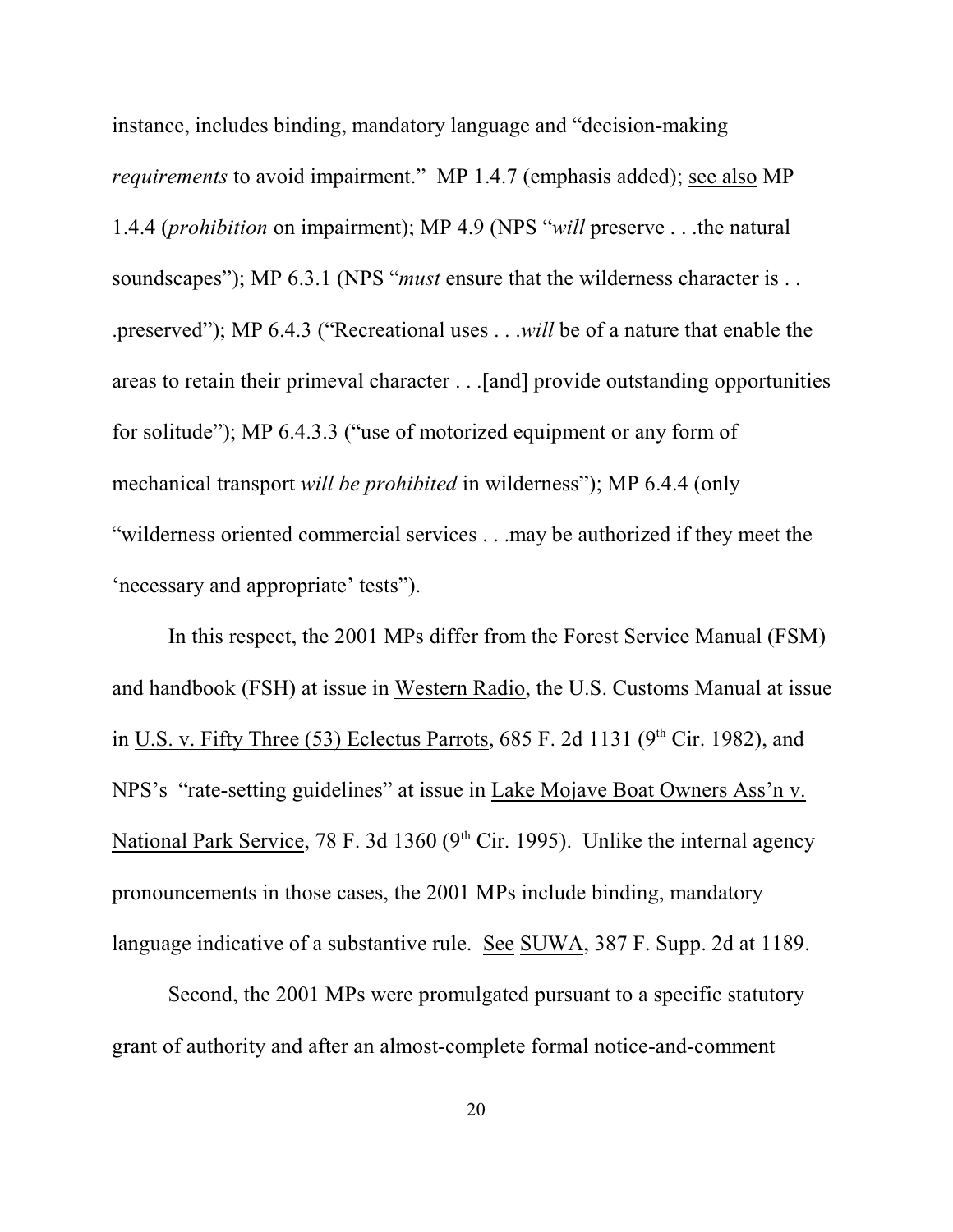rulemaking procedure. Congress "unquestionably granted the [NPS] express authority to manage national parks, including the authority to issue regulations which it 'deems necessary or proper for the use and management of the [national] parks . . ." SUWA, 387 F. Supp. 2d at 1188 (quoting 16 U.S.C. §§ 1, 3); Alaska Wildlife Alliance v. Jensen, 108 F. 3d 1065 ( $9<sup>th</sup>$  Cir. 1997). It is apparent from this delegation of authority "that Congress expects the [NPS] to be 'able to speak with the force of law' when issuing rules of a substantive nature pursuant to formal notice-and-comment procedures." Id. NPS published the "notice of availability" of the draft 2001 MPs in the Federal Register (FR). See 65 Fed. Reg. 2984-01. In the FR notice, NPS invited the public to submit comments on the draft MPs for a 60-day period, explained that some of the "policies . . .have been updated . . .by means of 'Director's Orders,' which have been issued following a public notice and comment period," and asked that all comments "be specific as to how a policy might be changed or strengthened." Id. NPS also committed to review all comments and incorporate all "appropriate suggestions" into a final version of the 2001 MPs which will appear in the FR. See id. NPS later published a "Notice of New Policy Interpreting the National Park Service Organic Act" giving notice to the public that it was adopting the portion of the 2001 MPs interpreting the Organic Act's "no-impairment" standard. See 65 Fed. Reg. 56003. The FR notice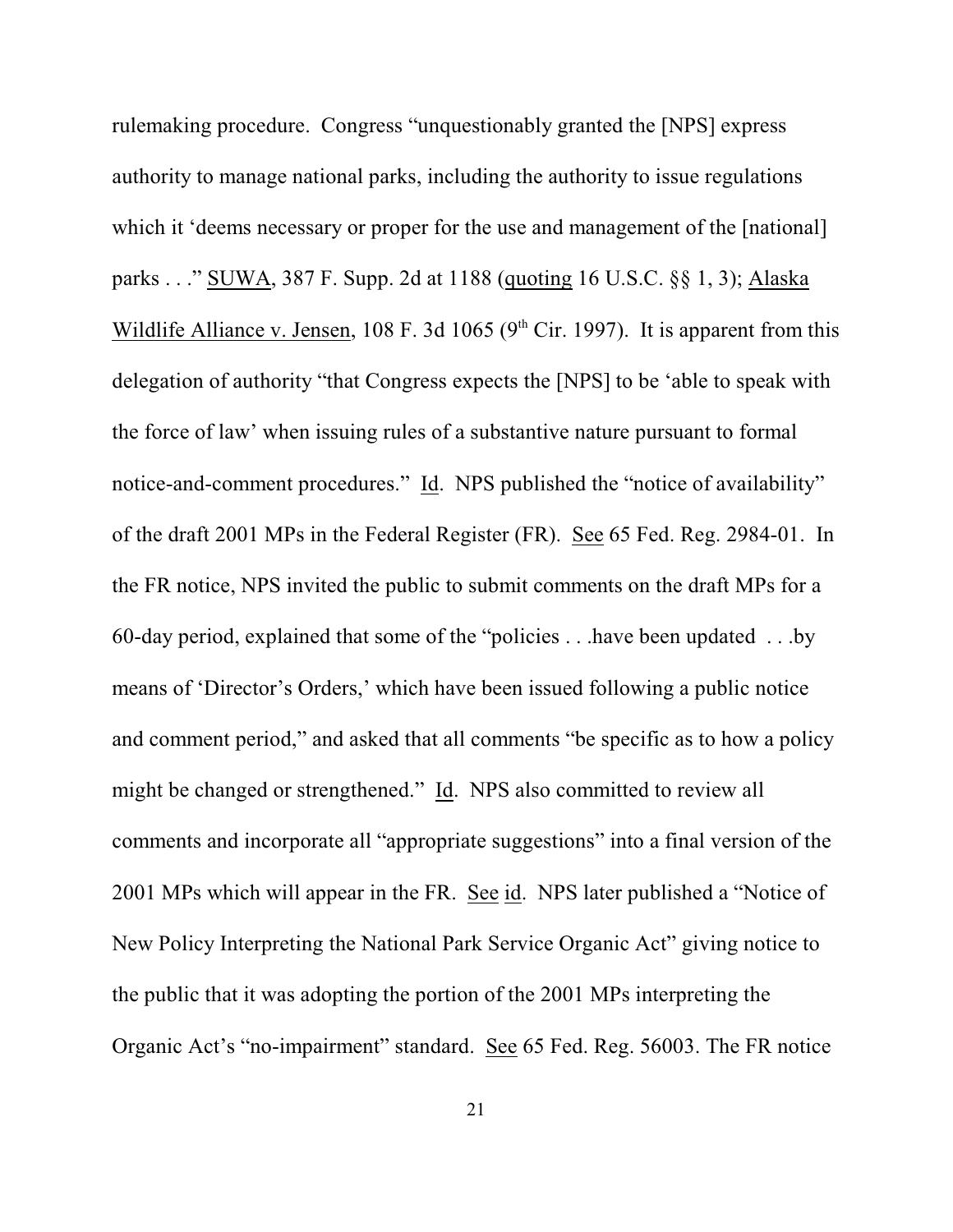also explains the legal framework underlying the 2001 MPs and the purpose of the revisions. See id. In addition, the FR notice included a summary of public comments received and NPS's response to such comments. See id.

Thus, while the procedures used by NPS in implementing the 2001 MPs do not technically conform to all the rulemaking requirements set forth in section 533 of the APA (a complete copy of the MPs was not published in the FR), the procedures followed by NPS "satisfy the purpose behind formal rulemaking procedures, which is to 'assure fairness and mature consideration of rules.'" SUWA, 387 F. Supp. 2d at 1188 (quoting NLRB v. Wyman-Gordon Co., 394 U.S. 759, 764 (1969)). The procedures used "foster the fairness and deliberation that should underlie a pronouncement of . . .force." Northwest Ecosystem Alliance v. U.S. FWS, 475 F. 3d 1136, 1141 (9<sup>th</sup> Cir. 2007) (quoting Mead, 533 U.S. at 230).

The salient issue with respect to the NPS's 2001 MPs, therefore, is not whether strict compliance with formal rulemaking procedures of the APA was adhered to – as Defendants argue – but rather, whether the 2001 MPs "are the type of agency decision that Congress intended to 'carry the force of law.'" SUWA, 387 F. Supp. 2d at 1188 (citing Mead, 533 U.S. at 221)); Northwest Ecosystem Alliance, 475 F. 3d at 1141-42. Here, RRFW agrees with the Court's reasoning in SUWA that Congress intended the 2001 MPs to carry the force of law because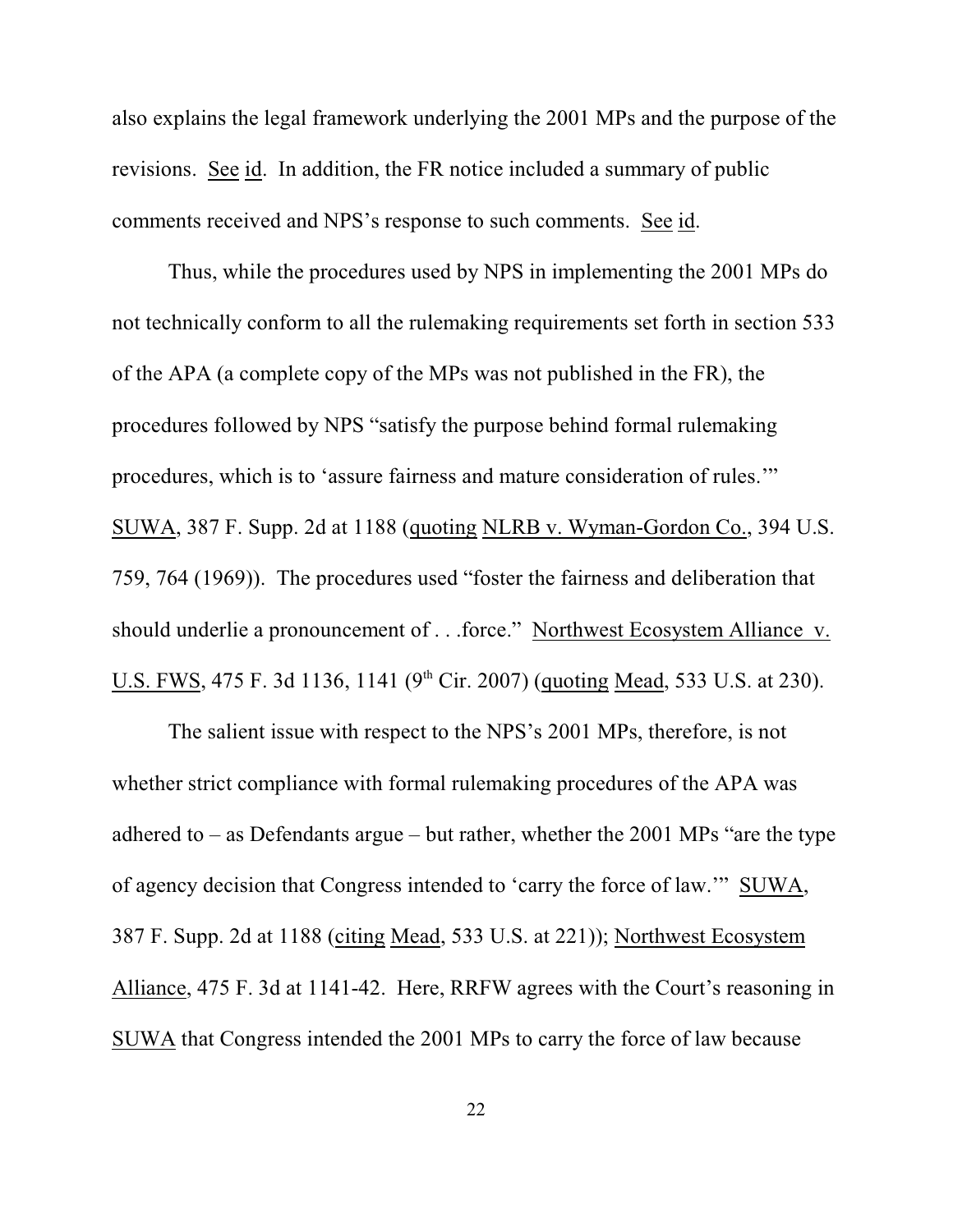Congress granted NPS express authority to issue rules and regulations to manage our National Parks (see 16 U.S.C. § 3) and the "procedural and substantive nature of the 2001 MPs are so closely analogous to that of a formal regulation," that Congress would expect the 2001 MPs to carry the force of law. See id. at 1188. In this respect, NPS's 2001 MPs are more akin to the U.S. Fish & Wildlife Service's distinct population segment policy at issue in Northwest Ecosystem Alliance and NAHB v. FWS, 340 F. 3d 835, 852 ( $9<sup>th</sup>$  Cir. 2003) than the FSM and FSH at issue in Western Radio and Customs Manual at issue in Eclectus Parrots.<sup>10</sup>

#### 3. NPS committed to comply with the 2001 MPs in the FEIS.

Even if one assumes, *arguendo*, that the 2001 MPs do not have the force and effect of law, NPS's failure to comply with the MPs is still "arbitrary and capricious" because in both the DEIS and FEIS, NPS discusses the 2001 MPs as if they are binding, claims that the CRMP is in full compliance with the 2001 MPs,

 $10$  Defendants ask this Court to ignore the Supreme Court's decision in Mead, this Court's holding in Northwest Ecosystem Alliance interpreting Mead, and the District of Utah's decision in SUWA because they are "fundamentally different" judicial deference cases. NPS at 38. According to Defendants (and the district court), the 2001 MPs can only be used as a *shield* to uphold NPS's decisions and not as a *sword* or "club" to set aside NPS decisions that are inconsistent with the 2001 MPs. See NPS at 38-39; ER 12-13. In other words, the 2001 MPs are binding on the courts but not binding on NPS. This Court should reject NPS's attempt to create a distinction without a difference. The 2001 MPs are either entitled to deference and binding on the Courts and NPS *or* entitled to no deference and non-binding on the Courts and NPS.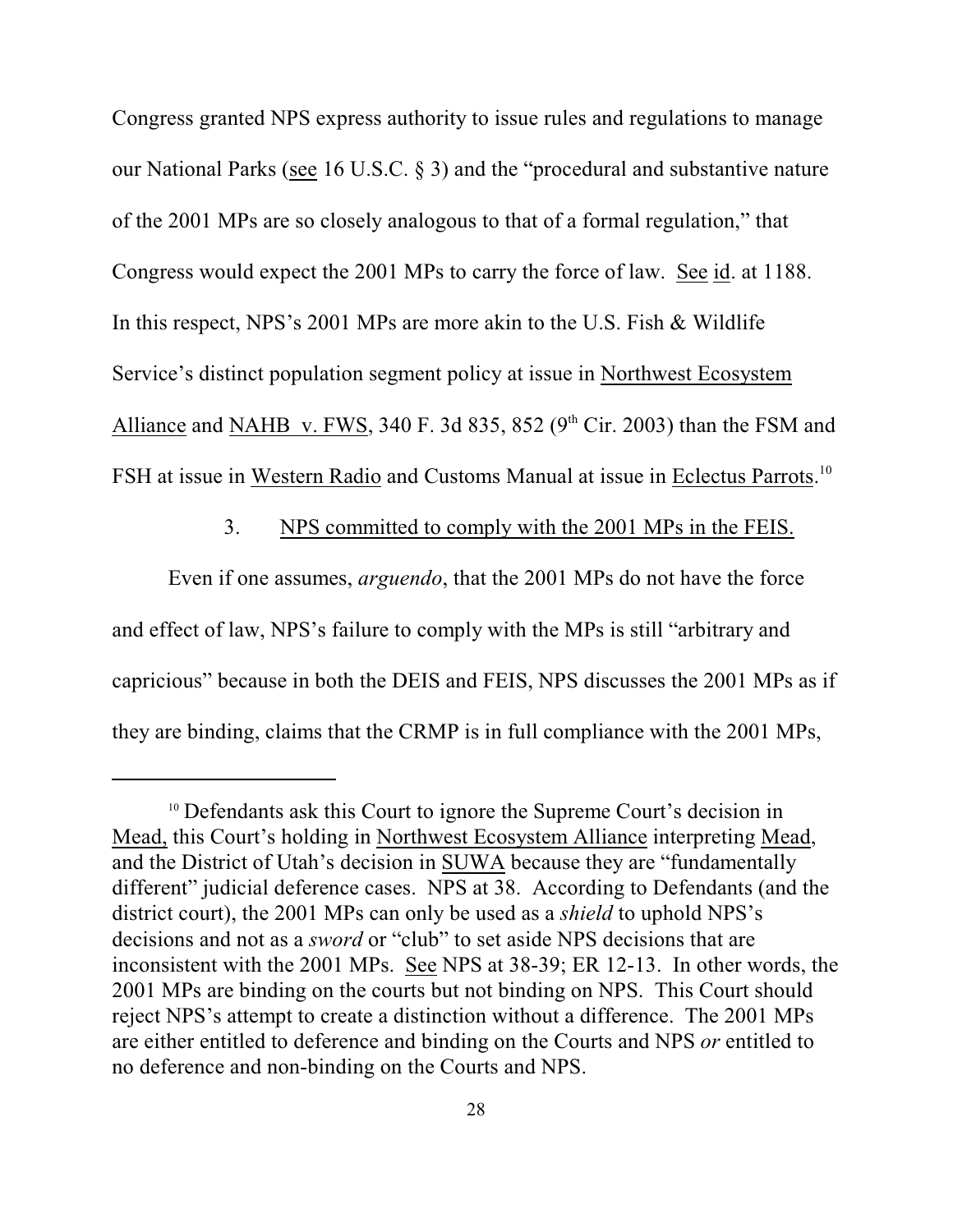and *commits itself* to manage the Colorado River corridor in accordance with the 2001 MPs. See Ecology Center v. Austin, 430 F. 3d 1057, 1069-1070 (9<sup>th</sup> Cir. 2005), overruled on other grounds Lands Council v. McNair, 537 F. 3d 981, 994  $(9<sup>th</sup> Cir. 2008)$ , (requiring compliance with soil standard in the FSM because agency committed to do so in FEIS); Lands Council v. Powell, 395 F. 3d 1019, 1034 - 1035 ( $9<sup>th</sup>$  Cir. 2005) (USFS's failure to ensure compliance with soil standard in FSM violated NFMA).

In NPS's own words: "Until Congress acts on the Grand Canyon National Park Wilderness Recommendation, this section of the Colorado River *will be managed* as potential wilderness *in accordance* with NPS Management Policies . . ." ER 339 (FEIS); see also SER 276 (same). NPS's General Management Plan for the Grand Canyon echoes this commitment. See ER 246 ( the CRMP "will be consistent with NPS wilderness policy requirements"). ER 246.<sup>11</sup>

Thus, even if Defendants were correct that the 2001 MPs do not have the force of law, because NPS committed to comply with such MPs in the FEIS, it

<sup>&</sup>lt;sup>11</sup> In the FEIS, NPS also committed to manage the Colorado River corridor "as potential wilderness in accordance with . . .the Grand Canyon National Park Wilderness Recommendation as updated in 1993." ER 339. The 1993 Wilderness Recommendation, in turn, states that "the current levels of motorized boat use probably contradict the intent of wilderness designation. This use is inconsistent with the wilderness criteria of providing outstanding opportunities for solitude and for a primitive and unconfined type of recreation." ER 235.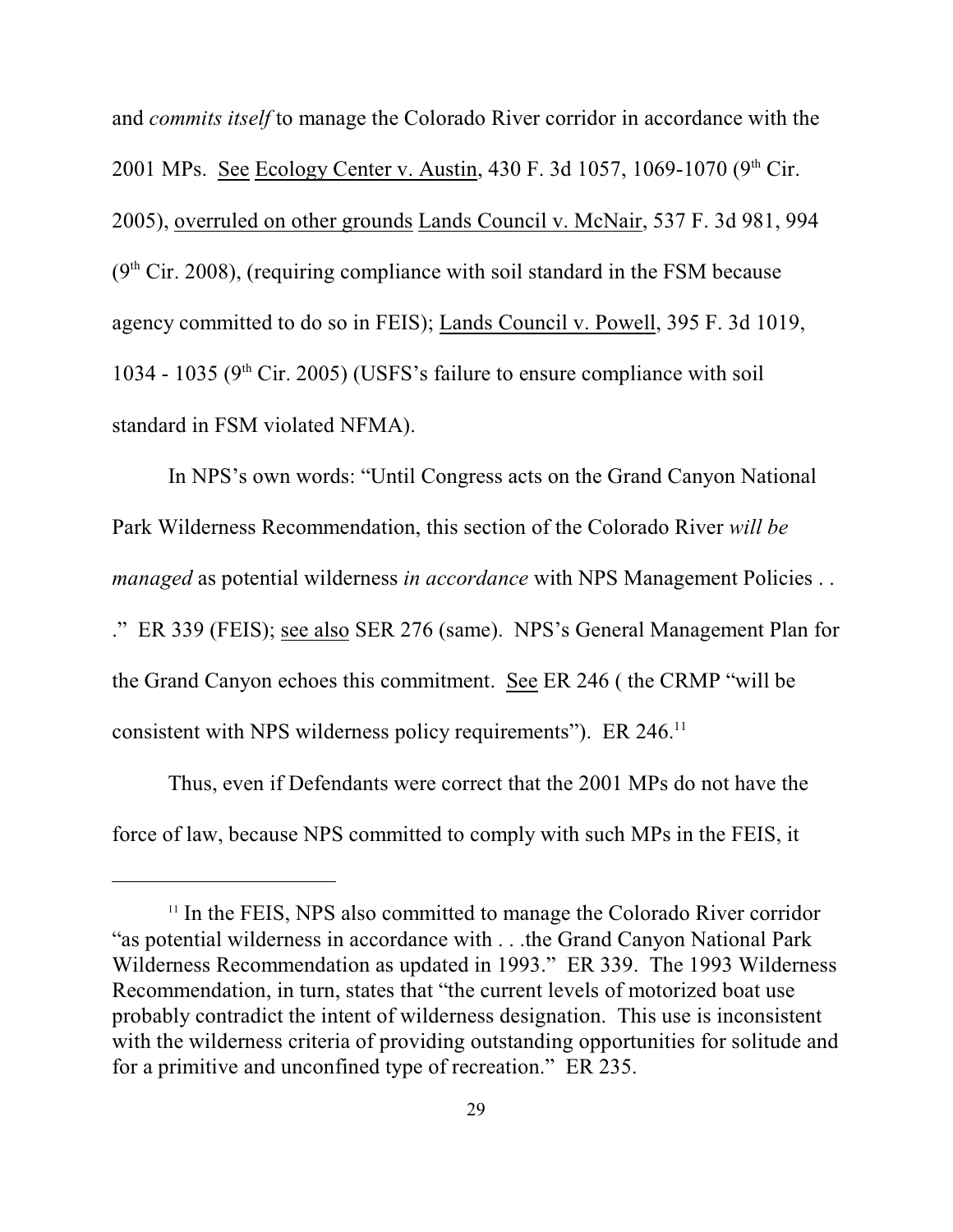would now be "arbitrary and capricious" for NPS to ignore them. See Ecology Center, 430 F. 3d at 1069. NPS, haven chosen to promulgate the 2001 MPs, "must follow that policy." NAHB, 340 F.3d at 852; see also Resources Ltd. v. Robertson, 35 F. 3d 1300, 1304 n. 3 ( $9<sup>th</sup>$  Cir. 1994) (agency cannot treat guidelines as optional where decision made was contingent on adherence to guidelines); GYC, 2008 WL 4191133 at \*4 n.1 ("NPS Policies [are] relevant to the same extent that NPS relied upon those statements in making the decision under review"). Morever, as mentioned above, acting in accordance with the 2001 MPs is pivotal to complying with the Organic Act, Concessions Act, Wilderness Act, and Grand Canyon Protection Act. To date, however, NPS has yet to explain how it can comply with these statutory directives if its decision is not in compliance with the MPs. See Ecology Center, 430 F. 3d at 1070.

#### B. NPS Failed To Comply With The 2001 MPs.

Defendants' second argument is that its decision to authorize motorized uses is in compliance with the 2001 MPs because such uses are only temporary and will not "preclude [eventual] wilderness designation" or diminish the River's "wilderness suitability for future designation." NPS at 39-44. Defendants are incorrect for four reasons.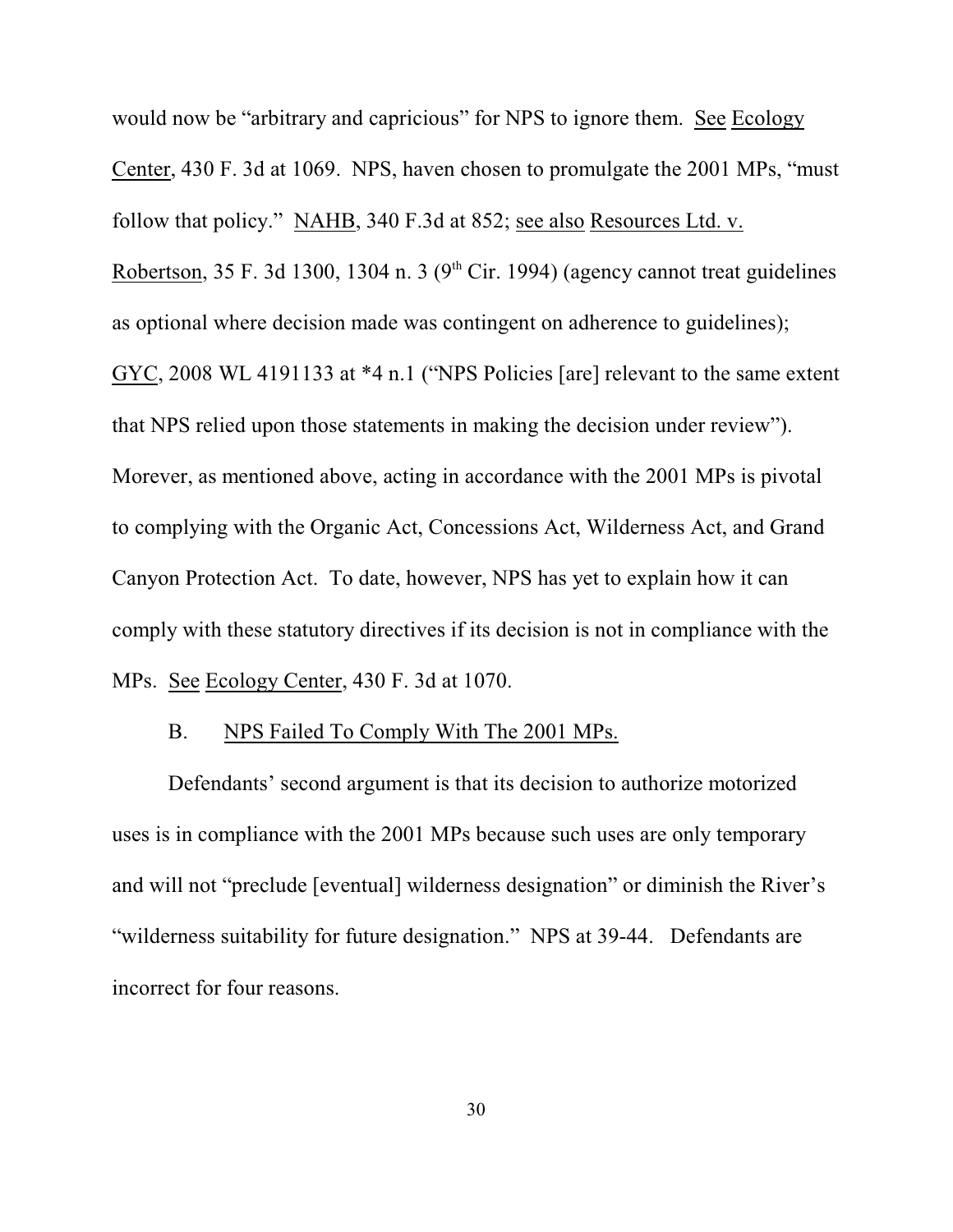First, Defendants' argument is limited to "motorized rafting." NPS at 39- 44. Defendants do not explain or address how its authorization of helicopter passenger exchanges at Whitmore – a use authorized by the ROD that will have *major* adverse impacts on the natural soundscape (see SER 385-386) – is in compliance with the 2001 MPs' requirement to preserve the River's wilderness character and "provide outstanding opportunities for solitude." MP 6.4.3; see also MP 6.4.3.3 (use of motors); MP 6.4.4 (commercial services).

Second, the 2001 MPs' specific requirements for preserving the River's wilderness character *exist now* – for current users – and not for some future time if and when Congress passes a wilderness bill for the Grand Canyon. MP 1.4.3. In planning for the River corridor, NPS must "ensure that the wilderness character is . . .preserved." MP 6.3.1. NPS must prohibit "use of motorized equipment or any form of mechanical transport . . .in wilderness except as provided for in specific legislation." See MP 6.4.3.3. NPS may only allow "recreational uses . . .that enable the areas to retain their primeval character . . .[and] provide outstanding opportunities for solitude." MP 6.4.3. Moreover, only "[w]ilderness oriented commercial services that . . . provide opportunities for primitive and unconfined types of recreation may be authorized if they meet the 'necessary and appropriate' tests." MP 6.4.4. Without question, NPS's decision to authorize motorized uses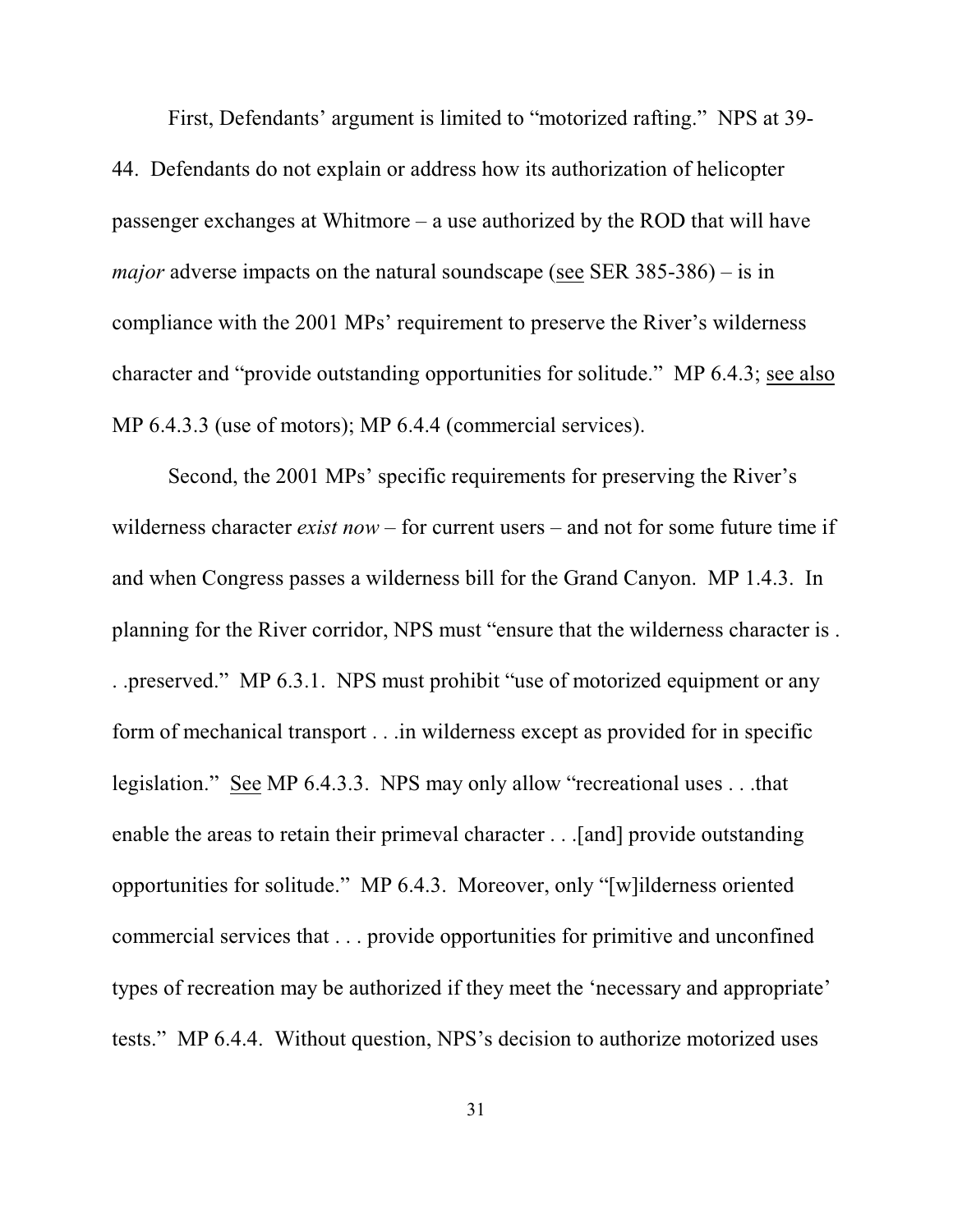of the River is inconsistent with these existing wilderness requirements. NPS, in fact, reached this same conclusion in 1993. See ER 235 (motorized use "is inconsistent with the wilderness criteria of providing outstanding opportunities for solitude and for a primitive and unconfined type of recreation"). $^{12}$ 

Third, the 2001 MPs' specific requirements for preserving the River's wilderness character (mentioned above) do not provide for a "temporary" or transient use exception. See MP 6.3.1; MP 6.4.3; MP 6.4.3.3; MP 6.4.4. There is nothing in the 2001 MPs that says NPS need only preserve the River's wilderness character some of the time, i.e., when motors and helicopters are not running. Indeed, Defendants' interpretation would render the 2001 MPs' wilderness mandate largely superfluous and undermine the integrity of all potential,

<sup>&</sup>lt;sup>12</sup> Defendants ignore these specific directives in the 2001 MPs and rely instead on the "general policy" language. The"[f]undamental maxims of statutory construction require that a specific section be found to qualify a general section. A specific statutory provision will govern even though general provisions, if standing alone, would include the same subject." Smith v. Califano, 597 F. 2d 152, 157 ( $9<sup>th</sup>$  Cir. 1979). Moreover, the general policy section's statement that potential wilderness areas be "managed as wilderness to the extent that existing non-conforming conditions allow" and that NPS "will seek to remove . . .temporary, non-conforming conditions" does not give NPS carte blanche to authorize and re-authorize *new*, non-conforming uses in the River corridor. Motorized uses only "exist" in the river corridor today because NPS issued new contracts for their operations in 2006. See ER 297 ("New contracts [authorizing motorized uses] will be issued for commercial operations upon the completion of the [CRMP]."). NPS fails to explain how authorizing motorized uses in 2006 qualifies as an attempt to remove non-conforming uses.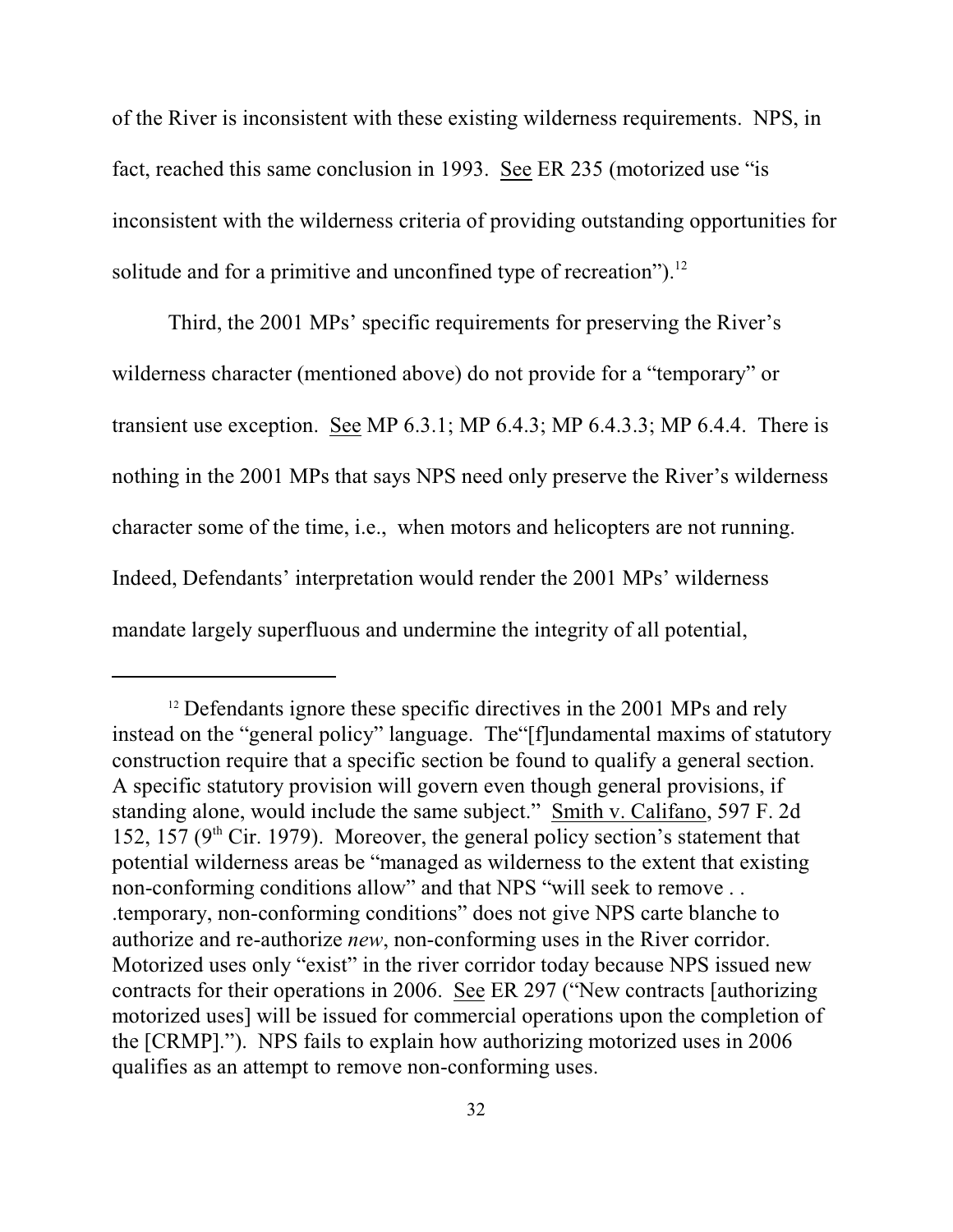recommended, or designated wilderness areas. Under NPS's interpretation, an unlimited amount of motorboat, car, jeep, motorcycle, ATV, generator, helicopter, and even ground disturbing uses would be allowed in potential wilderness so long as the disturbance can be removed and does "not permanently denigrate wilderness values." In effect, Defendants would read in a "temporary impairment to current values and visitors" exception that does not exist in the 2001 MPs.

Fourth, NPS's obligation to comply with the 2001 MPs *now* should not be influenced by what Congress may or may not eventually include in a wilderness bill. Defendants' discussion of other wilderness bills (i.e., Boundary Waters, Frank Church, or Sylvania wilderness areas) or suggestion that Congress has the authority to include motorized uses within a wilderness bill because such uses are "established" is therefore misplaced.<sup>13</sup> Congress has the authority, when enacting legislation, to do as it sees fit. This, however, is not the issue. The issue, rather, is NPS's present compliance with the 2001 MPs and what level of wilderness management NPS must afford the Colorado River corridor now *before and until* Congress makes a final decision on a wilderness bill for the Grand Canyon.

<sup>&</sup>lt;sup>13</sup> Notably, NPS's 2001 MPs *do not* permit "established uses" in wilderness areas to continue. See MP 6.4.3.3.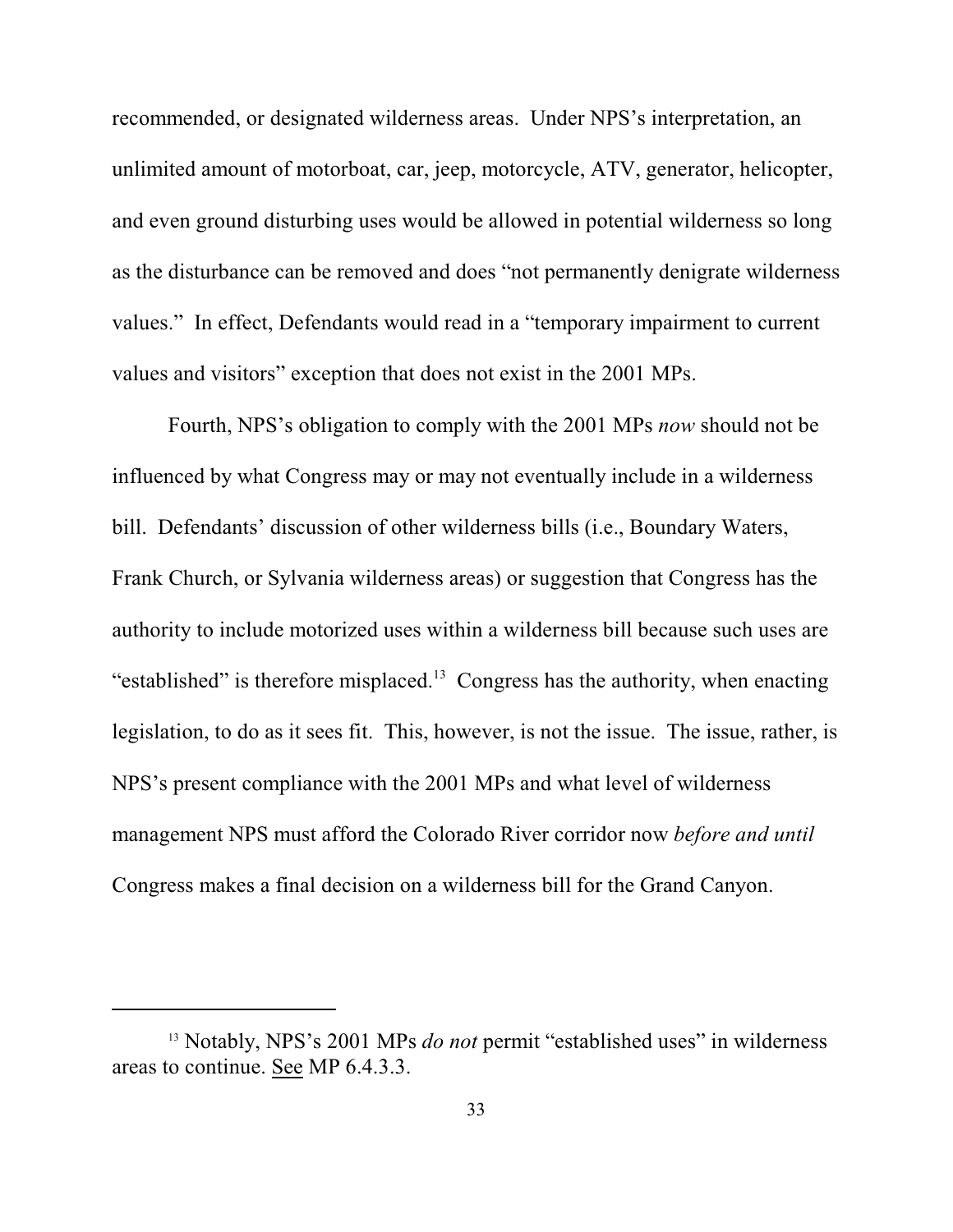### III. NPS FAILED TO COMPLY WITH THE ORGANIC ACT.

#### A. NPS's Permit System Interferes With Free Access By The Public.

Defendants continue to characterize the free access issue as between noncommercial and commercial users. However, RRFW seeks to protect the interests of all members of the public who want to experience the Colorado River in the Grand Canyon, including people who require professional guides and those who can do it themselves. Both types of users should have equitable access to the River and not be compelled to pay a commercial outfitter in order to gain access.

### 1. Allocations of use must be fair under any system NPS uses.

This Court held in Kleppe that NPS: (1) has discretion to choose a system of allocating use of the river; but (2) must, under whatever system it uses, allocate use fairly so that both commercial and noncommercial users have equitable access to the River. Wilderness Preservation Fund v. Kleppe,  $608$  F.2d 1250, 1253 ( $9<sup>th</sup>$ Cir. 1979). In Kleppe, however, the Court did not examine whether NPS's 1972 split "allocation ha[d] been fairly made pursuant to appropriate standards" because the question was moot. Id*.* at 1254. This Court, therefore, must now determine whether NPS's new 2006 split allocation system provides equitable access to the River.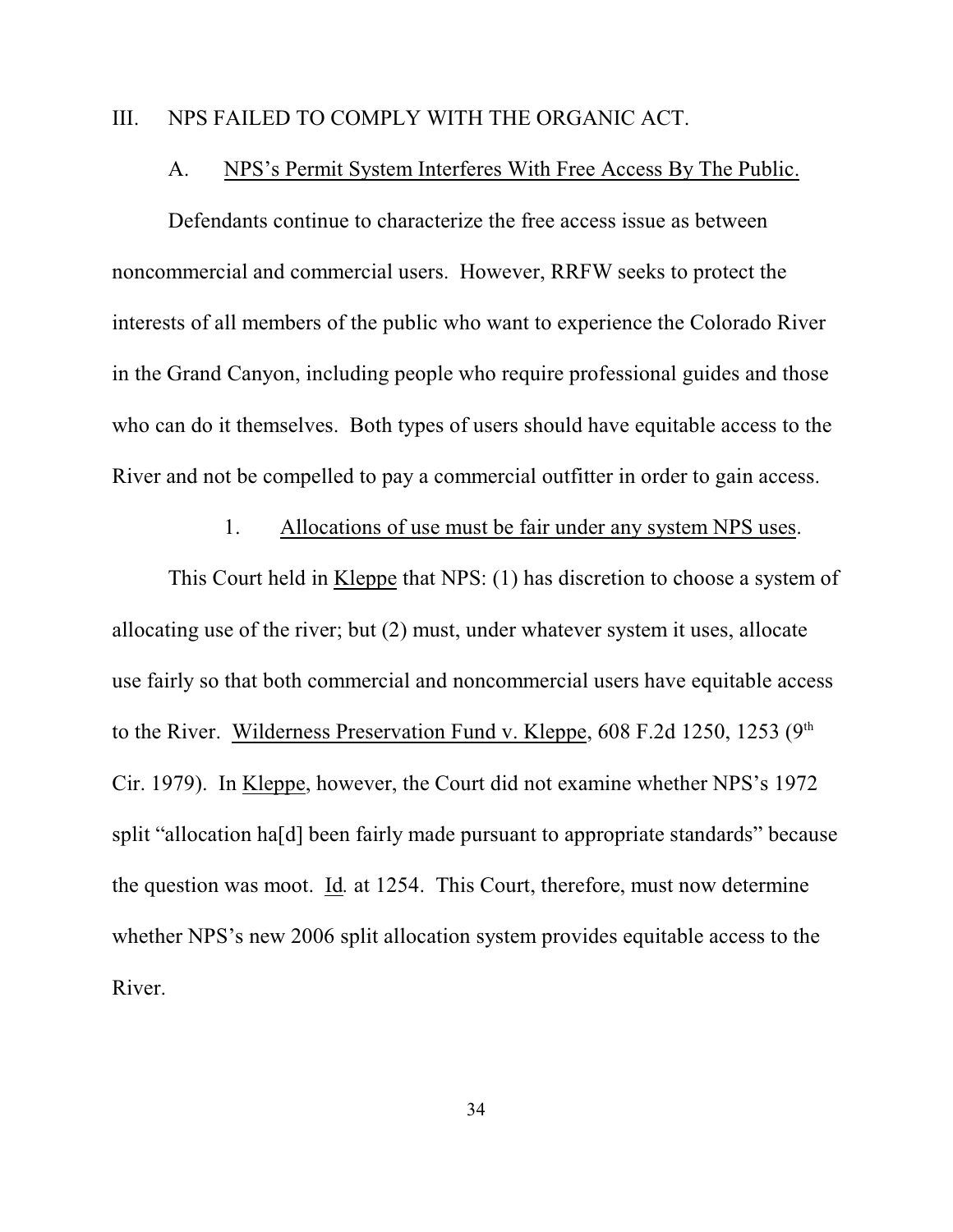NPS suggests that RRFW merely prefers other systems of allocation. See NPS at 48. This is incorrect. RRFW refers to NPS's analysis of other allocation systems as evidence of the unfairness and lack of standards in NPS's allocation under the split system and the availability of other ways of fairly allocating use. See SER 236 ("the agency has also developed an alternative split allocation system that can be similarly responsive to demand [as a common pool system]."). However, the systems themselves are not standards for fair allocations. The method for fairly allocating use under the system chosen also must not be arbitrary.<sup>14</sup> Kleppe, 608 F.2d at 1254.

Moreover, NPS does not have discretion to deny the public free access to the River. Rather, NPS's method of providing free access is only entitled to deference if it has a rational basis, considers all of the relevant factors and meets the standard articulated by this Court in Kleppe.<sup>15</sup> See Bicycle Trails Council of

<sup>&</sup>lt;sup>14</sup> Contrary to what NPS suggests  $(p.52)$ , RRFW does not argue that commercial visitors must use the same permitting system as noncommercial visitors in order for there to be free access. RRFW argued that one standard for fair allocations, recommended by NPS experts, would be that there is equal disappointment in obtaining river access for those needing commercial services as for those boaters who can raft the river unassisted. RRFW at 35 (citing ER 276, 274-275).

<sup>&</sup>lt;sup>15</sup> GCROA makes disparate arguments that are irrelevant to the Court's inquiry here. RRFW does not agree with the entirety of GCROA's analysis (see p.28-35), but limits its response to the relevant issues before the Court. This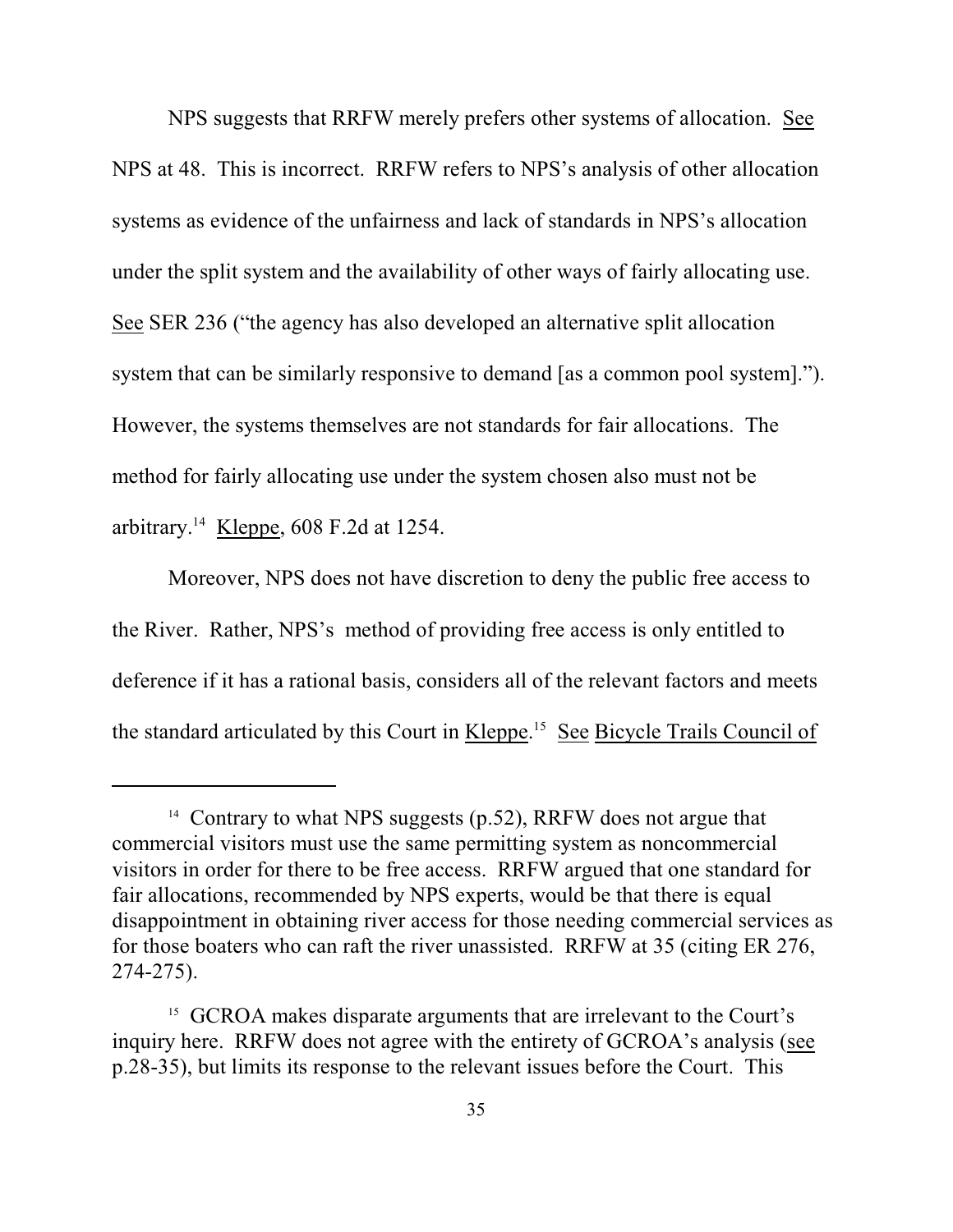Marin, 82 F.3d at 1454; Bear Lake Watch, Inc. V. FERC, 324 F.3d 1071, 1077 (9<sup>th</sup>) Cir. 2003) (upholding agency's methodology where it relied on reasonable views of its own experts). $16$ 

### 2. NPS did not factor appropriate standards for fairness into its allocation decisions.

In defending this claim, Defendants do not state any appropriate standard by which it fairly allocated use in the FEIS. Nor does NPS dispute that the key criteria used to develop alternatives had no standards for fairness or equity in use.<sup>17</sup> RRFW at 35(citing ER 308-313). Consequently, the Court cannot assess whether standards were appropriate or whether the allocations were made pursuant

<sup>16</sup> That the Court upheld the Forest Service's methodology of allocating recreational motorized and non-motorized uses in Hells Canyon National Recreation Area, where motorized uses are statutorily protected as a valid use, is not pertinent here, where NPS is governed by a different statutory scheme. Hells Canyon Alliance v. U.S. Forest Service, 227 F.3d 1170, 1176, 1184 (9<sup>th</sup> Cir. 2000).

Court's holding is clear that if commercial services are necessary and appropriate, fair allocations are required. Kleppe, 608 F.2d at 1253. GCROA is wrong that the Court should not address the legality of the decision (the result) reached. GCROA at 42. The Court would have done so in Kleppe if the decision had not been mooted by a new one. Kleppe, 608 F.2d at 1254.

<sup>&</sup>lt;sup>17</sup> GCPBA refers to four stated objectives for allocating use as if they might qualify as standards. GCPBA at 19 (citing SER-GCPBA 4). Notably, NPS does not suggest these are standards for fairness. Only one of the four goals, "[a]ddress user perception of allocation inequity," pertains to fairness, but the adopted alternative did not even achieve that goal. SER-GCPBA 4; ER 408. Thus if it were a legitimate standard for fairness, NPS concedes it did not meet it.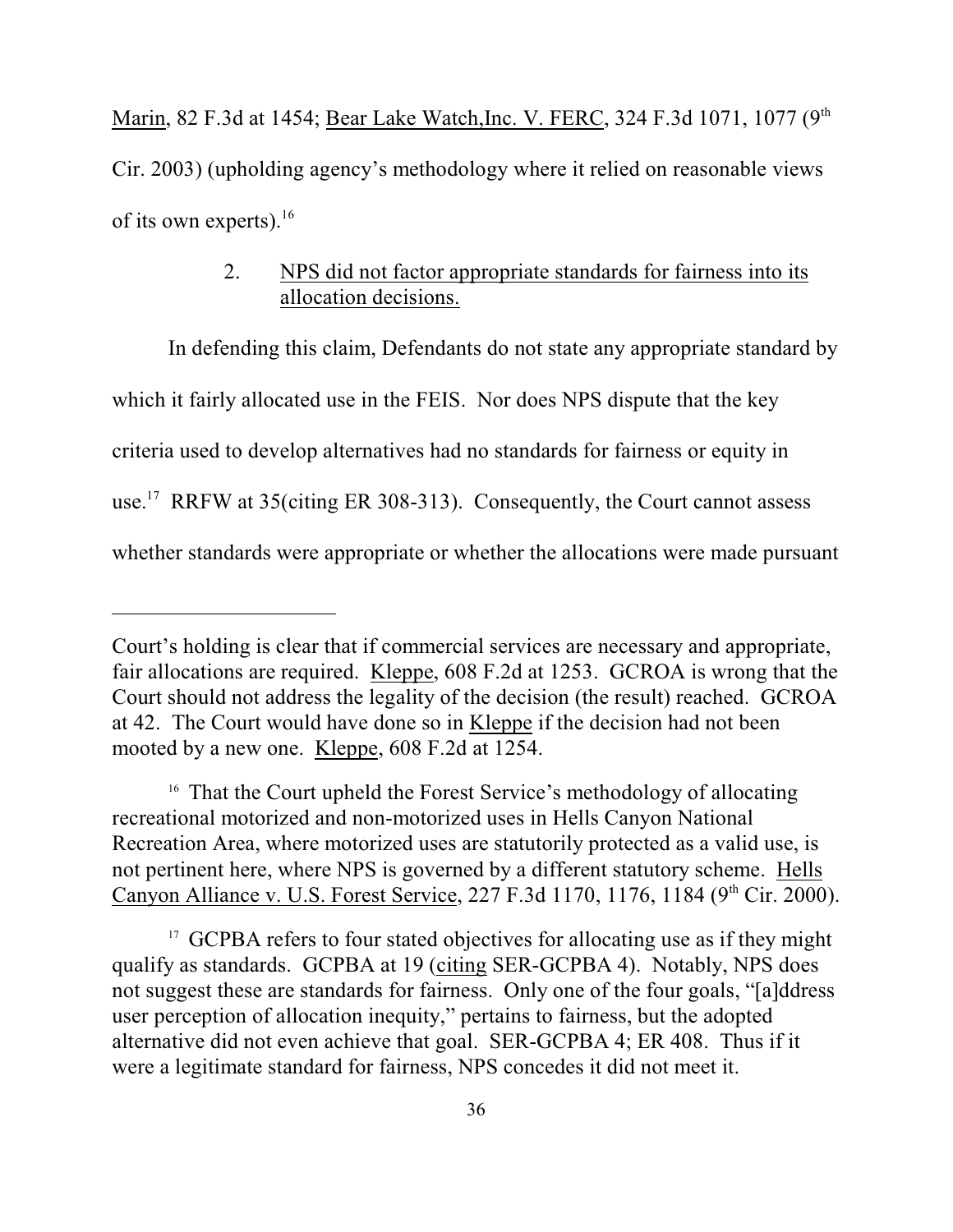to appropriate standards.

In the absence of an appropriate standard, Defendants contend that the FEIS "estimates that annual commercial and noncommercial user-days will be roughly equal."<sup>18</sup> NPS at 47. "Roughly equal" annual user-days, however, is not a standard for fairness and none of the record pages cited by NPS even suggests so. If it were, then each of the FEIS' seven alternatives would have had equal annual user-days between commercial and noncommercial users in order to comply with the law, but they do not. SER 288. The FEIS' impact analysis on visitor use even fails to mention fairness as a standard being evaluated. RRFW at 38 (citing ER 356-404). The truth is that NPS never established standards for fairness, but arbitrarily plucked the "roughly equal" split of user-days in an attempt to create perceptions of equity in the preferred alternative, which did not work. ER 408 (preferred alternative did not meet objective of addressing user perceptions of

<sup>&</sup>lt;sup>18</sup> NPS adds that it "has *enhanced* non-commercial visitors' 'free access' compared to commercial visitors.'" NPS at 47. The question remains whether the "enhanced levels" constitute equitable access according to appropriate standards. NPS claims its starting point for allocations was "actual past use," as in Kleppe. NPS at 47. However, Kleppe did not address whether the user-day allocations based on past use were valid because those decisions had been superseded. 608 F.2d at 1254. Further, NPS set use limits for the first time in 1972 (freezing use at existing levels for both user groups), which is quite different from starting at actual use in 2006, where significant limits on noncommercial boater access had been in place, resulting in waiting periods of up to twenty years to gain access. Id*.* at 1251; ER 330, 434, 240, 52.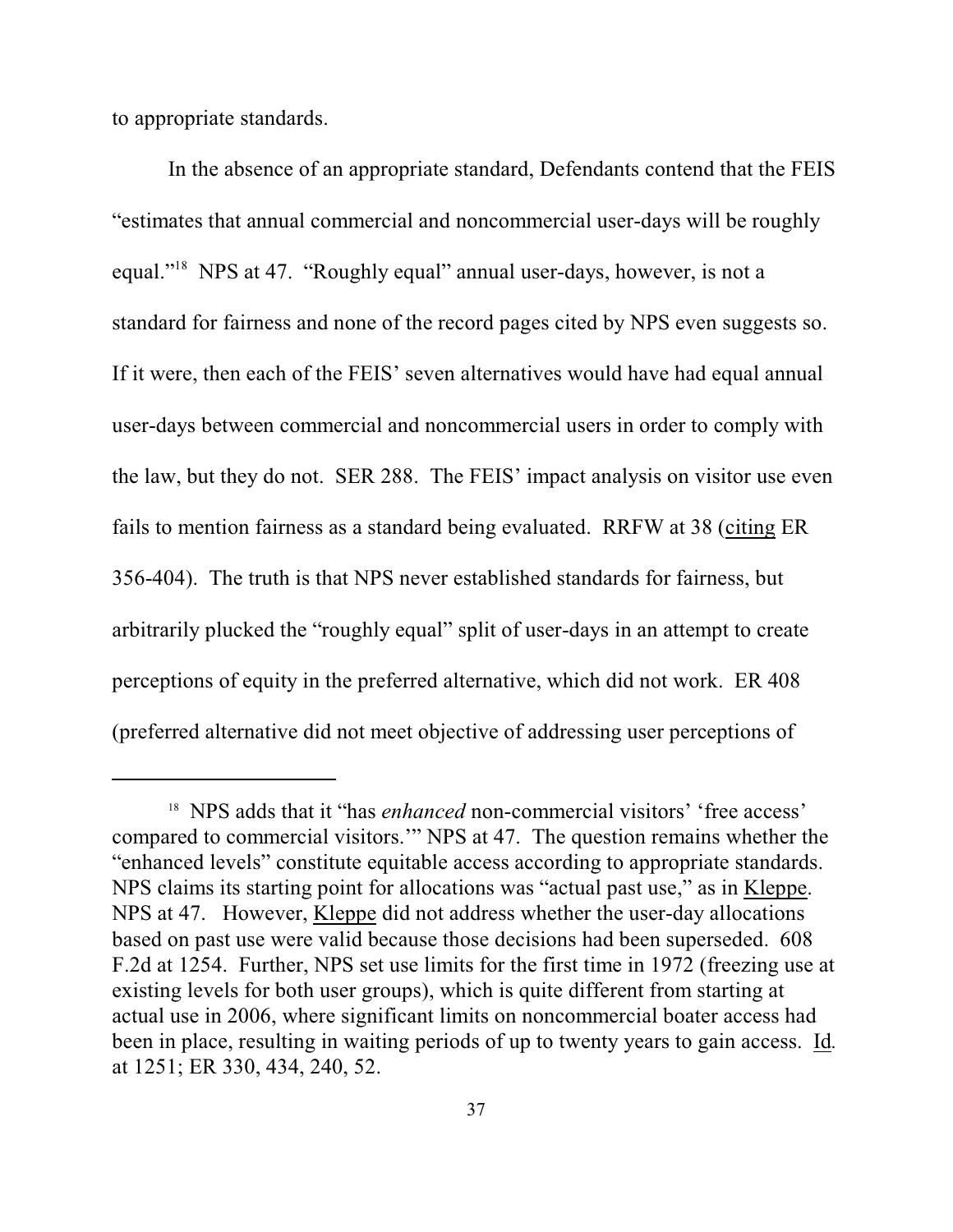equity). $19$ 

Further, NPS's brief ignores the unfairness of using a "roughly equal" annual user-day allocation method, including: its arbitrariness; its disregard for demand, need and relative wait times to access the river; its lack of even distributions between groups throughout the year and its limited focus in a multifaceted permitting system . RRFW at 39-43. An expert study relied upon by NPS confirms that although a 50/50 division in a split system "is 'equal' (because there are two groups), it may be arbitrary or 'unfair' if the two sectors are not similar in size." SER 225. Further, in noting that the Grand Canyon is the "only river where allocations are split by user days," it advises that "[a] complete allocation picture requires splits to be described in terms of launches, people, and user days." SER 225.

With respect to seasons of use, GCPBA and GCROA suggest that because noncommercial boaters will take a winter trip (if that is what is available) and

<sup>&</sup>lt;sup>19</sup> GCROA argues that "parity," defined as 50-50 allocation of user-days between commercial and noncommercial users was the standard for fairness. GCROA at 39. However the FEIS analysis cited by GCROA shows that parity was not discussed as a standard of fairness. SER-GCROA 89 Notably, only the preferred alternative claimed parity for user-days between the two sectors. And for total passenger numbers, the FEIS claimed "less disparity" for the preferred Modified Alternative H. The logical conclusion of GCROA's argument (not even waged by NPS) is that none of the other alternatives had fair allocations that would comply with the Organic Act.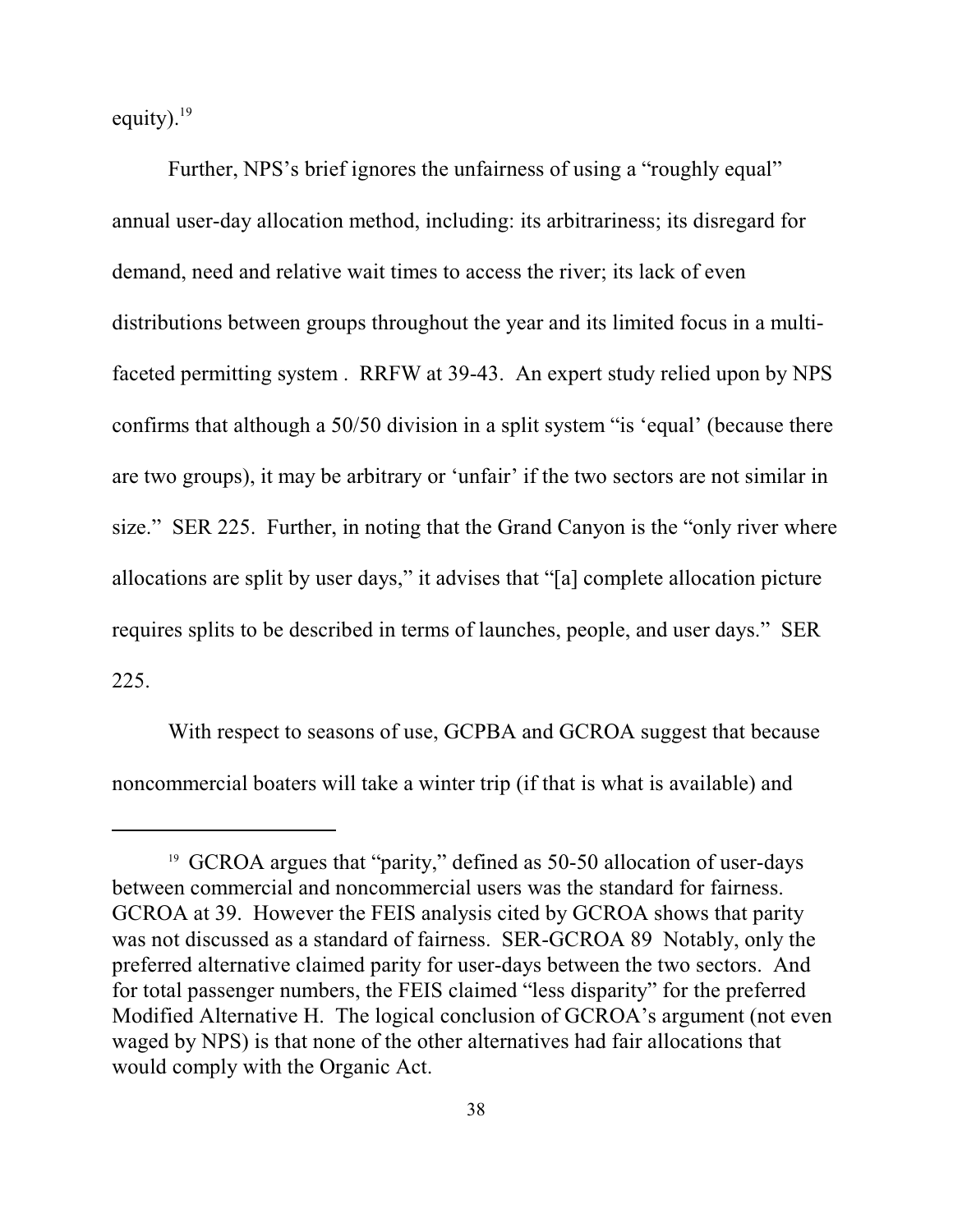could use 90-100% of the winter allocation, the allocations were not arbitrary. This ignores that NPS had no standard for fairness in allocating use and gave noncommercial boaters over one-third of their allocation in the winter while excluding motors in winter because the commercial outfitters do not want to run their businesses then. NPS has acknowledged that most boaters, commercial and noncommercial, do not want to take a winter river trip. See ER 312, 413-414, 294-295. Clearly, "parity" does not apply to seasons of use. It is indisputable that GCROA would not support NPS in this litigation if the outfitters had been allocated one-third of their user-days to winter months.

Defendants also focus on the alleged reasonableness of NPS's decision not to conduct a demand study. Evidence exists that a demand study would be one way to fairly allocate use in a split system and evidence exists that assessing relative demand may not produce wholly accurate results and could cost a lot of money. However, if NPS does not study relative demand, contrary to the advice of experts, it must come up with some other standard and method for ensuring fairness in its split allocations.<sup>20</sup> It has not done so and consequently, its decisions

 $20$  Grand Canyon's Superintendent sought information on demand for commercial services from GCROA, SER-RRFW 7, but never received it. See SER-RRFW 10 (GCROA memo on the CRMP planning process discussing the need to have the support of GCPBA in order to avoid being "at loggerheads with the privates over user-days with demand being the leading candidate to serve as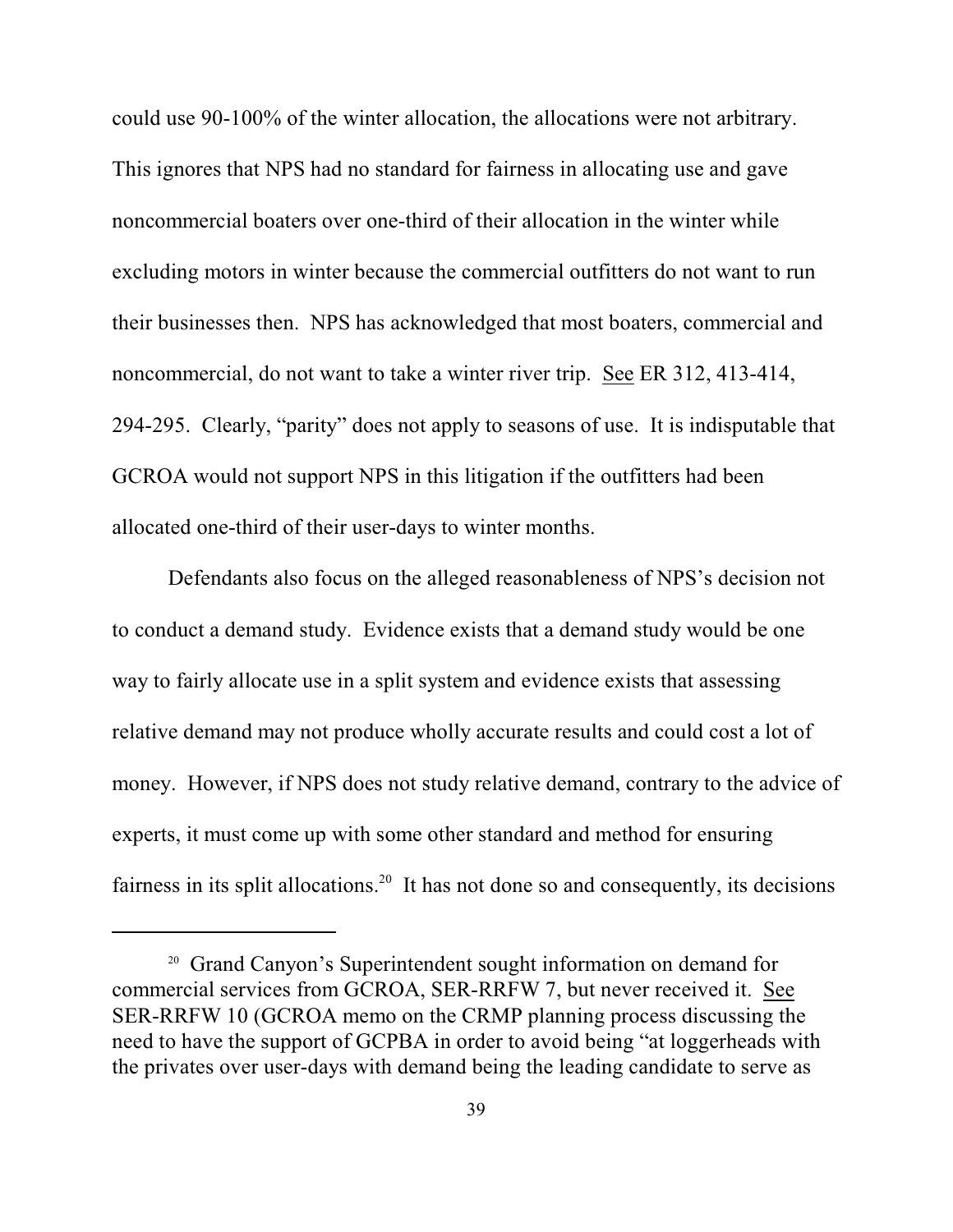are arbitrary and capricious. Kleppe, 608 F.2d at 1253.

Last, GCPBA argues that allocation is equitable because private boaters received "a significant gain." GCPBA at 24. Even if GCPBA were right, "a significant gain" does not equate to fair allocation of a limited resource. RRFW brought this lawsuit to compel compliance with the law and seeks to protect the wilderness resource as much as the public's right to equitable access. GCPBA's policy decision to team up with GCROA and walk away from its wilderness resource protection principles in order to accept in its view "a significant gain" for private boaters, is irrelevant to the legal requirements with which NPS must comply. See SER-RRFW 12 (stating GCPBA's prior position that the river should be managed as wilderness). Organizational politics cannot supply the rational basis that NPS needs to support its decisions in the CRMP anymore than RRFW's preferred allocation system can be imposed on the agency.

### 3. The allocations are unfair.

NPS has the duty to demonstrate the rational basis for its decisions and has

the base allocation apportionment criterion on which all will depend, as imperfect as the demand thing is. We will have no scientific or otherwise credible evidence to support our contention that commercial demand constitutes 68% of the total and that private demand is only 32%. We will only have our intuition to offer, the intuition of a group with a clear profit motive at stake. *This will continue to convince no* one.") (emphasis original).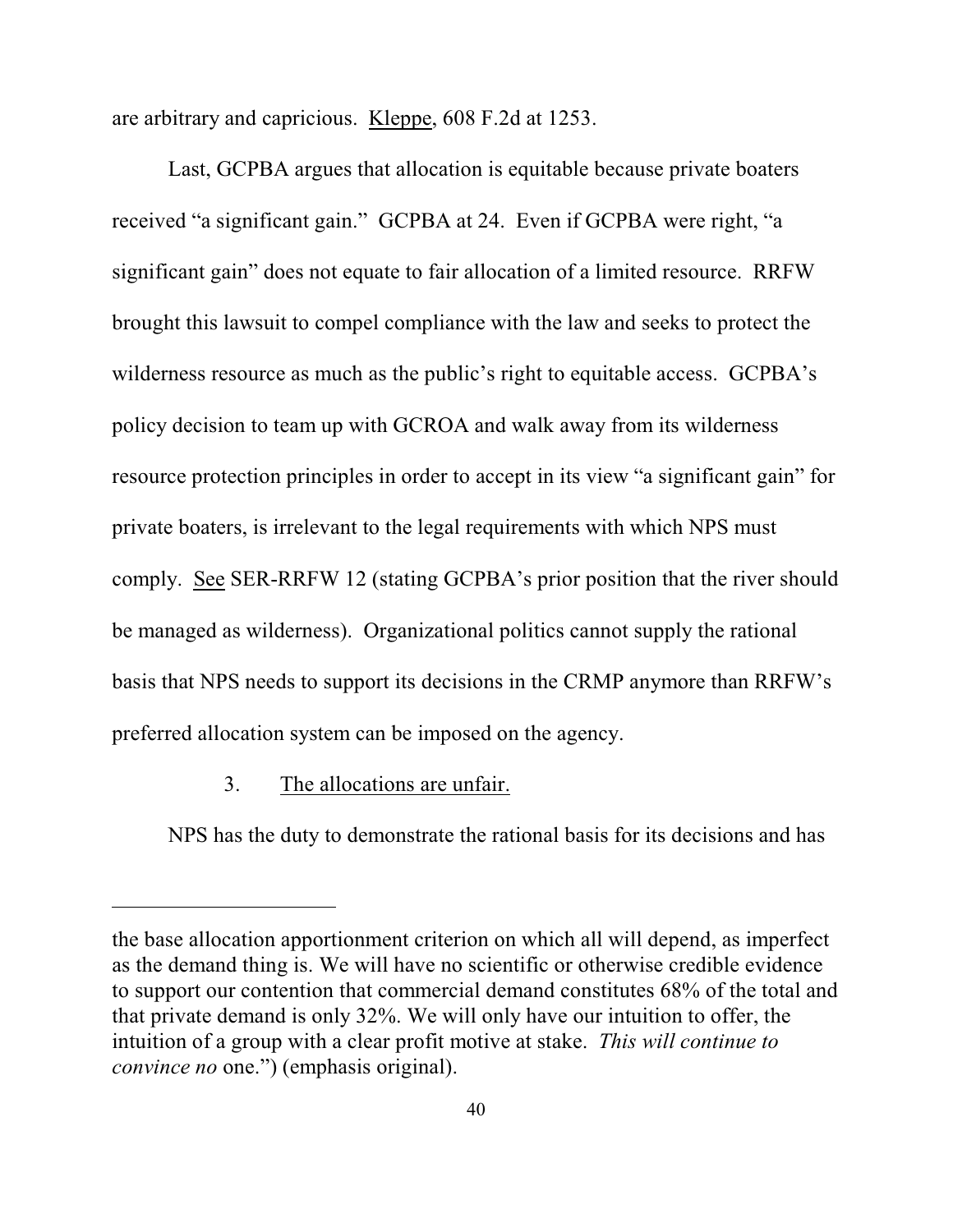failed to do so. In addition, RRFW shows that NPS ignored evidence that the allocations are unfair.

RRFW's opening brief illustrated three ways in which the allocations are unfair. RRFW at 43-46. NPS does not respond to the evidence that: (1) it takes considerable time to obtain a noncommercial permit compared to no waiting period for commercial users; (2) anyone can pay concessioners for timely river access as an end-run around the noncommercial permit system and (3) there is real disparity in seasonal allocations between the two groups.<sup>21</sup>

In addition, one study relied upon by NPS found that the "easy availability of commercial trips encourages people to take river trips who might be satisfied with some other activity . . . displacing noncommercial users who are willing to spend considerable time, effort, or money to take a Grand Canyon trip–if access were available." SER 228. In addition, "[c]ommercial trips generally cost more and studies show that commercial users have substantially higher incomes than non-commercial users."<sup>22</sup> Id.

 $21$  GCPBA and GCROA's response to the third is inadequate and addressed above.

 $22$  In spite of some pricing limitations imposed by NPS, the agency cites evidence compiled by Appellee-GCPBA that "commercial trips could be offered at lower prices and still produce a profit." SER 228. This supports RRFW's contention that inequitable allocations allow concessioners to sell "access," not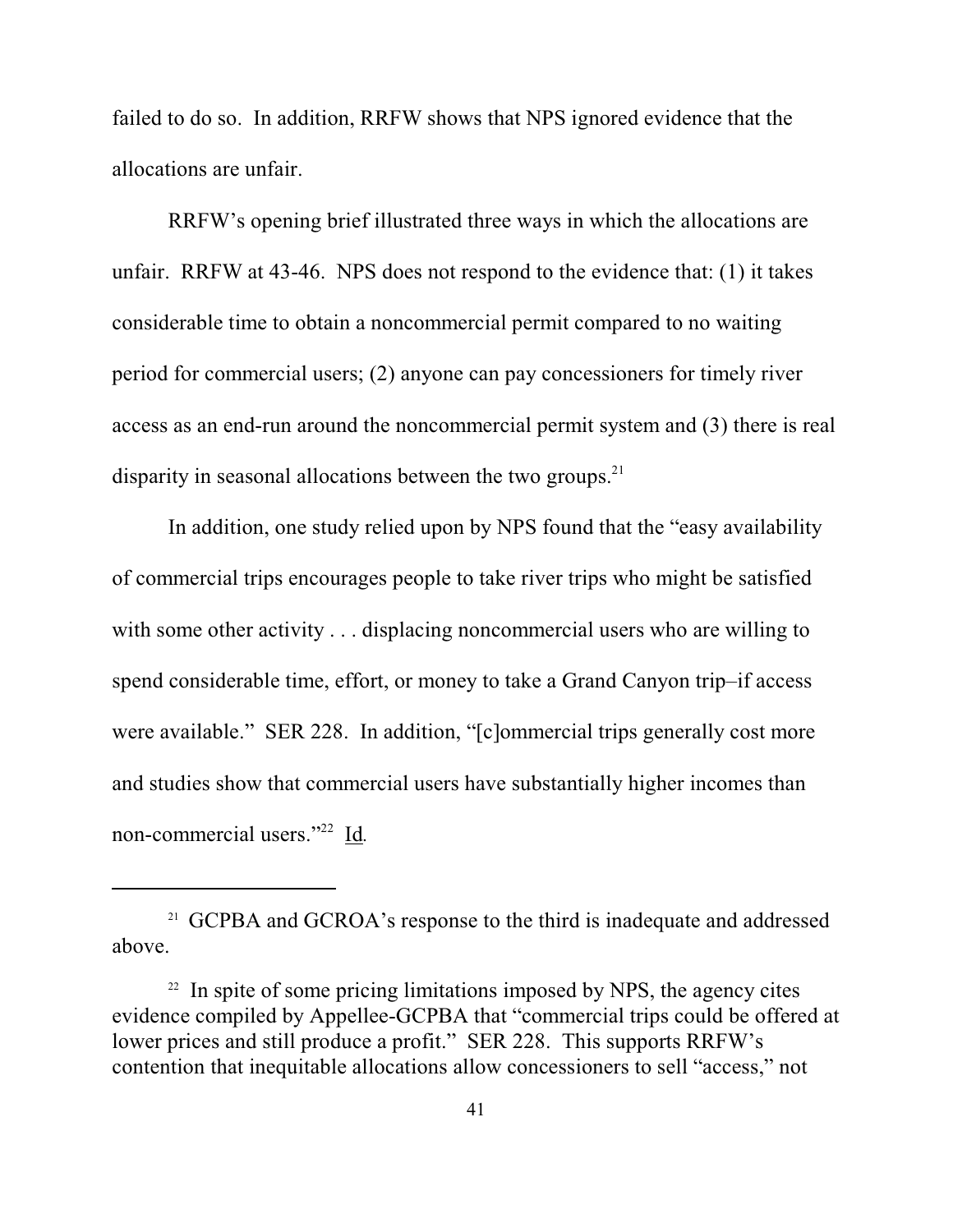Without addressing these inequities in access, NPS concedes that individuals who do not obtain a noncommercial permit through the lottery "may reserve a space on a commercial trip," as an apparent salve to the unfair allocations. NPS at 52. The very fact that people who do not want nor need commercial services must purchase expensive commercial services to gain river access under this CRMP, makes it illegal under the Organic Act and the Concessions Act.

- B. NPS Failed To Follow Its Own Procedures In Finding No Impairment To The Grand Canyon's Natural Soundscape.
	- 1. NPS applied the wrong baseline.

Defendants are wrong that NPS properly measured the impacts of its ROD against the natural sound levels of the Grand Canyon in the absence of humancaused noise and that RRFW is misreading the FEIS, including Table 3-4.

The FEIS's definition of "natural ambient sound levels," Table 3-4 in the FEIS, and the 1993 study upon which the natural ambient sound levels used in the FEIS were established (see ER 236) does not exclude human-caused noise

just guide services. One study also stated that when concessioners sell their businesses, they have included in the sale price the market value of their allocations, costs which then get passed onto consumers. SER 224; see also SER-RRFW 13 (noting only 5 percent of the population could afford a commercial trip in 2000).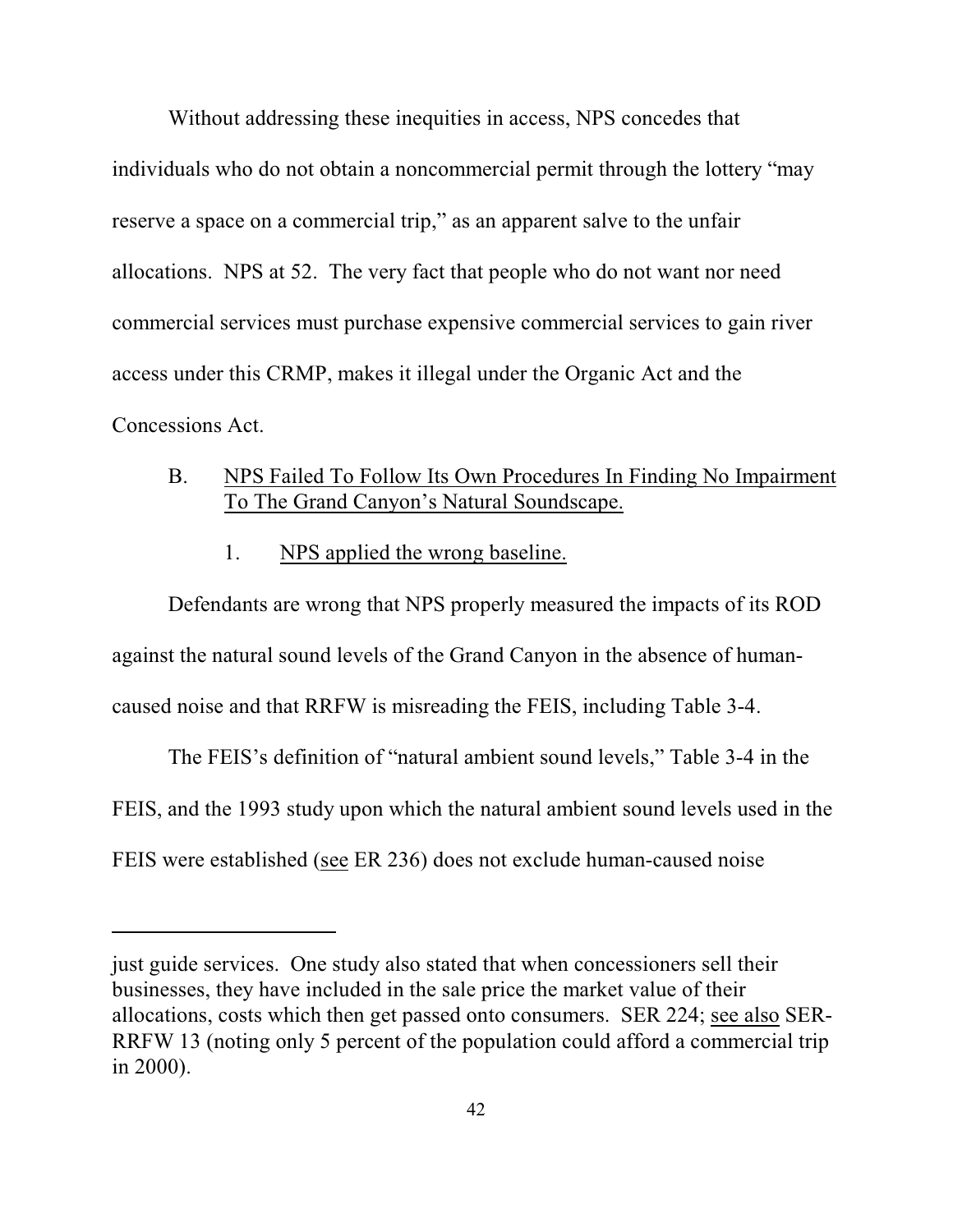including aircraft overflights from the background or baseline condition. The plain language of the FEIS is clear: "For the purposes of the [1993] study, natural ambient sound levels in Table 3-4 were determined *in the presence of audible human-caused noise including aircraft overflights*." ER 335 (emphasis added).

Indeed, the 1993 study summarized in Table 3-4 was prepared in response to an NPS request "to develop an acoustic profile at a specific sites in Grand Canyon National Park." ER 237. These acoustic profiles "provide thorough, consistent baseline documentation of the intensity and duration of aircraft sources in relationship to non-aircraft sources (both human related and park indigenous) at specific locations within the parks." Id. The purpose of the study was to document the existing sound environment (both natural and human-induced) at specific locations. ER 239. The study documented both "aircraft and background sound levels." ER 239. At site  $# 3$  – the 96 Mile Camp site – for instance, "5 to 7 overflights were heard during a 20 minute period . . .[and] aircraft were generally heard as much as 60 to 80 percent of the time." ER 239. As such, site #3 "had fairly constant background levels between 38 and 42 dBA, and aircraft maximums were many and ranged between 40 and 65 dBA." Id.; see also ER 335. Notably, Table 3-4 incorporates *all of the sounds* recorded at each of the locations into a "typical" measurement or level that was exceeded 90% of the time. For example,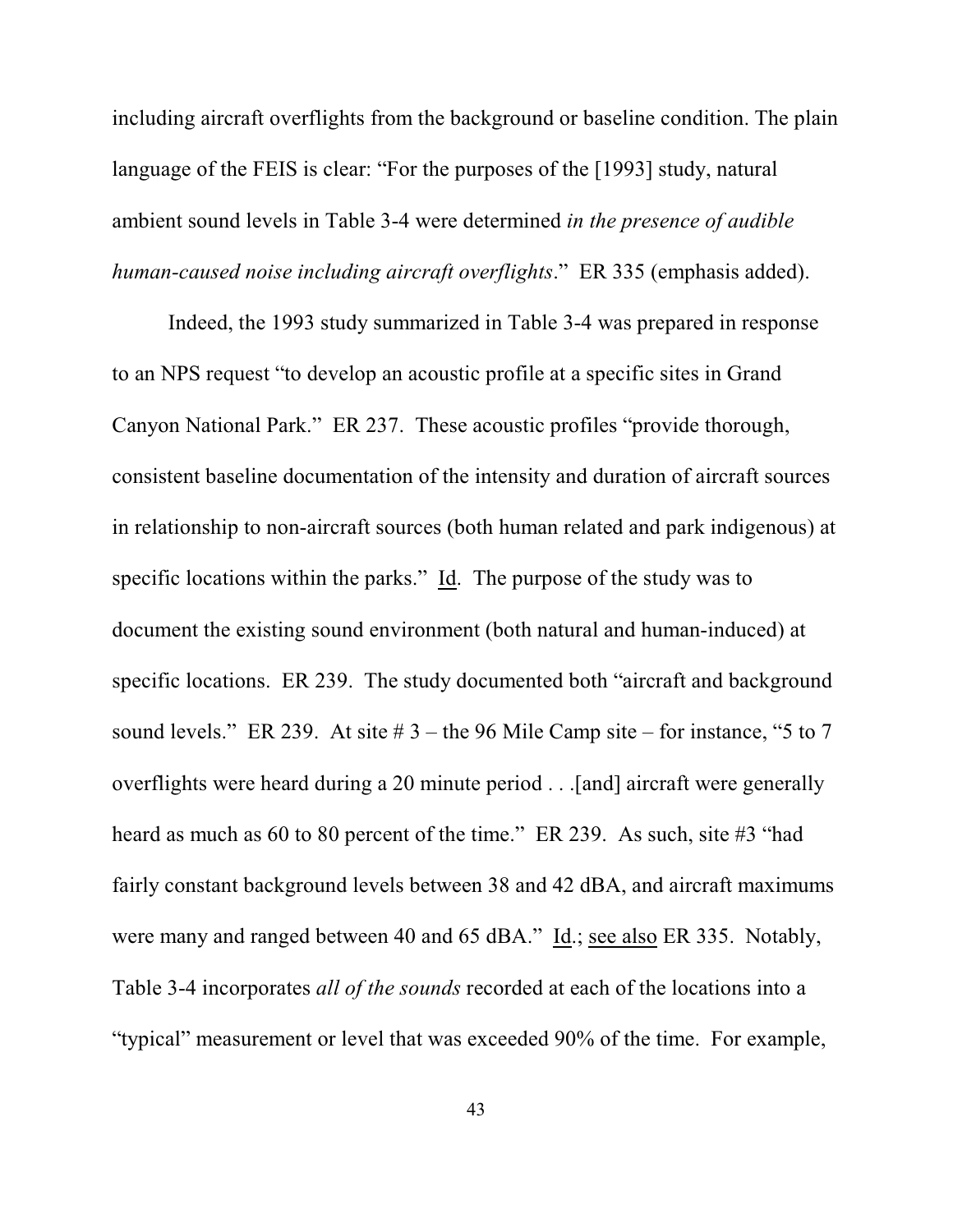"Separation Canyon . . . had a natural ambient background level of 11-21 dBA, with aircraft audible 20% of the time. . .Burnt Springs Canyon [had] . . .a natural ambient of 13-17 dBA, and aircraft audible for 49% of the time." ER 355. Thus, the audibility of aircraft is clearly part of the "natural" ambient sound level or background condition. Without question, by adopting this approach, NPS is artificially diluting and masking the impacts to the Grand Canyon's natural soundscape. See MP 8.2.3 (defining the baseline); ER 334 (defining the natural soundscape); Half Moon Bay Fisherman's Marketing Ass'n v. Carlucci, 857 F.2d 505, 510 ( $9<sup>th</sup>$  Cir. 1988) ("[w]ithout establishing the baseline conditions ... there is simply no way to determine what effect [an action] will have on the environment . . .").

# 2. NPS failed to consider cumulative impacts when making its no impairment determination.

Defendants concede that they must consider cumulative impacts when making an impairment determination but maintain that NPS complied with this requirement by properly concluding that motorboats, helicopters, and generators would only "contribute an adverse, *negligible* increment to cumulative effects." NPS at 58 (citing SER 410) (emphasis in original). According to Defendants, "[i]n finding no impairment, NPS analyzed the 2006 CRMP's *incremental effects* and reasonably explained that they are negligible." NPS at 58 (emphasis added).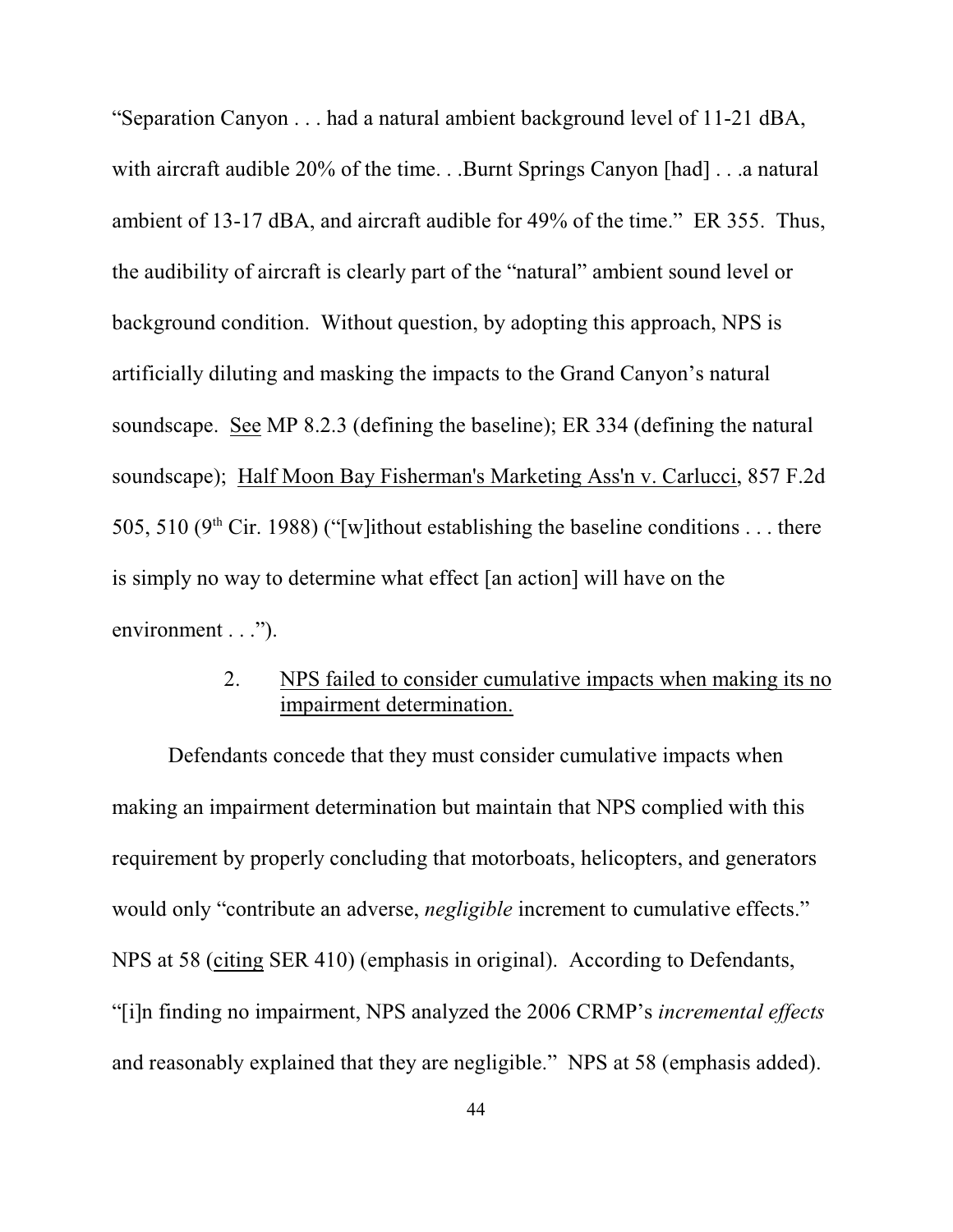Defendants' response reveals a fundamental misunderstanding of cumulative impacts.

By considering only the "incremental" or "negligible" contributions to cumulative impacts when making an impairment determination, NPS failed to adequately assess the cumulative impacts. Cumulative impacts are the "incremental impact[s] of the action *when added* to other past, present, and reasonably foreseeable future actions regardless of what agency (Federal or non-Federal) or person undertakes such other actions." 40 C.F.R. § 1508.7 (emphasis added); Great Basin Mine Watch v. Hankins,  $456$  F. 3d  $955$ ,  $971$  ( $9<sup>th</sup>$  Cir. 2006). In other words, NPS "cannot treat the identified environmental concern in a vacuum, as an incremental approach attempts." Grand Canyon Trust v. FAA, 290 F. 3d 339, 346 (D.C. Cir. 2002). "Sometimes the *total impact* from a set of actions may be greater than the sum of the parts." Klamath-Siskiyou Wildlands Center v. BLM, 387 F. 3d 989, 994 (9<sup>th</sup> Cir. 2004) (emphasis added). As this Court explained, "the addition of a small amount of sediment to a creek may have only limited impact . . .But the addition of a small amount here, a small amount there, and still more at another point could add up to something with a much greater impact, until there comes a point where *even a marginal increase* will mean no salmon survive." Id. 994 (emphasis added). "Even a slight increase in adverse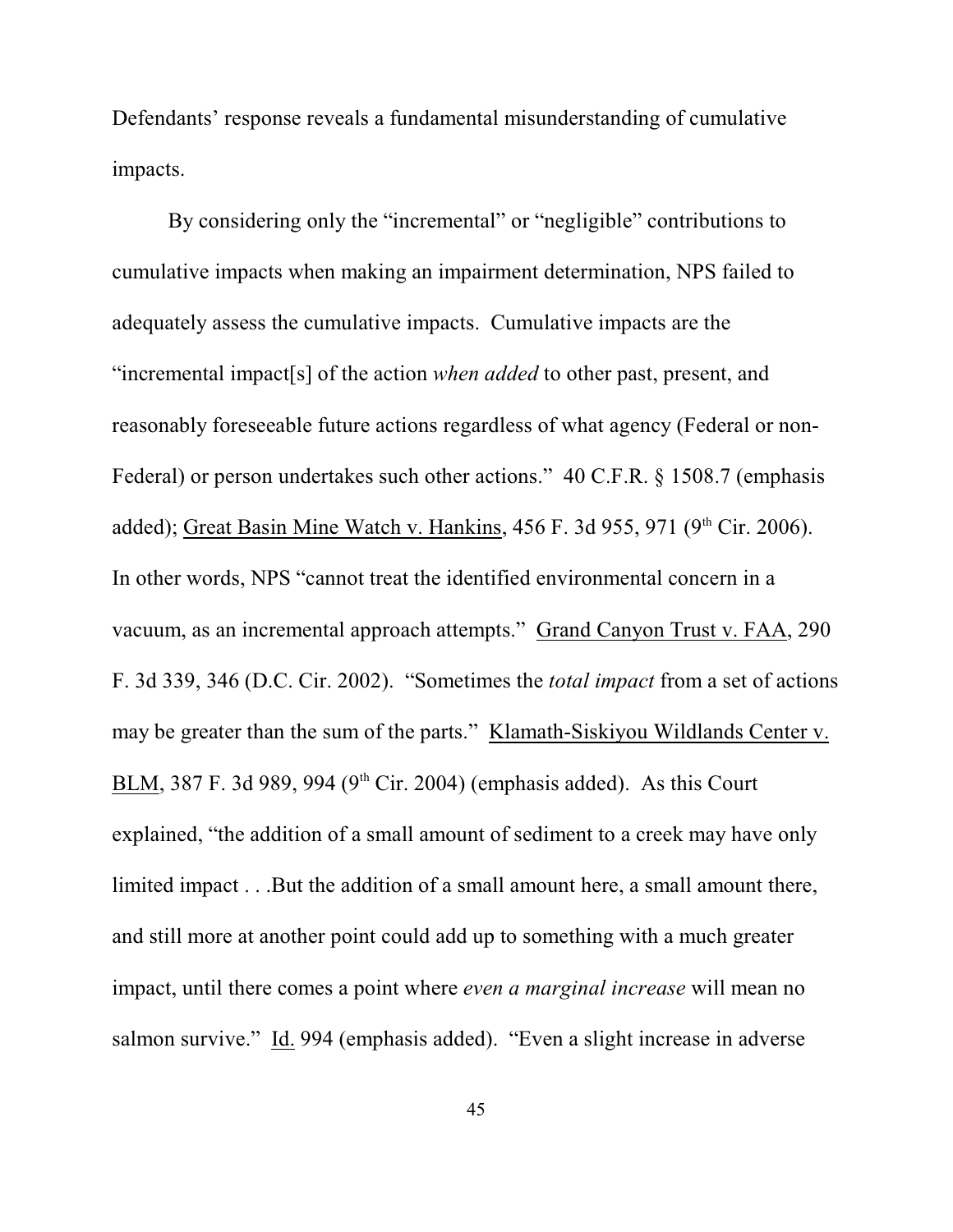conditions that form the existing environmental milieu may sometimes threaten harm that is significant. One more factory . . .may represent the straw the breaks the back of the environmental camel." Grand Canyon Trust, 290 F. 3d at 343 (citations omitted).

Here, as Defendants concede, when making its impairment determination, NPS looked only at the "negligible increment" to cumulative impacts on the Grand Canyon's natural soundscape. See NPS at 58; SER 410 - 411. NPS never considered the total, overall, or combined impacts of its decision when making an impairment determination. Consequently, NPS has yet to properly account for the cumulative impacts when making its impairment determination. See Grand Canyon Trust, 290 F. 3d at 343 (ordering FAA to consider cumulative impacts and rejecting FAA's argument that increased noise levels, compared to existing sound, was negligible); Pacific Coast Federation of Fisherman's Assoc. v. NMFS, 265 F. 3d 1028, 1036-1037 ( $9<sup>th</sup>$  Cir. 2001) (Agency's "disregard of projects with a relatively small area of impact but that carried a high risk of degradation when multiplied by many projects . . .is [a] major flaw").

> 3. NPS ignored an extensive body of research, studies, previous NEPA documents and management plans on the adverse impacts of motorized use when finding no impairment.

Defendants contend that there is no obligation to consider previous NEPA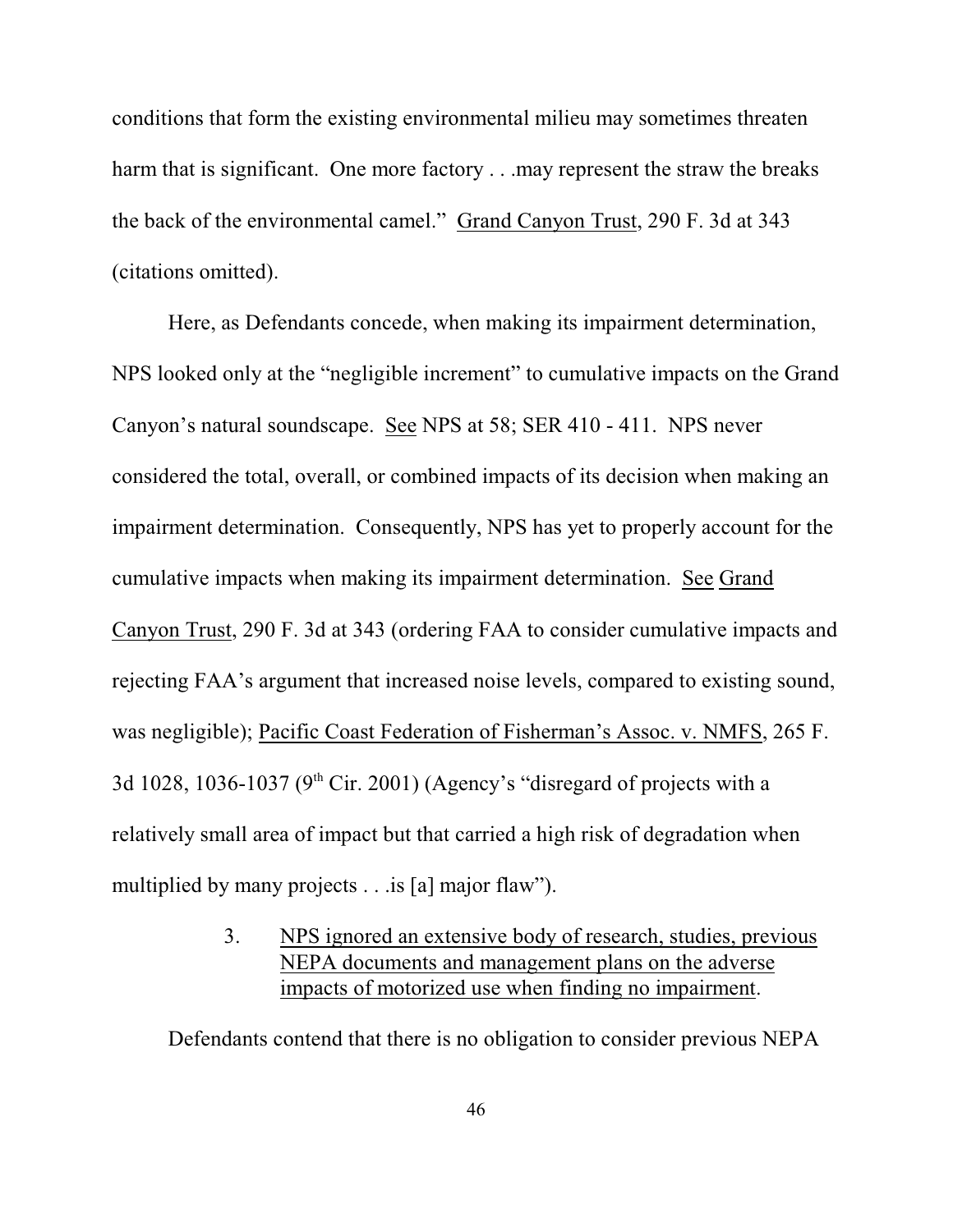documents, management plans, or other research, studies, and data documenting the impacts of motorized use because this information "never previously addressed the issue of whether motor noise impairs the natural soundscape." NPS at 59-60. Defendants are wrong.

"The impairment that is prohibited by the Organic Act . . .is an *impact* that . . .would harm the integrity of park resources or values, including the opportunity that otherwise would be present for the enjoyment of those resources or values." MP 1.4.5 (emphasis added); see also ER 279 (action which "will result in sound pollution that intrudes upon the tranquility and peace of visitors" results in impairment). When preparing an earlier CRMP for the River, NPS carefully considered, studied, and assessed how motorized use "impacts" the integrity of the natural soundscape and the ability of visitors to use and enjoy the natural sounds of the Park.

NPS's 1972 river plan, for instance, called for the phase out of motorized craft in the Grand Canyon based "on some preliminary sociological study results." ER 67. NPS followed up the 1972 river plan with a draft environment statement to evaluate how best to protect the Park's resources and values – including natural soundscape – from "[e]nvironmental pressures caused by a spiral of everincreasing use." SER-RRFW 1. The environment statement concluded that: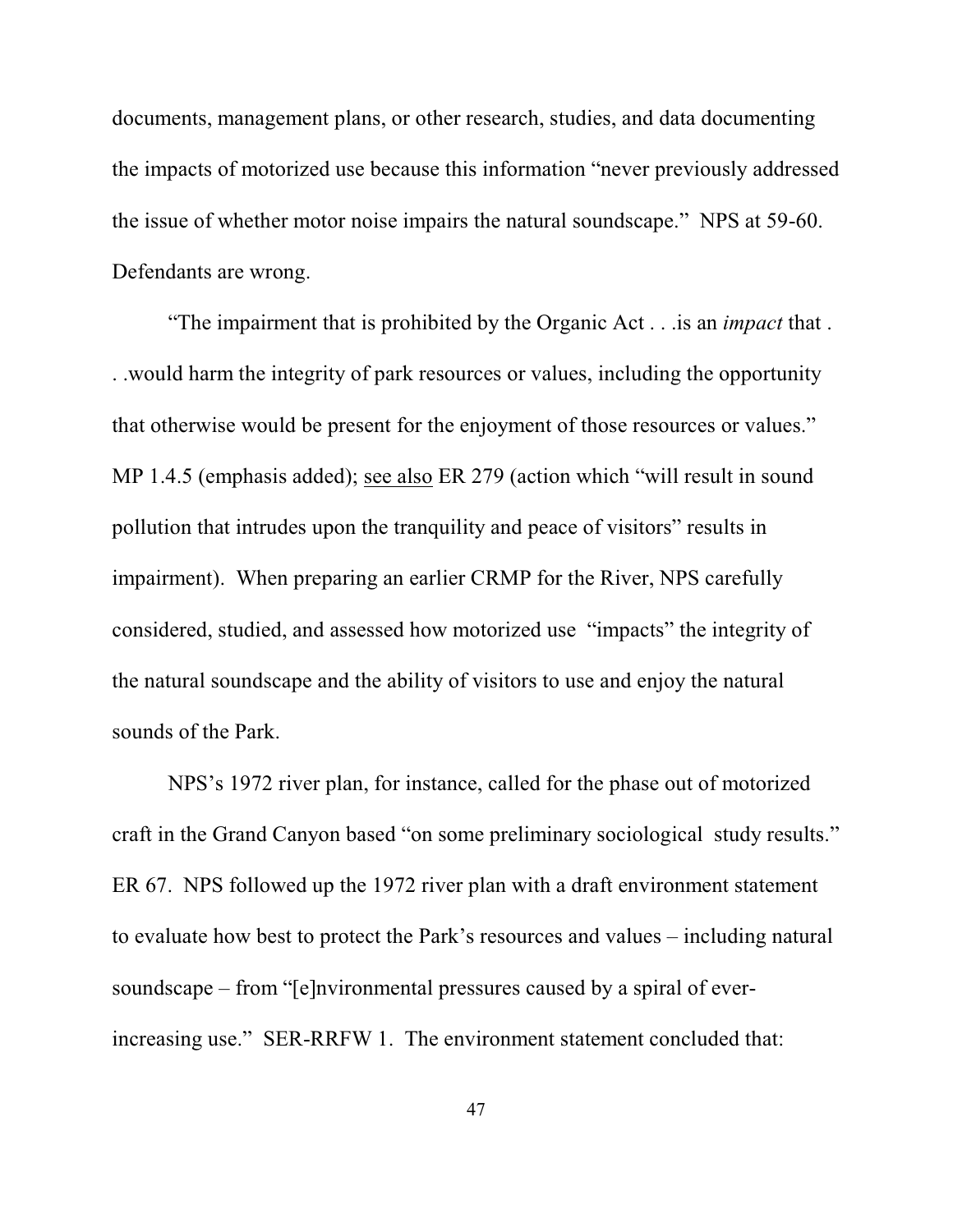The use of motors pollutes the river with gasoline and oil, the air with smoke, and *assaults the senses with sound* and should be eliminated as soon as possible from the river environment.

SER-RRFW 2 (emphasis added). Ultimately, NPS determined that phasing motors out of the River corridor will provide a "higher quality experience," and lower the "[c]urrent levels of noise, congestion, pollution of air and water, litter, and other environmental insults." SER-RRFW 3.A study conducted in 1973 also found that "[m]otor noise . . .masks natural sounds in the Canyon and, in contrast, its almost unnatural quiet . . .[and] recommended that the use of outboard motors in the Canyon be either discounted or substantially curtailed." ER 72.

The Colorado River Research Program (CRRP) included four studies on impacts to the Grand Canyon's "natural noise level" and visitor experience from motorized uses. See ER 73, 146-149 (synthesis of studies on noise impacts). This research concluded that unnatural noise intrusions from motors in the Park should be reduced or eliminated to preserve the Grand Canyon's natural soundscape. See ER 148. After completing the CRRP, NPS released a final environmental impact statement and new river plan in 1979 calling for the phase out of motors in the River corridor over a 5-year period. See ER 161; ER 192. NPS's decision to phase out motorized watercraft was "based on the extensive [CRRP] for the Grand Canyon and considers public input from the two series of public meetings on river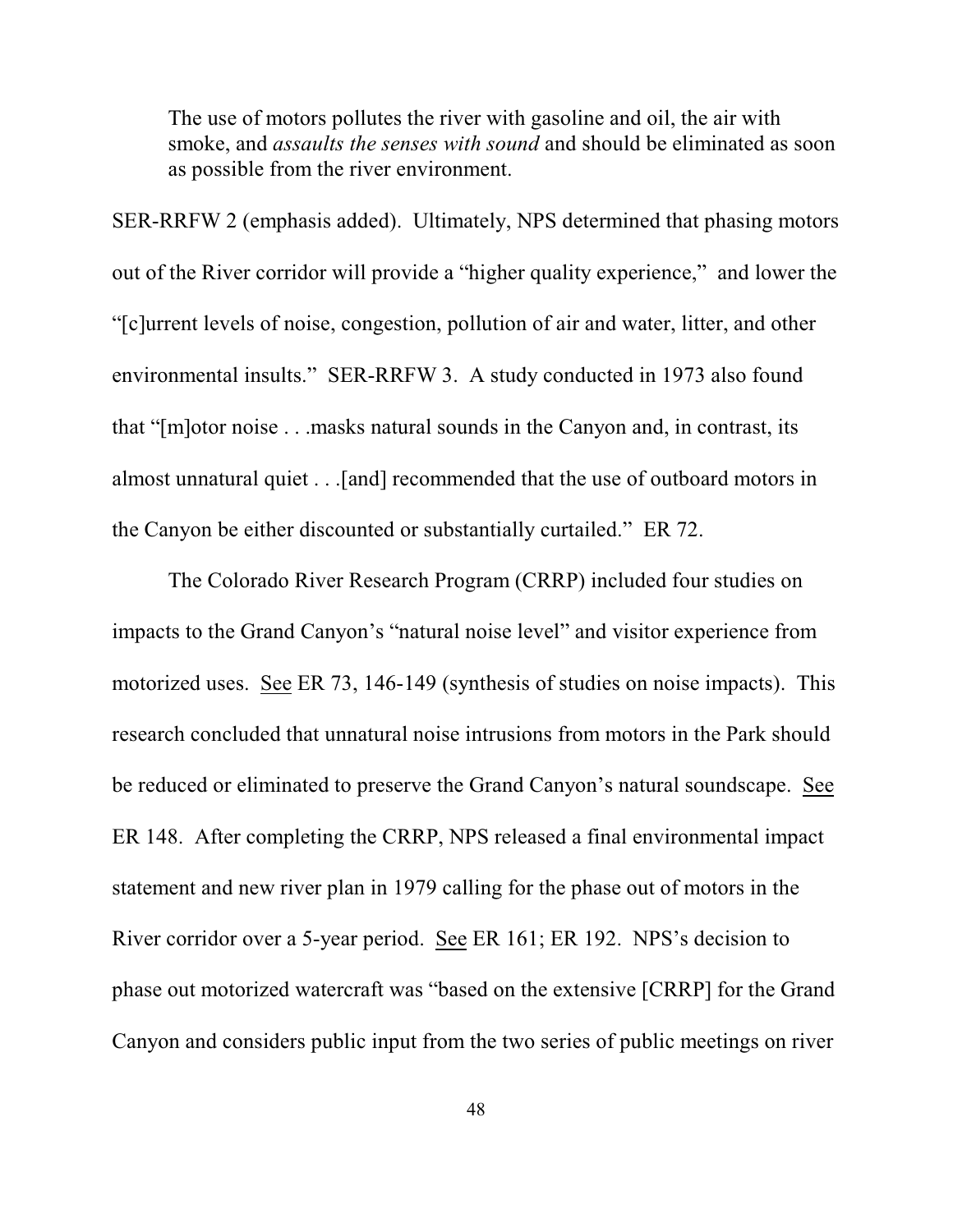management." ER 167; see also ER 188 (summarizing research); ER 220 (study contrasting motors and oars).

The findings of the CRRP, as well as NPS's previous management plans and environmental studies directly contradict NPS's current position. NPS, however, has failed to consider this dissenting information when making its no impairment finding. See MP 1.4.7.<sup>23</sup>

C. NPS's Decision To Authorize Motorboats And Helicopter Exchanges, In Conjunction With Existing Aircraft Overflights, Impairs The Grand Canyon's Natural Soundscape.

Defendants agree that the Grand Canyon's natural soundscape is a park resource and value that cannot be impaired. NPS at 54; see also MP 1.4.6; ER 355. Defendants also acknowledge that the cumulative impacts to the Grand Canyon's natural soundscape are long-term, major, and significant. In fact, the FEIS concluded that the cumulative effects of NPS's decision to authorize motorized uses of the River corridor in the Grand Canyon "would be *regional,*

 $23$  Defendants refer to the bibliography in the FEIS – which includes some of the CRRP studies, previous management plans, and environmental statements – as evidence that they considered this dissenting information when issuing its noimpairment finding. Merely burying a document in the bibliography of an FEIS, however, is insufficient to demonstrate that NPS carefully considered the dissenting opinions when making an impairment determination. See e.g., Center for Biological Diversity v. USFS, 349 F. 3d 1157, 1169 ( $9<sup>th</sup>$  Cir. 2003); Pacific Coast Fed. of Fisherman Assoc. v. NMFS, 482 F. Supp. 2d 1248, 1253 (W.D. Wash. 2007).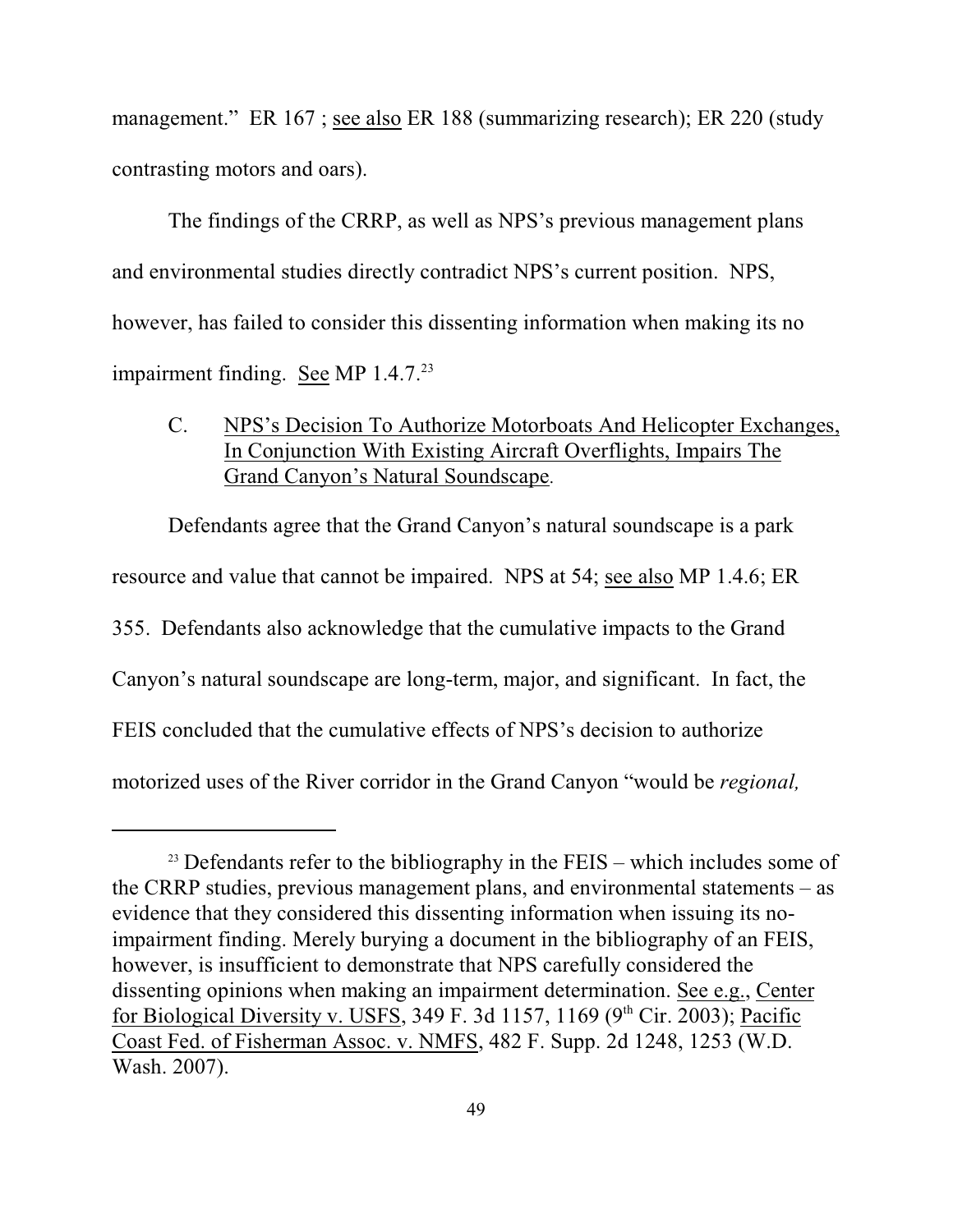*adverse, long-term, and major* primarily due to the extensive aircraft overflights of the park." ER 355 (emphasis added). The "Grand Canyon's natural soundscape is considered a disappearing resource that requires restoration, protection, and preservation." ER 334-335.

To date, however, NPS has yet to explain why such long-term and major cumulative impacts to the Grand Canyon's natural soundscape – a "disappearing resource" that is an integral component of the Park – does not constitute impairment to the Park's natural soundscape. After all, there "is no higher level than 'major' on the impact scale." GYC, 2008 WL 4191133 at \*16. Instead, Defendants maintain that the question of whether impairment occurs is a question that must be left up to NPS which has broad, unfettered discretion when determining whether an impact rises to the level of impairment. Defendants also argue that RRFW's impairment claim "has absurd implications" because it would prevent NPS from authorizing "*any use* of the Park that will add noise." NPS at 61. Defendants are mistaken. 24

 $24$  Defendants suggest that NPS's decision is an improvement over the existing situation (Alternative A in the FEIS). This is not entirely correct. The FEIS determined that the "natural soundscape would benefit overall . . .compared to Alternative A during the peak season, but impacts would be slightly greater in the shoulder and winter seasons, due primarily to increased use levels." SER 410. Moreover, even if NPS's decision is an improvement over the existing conditions, such an improvement is of no legal consequence. NPS's mandate is not to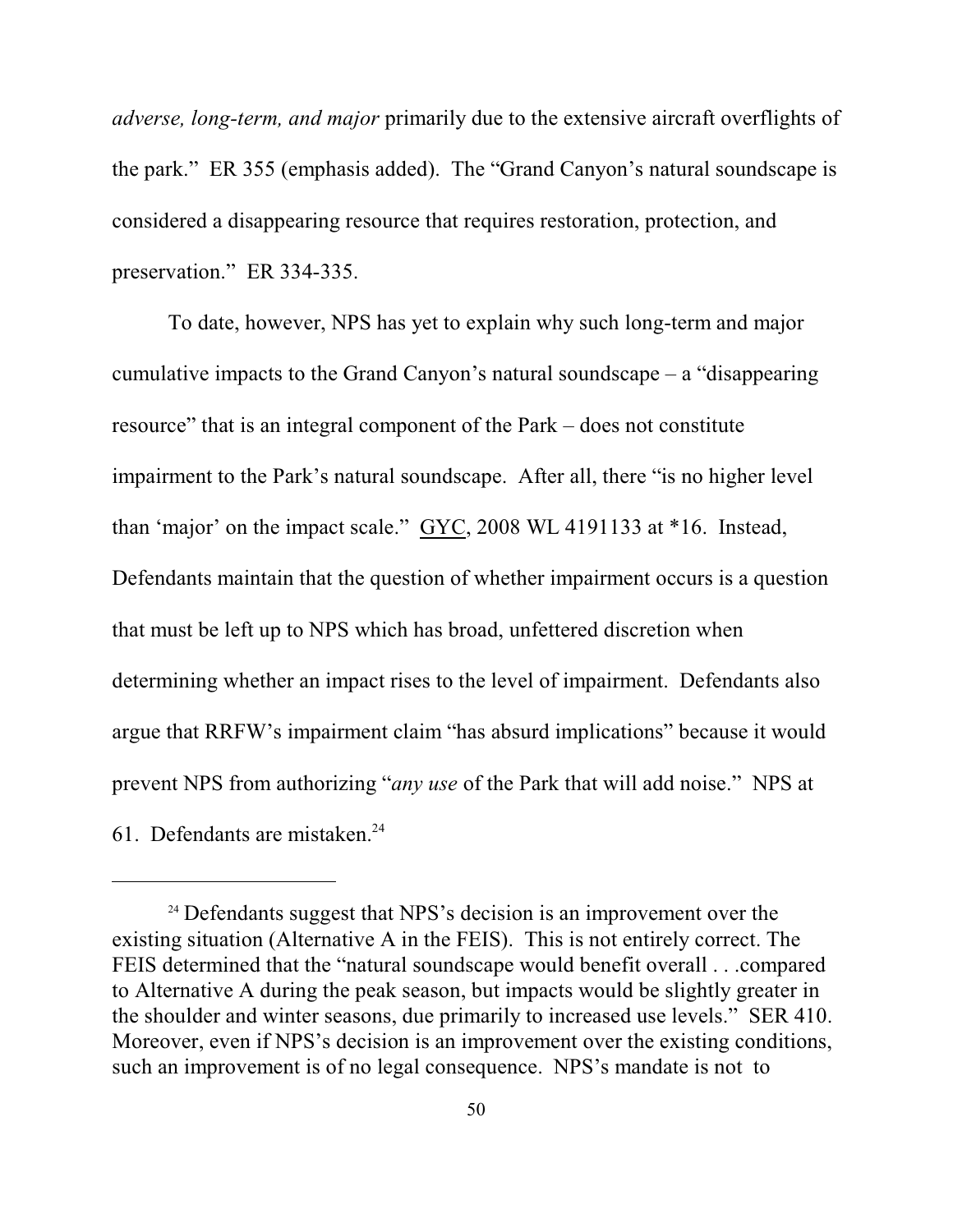NPS is entitled to a certain level of discretion. However, it "is bounded by the terms of the Organic Act itself." GYC, 2008 WL 4191133 at \*7; Daingerfield Island Protective Soc'y v. Babbitt, 40 F. 3d 442, 446 (D.C. Cir. 1995) (same). In the 2001 MPs, for instance, NPS explicitly recognizes that "[w]hile Congress has given the Service the management discretion to allow certain impacts within parks, *that discretion is limited* by the statutory requirement (enforceable by the federal courts) that the Park Service must leave park resources and values unimpaired." MP 1.4.4 (emphasis added). This prohibition on impairment, the "cornerstone of the Organic Act, establishes the primary responsibility of the National Park Service . . .[and] ensures that park resources and values will continue to exist." Id. As such, the NPS has *no discretion* to authorize activities that impair a park's resources or values. See MP 1.4.3; MP 1.4.4 (same); MP 1.4.5 (same).

Second, Defendants' suggestion that RRFW's argument "has absurd implications" because it would prevent NPS from authorizing "*any use* of the Park that will add noise" is a gross over simplification of the issues and incorrect. NPS's authorization of motorboats (including high-powered pontoon boats),

<sup>&</sup>quot;improve" the Park's natural soundscape but to ensure that current and future conditions do not result in impairment. See MP 1.4.4; GYC, 2008 WL 4191133 at \* 22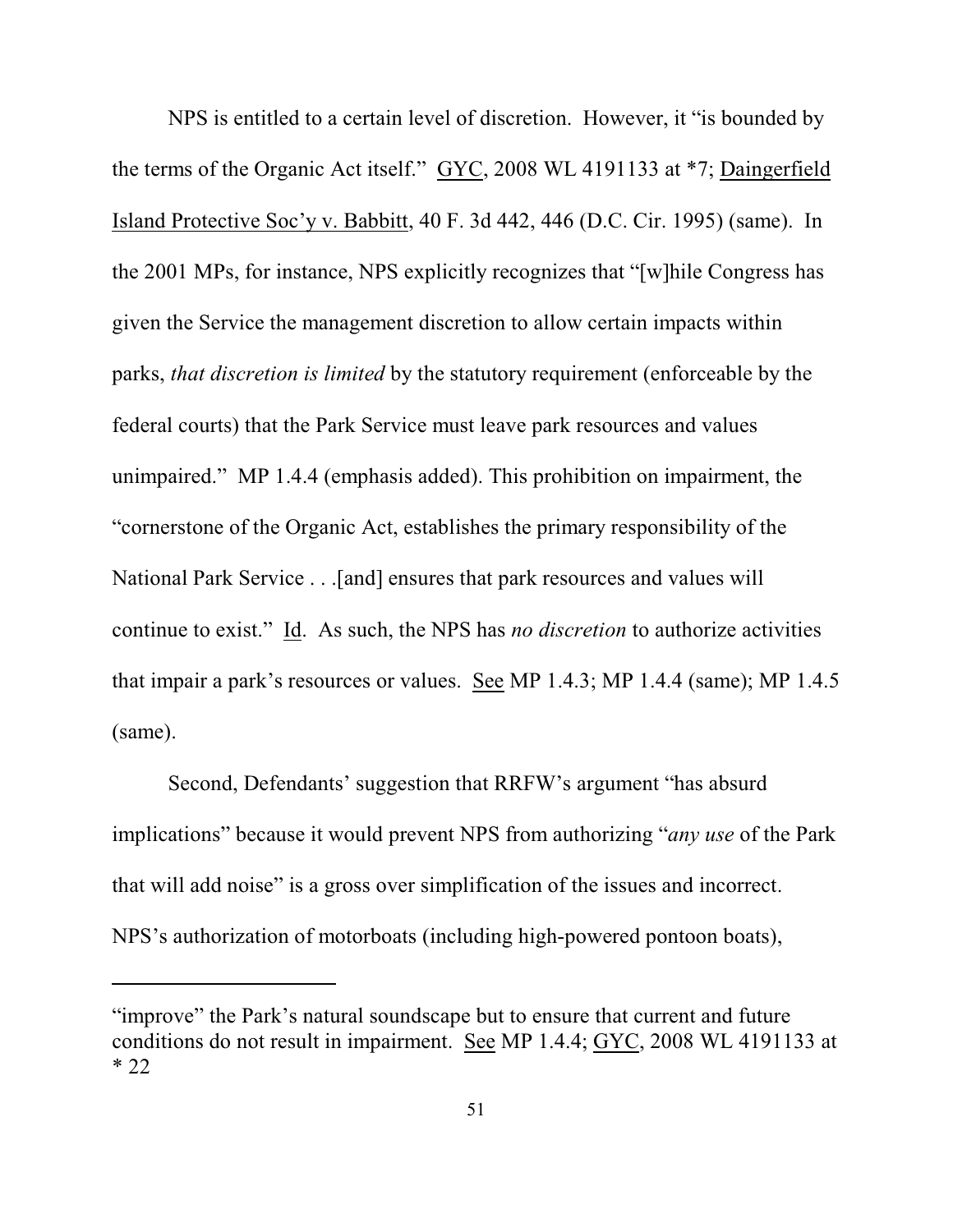helicopters, and generators in the Grand Canyon is not "*any use* of the Park that will add noise" or use that can be compared to non-motorized uses of the Grand Canyon. On the contrary, unlike non-motorized human uses of the Park, highpowered motorboats, helicopters, and generators are not "necessary and appropriate" for members of the public to use and enjoy the River corridor in the Grand Canyon. Supra at 5-11. Nor are such uses consistent with NPS's wilderness obligations. Supra at 25-29.

Moreover, motorized uses will have more than a negligible or incremental impact on the Grand Canyon's natural soundscape. Indeed, this is partially why NPS prepared a environmental impact statement (EIS) instead of an environmental assessment (EA) for the new CRMP under NEPA. See 42 U.S.C. § 4332 (c) (EIS required for "major federal actions significantly affecting quality of the human environment"). NPS's decision, for instance, authorizes the use of motorboats (including high-powered pontoon boats) in the Colorado River corridor. See ER 418, 420. In the Upper Gorge, for instance, up to six motorized commercial boats would be allowed to launch each day for up to 10 day trips (most commercial "trips" involve the use of two, thirty-six foot long motorized rafts). ER 417. This figure – which does not include noncommercial trips – translates into approximately *60 motorboats* in the Grand Canyon's Upper Gorge at any given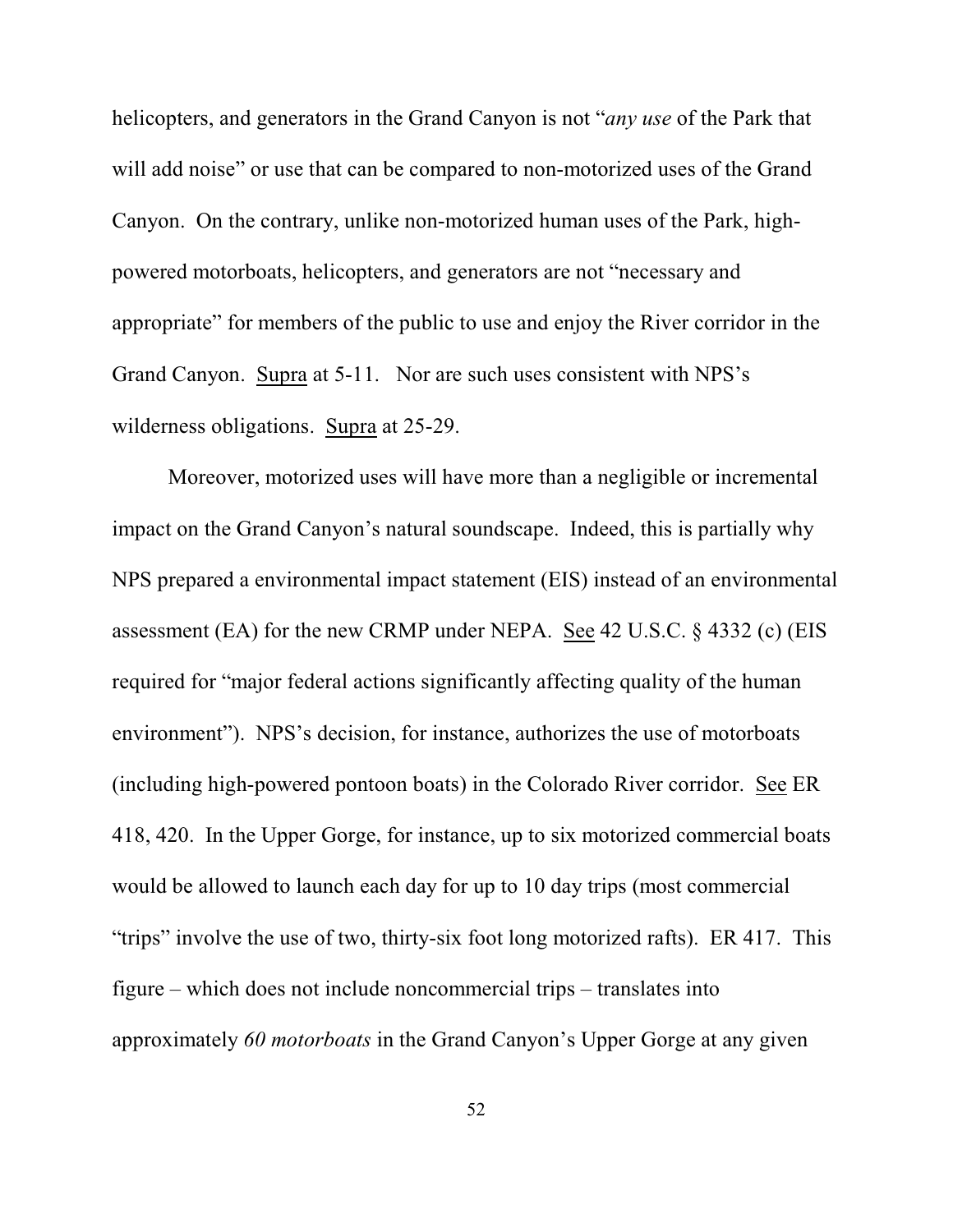day during the popular summer season. SER 408. Noise from one motorboat alone would be audible for approximately 54 minutes per day at one point in the River corridor (assuming nine minutes audibility per boat) and passengers on boats would experience noise from the boat's motor for approximately 3.5 hours per day (not including noise from other boats). See SER 408. In the Lower Gorge, "[n]oise from boats . . .would be audible about 276 minutes/day . . .and 330 minutes . . .on busy days." SER-RRFW 14**.** According to NPS, such noise impacts "would be an *adverse, major impact*." Id. (emphasis added).

In addition to motorboats, NPS's decision also authorizes passenger helicopter exchanges at Whitmore and the Quartermaster Area. See ER 418, 420. The FEIS determined that passenger helicopter exchanges at Whitmore will have "moderate to major adverse impacts" to the Grand Canyon's natural soundscape on days of heavy helicopter use. SER 409-410. According to NPS:

as many as three groups of 32 passengers each could need helicopter shuttles before 10:00 am during many summer days. This would correspond to up to *40 flights per day* (20 in and 20 out for the 96 passengers . . .When helicopter exchanges occur, noise free-intervals would be *less than 10 minutes*. Helicopters exchanging river trip passengers at Whitmore have been measured at *up to 83 dBA* at a distance of 200 feet from the source.

SER 409 (emphasis added).<sup>25</sup> The impacts are even more severe in the Lower

 $25$  A "sound measuring seventy decibels is perceived to be 'noisy' and is the equivalent of being in a room with a running vacuum cleaner." GYC, 2008 WL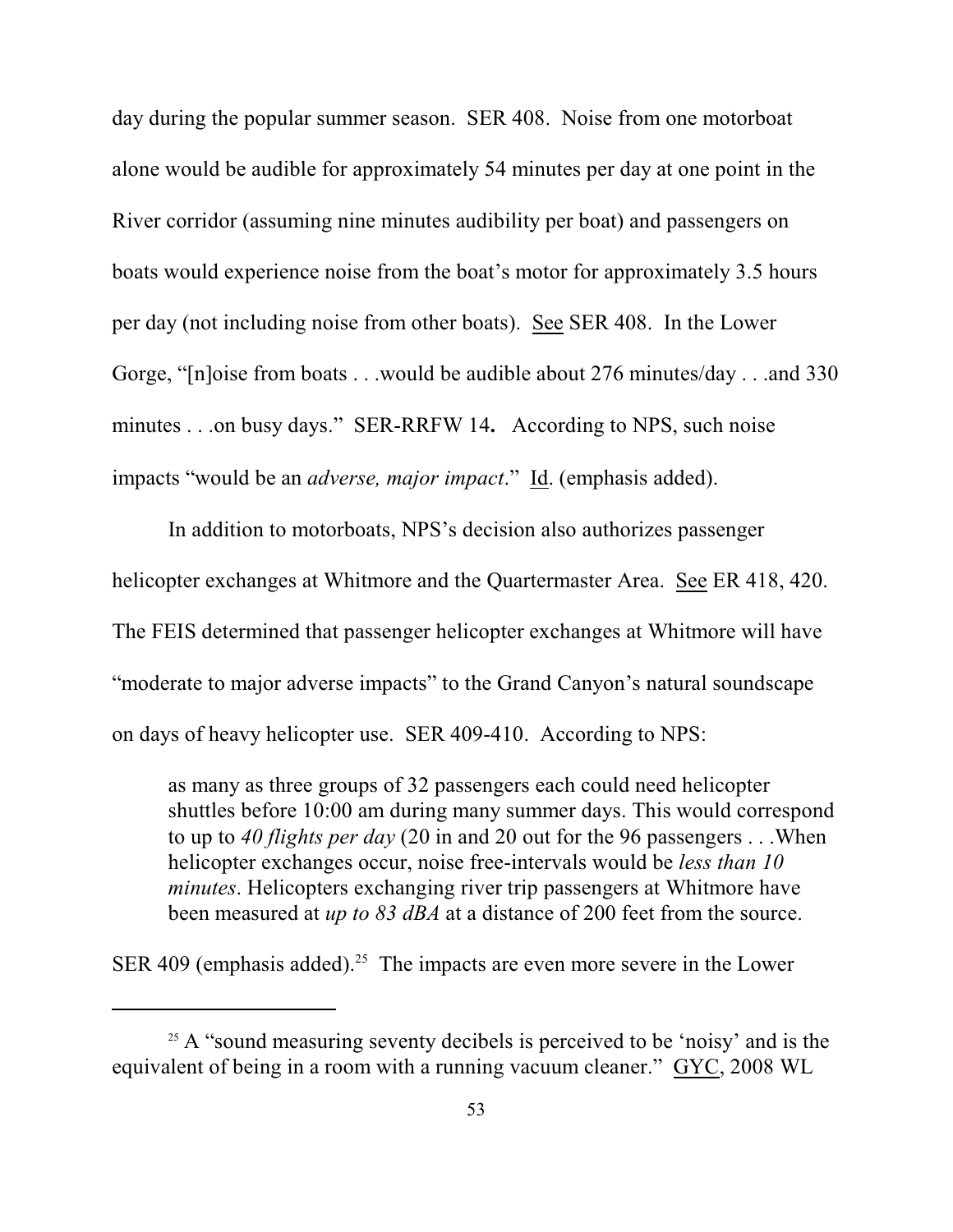Gorge, where NPS found "[n]oise from boats and helicopters . . .would be audible from 2,412 to 3,042 minutes/day. Because this is more than 100% of the 12-hour day, there would be considerable overlap noise events . . .During peak-use days, there would be very little time for noise-free intervals . . .This would be an adverse, *major impact* in that zone." SER-RRFW 14 (emphasis added).

In terms of adverse impacts to the Grand Canyon's natural soundscape, therefore, motorized uses of the River corridor are not like "any uses" or "any additional human-caused noise" and cannot be equated with the "sounds of conversation or oars banging" as suggested by Defendants. Motorized uses of the River corridor have major adverse impacts on the natural sounds of the Park and, in conjunction with the existing aircraft overflights, impairs the Grand Canyon's natural soundscape. See ER 279 (action that results in "sound pollution that intrudes upon the tranquility and peace of visitors" is impairment); MP 1.4.5 (explaining when impacts constitute impairment). Defendants suggestion, therefore, that RRFW's approach to cumulative impacts "has absurd results" is entirely off base.

Indeed, the only absurd result is that the Grand Canyon's natural soundscape is a "disappearing resource" in need of "restoration, protection, and

<sup>4191133</sup> at \*11.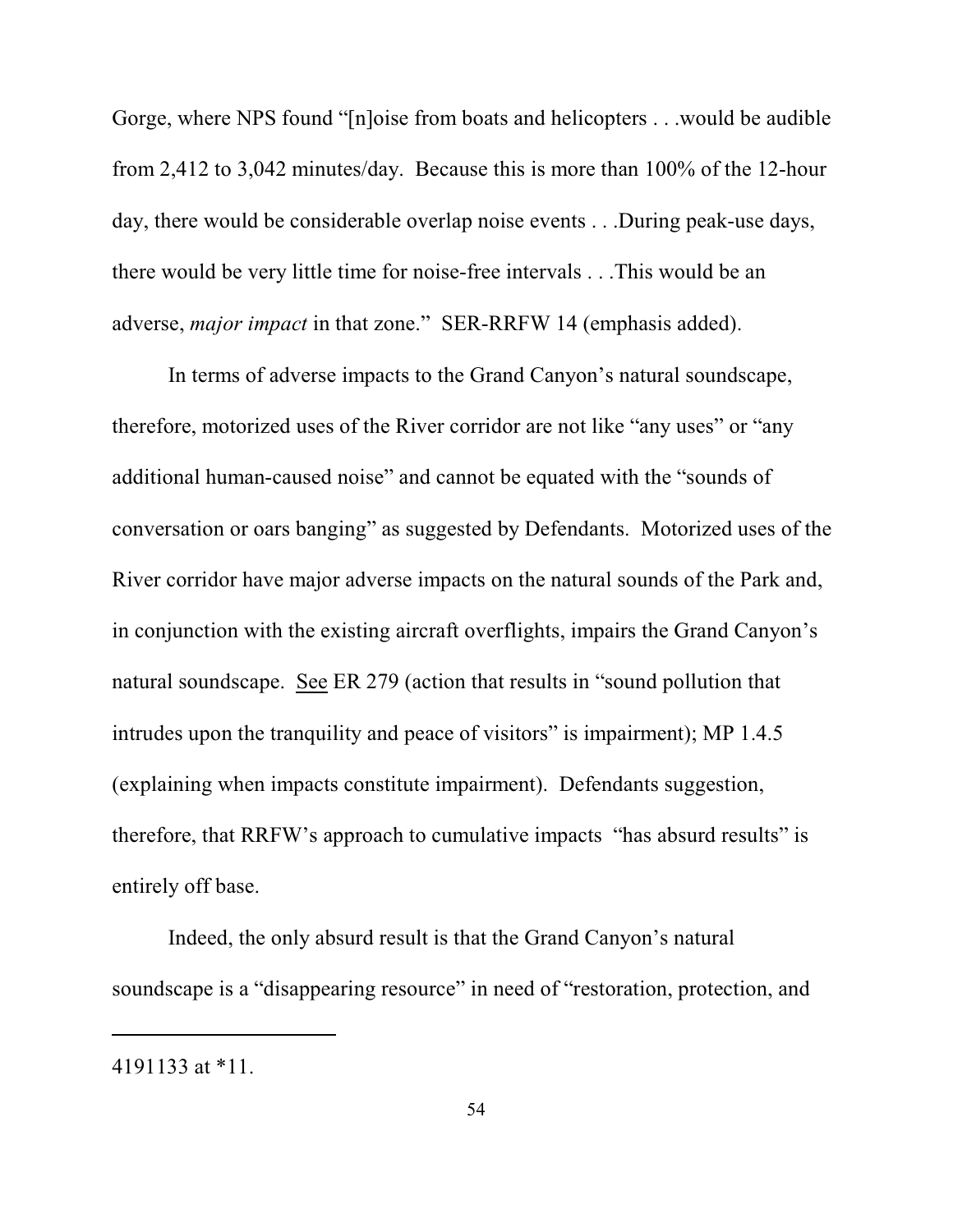preservation." ER 334. The absurdity is NPS's failure to acknowledge when impairment is occurring and to take the necessary steps to improve the situation. Instead of trying to lesson the unnecessary impacts to the Grand Canyon's natural soundscape, NPS adds insult to injury by authorizing more motorized uses into an already degraded (if not impaired) environment. In NPS's view, since the Grand Canyon's natural quiet is already adversely impacted by aircraft overflights there is no harm in authorizing *additional* motorized uses. This defeatist approach to managing the Grand Canyon – a national treasure – is illogical and illegal.

NPS is instructed "to preserve to the greatest extent possible the natural soundscapes of the park, which exist in the absence of human-caused sound." ER 334 (citing MP 4.9). NPS must "strive to preserve and restore the natural quiet and natural sounds" of the Park. Id. When faced with an on-going activity that is causing impairment to the Grand Canyon's natural soundscape, the "Director must take appropriate action, *to the extent possible* with the Service's authorities and available resources, *to eliminate the impairment*." MP 1.4.7 (emphasis added). In this case, however, NPS took the opposite approach by authorizing more motorized uses of the Grand Canyon.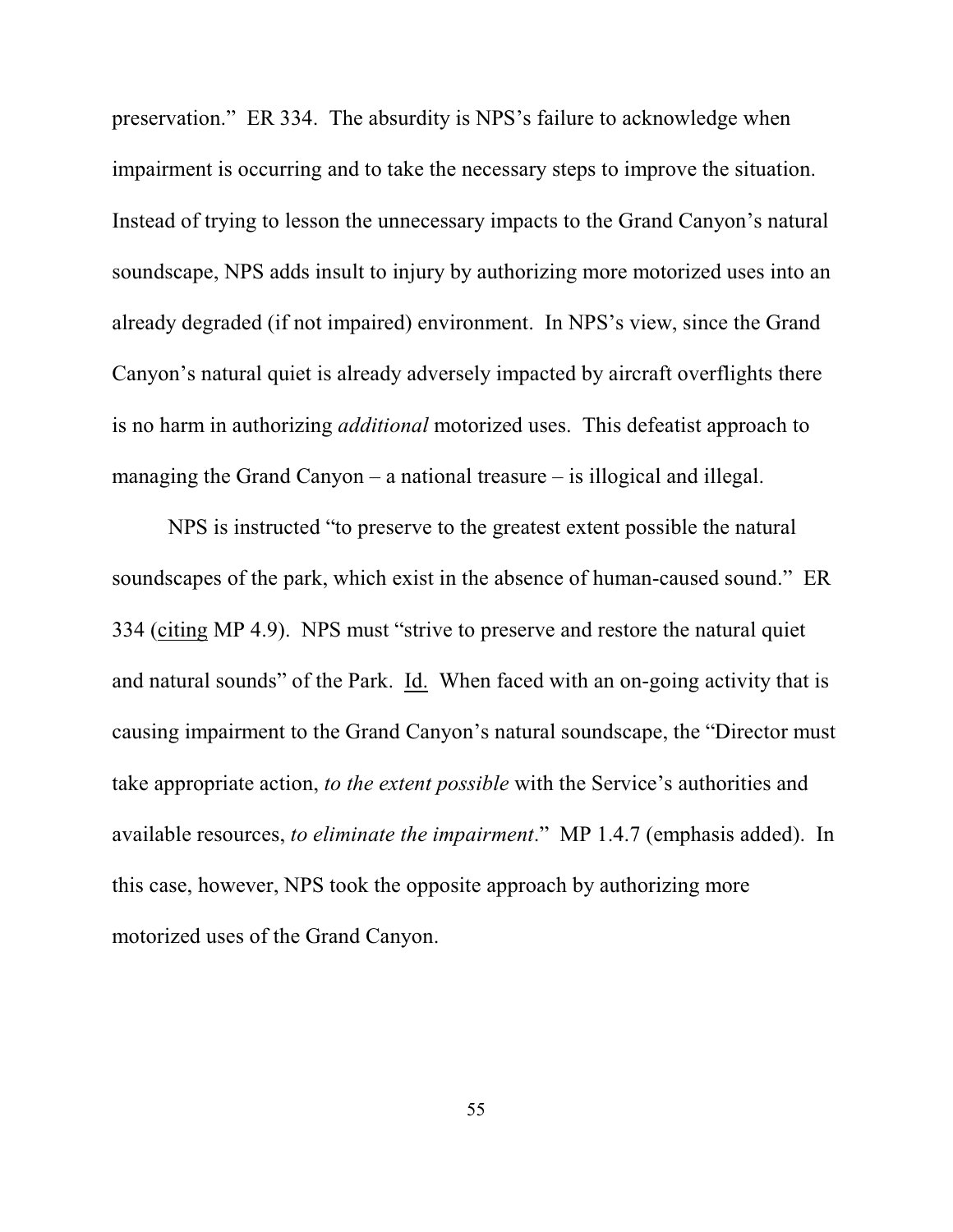### **CONCLUSION**

RRFW respectfully requests that this Court declare that NPS violated the

Concessions Act, the Organic Act, and its MPs and remand this matter to the

district court with instructions to consider appropriate injunctive relief.

Respectfully submitted this  $17<sup>th</sup>$  day of October, 2008.

Julia Olson (California Bar # 192642) Wild Earth Advocates 2985 Adams Street Eugene, OR 97405 (541) 344-7066 (tel.) [jaoearth@aol.com](mailto:jaoearth@aol.com)

Matthew K. Bishop (New Mexico Bar # 17806) Western Environmental Law Center 103 Reeder's Alley Helena, MT 59601 (406) 443-3501 (tel.) [bishop@westernlaw.org](mailto:bishop@westernlaw.org)

Attorneys for Plaintiffs-Appellants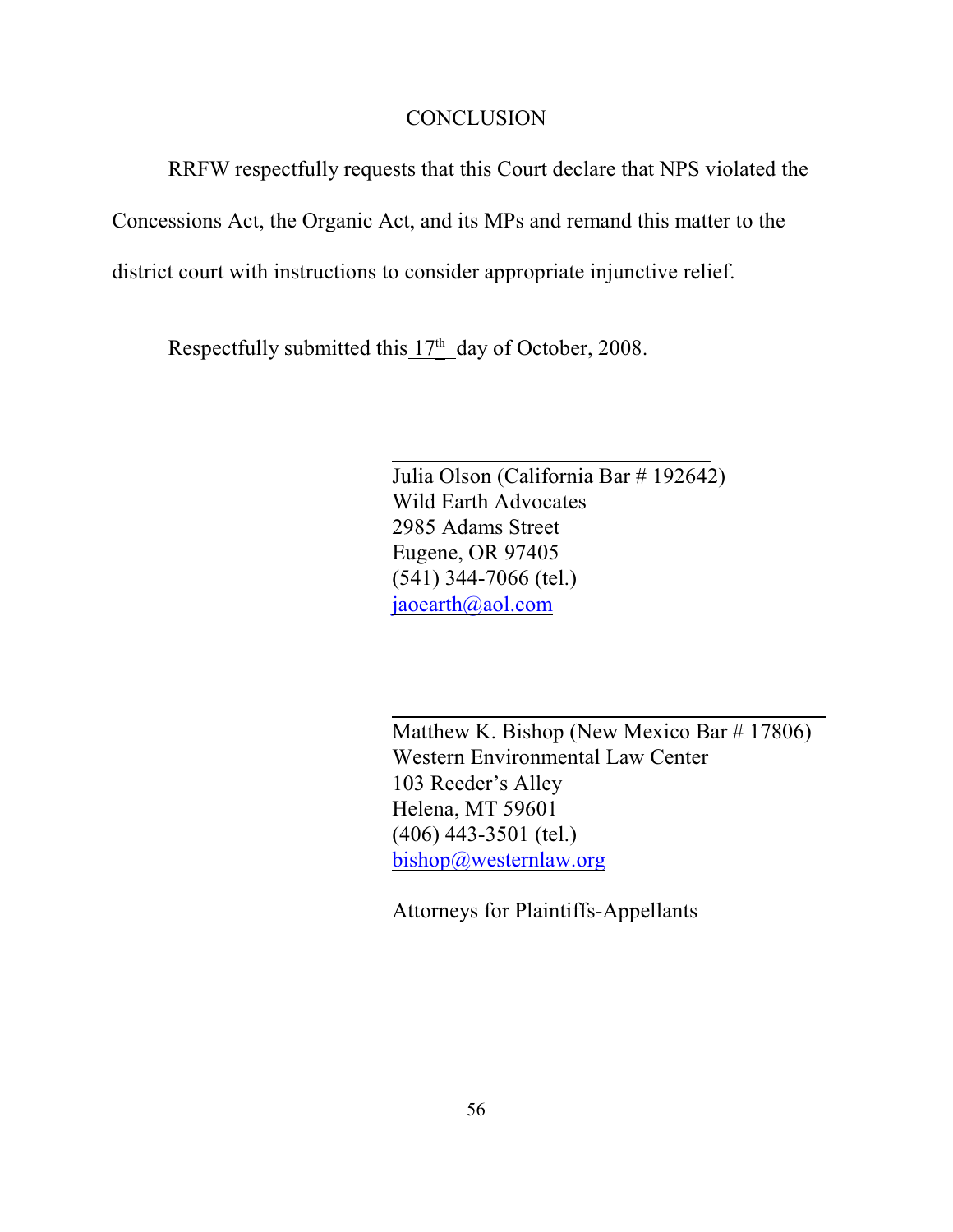# CERTIFICATE OF COMPLIANCE

 Pursuant to Fed. R. App. P. Rule 32 (A)(7)(C), undersigned counsel of record for River Runners hereby certifies that this opening brief is proportionally spaced, has a typeface of 14 points or more and contains 12,050 words. River Runners' counsel relied on Corel Word Perfect 12 to obtain the word count.

Julia A. Olson